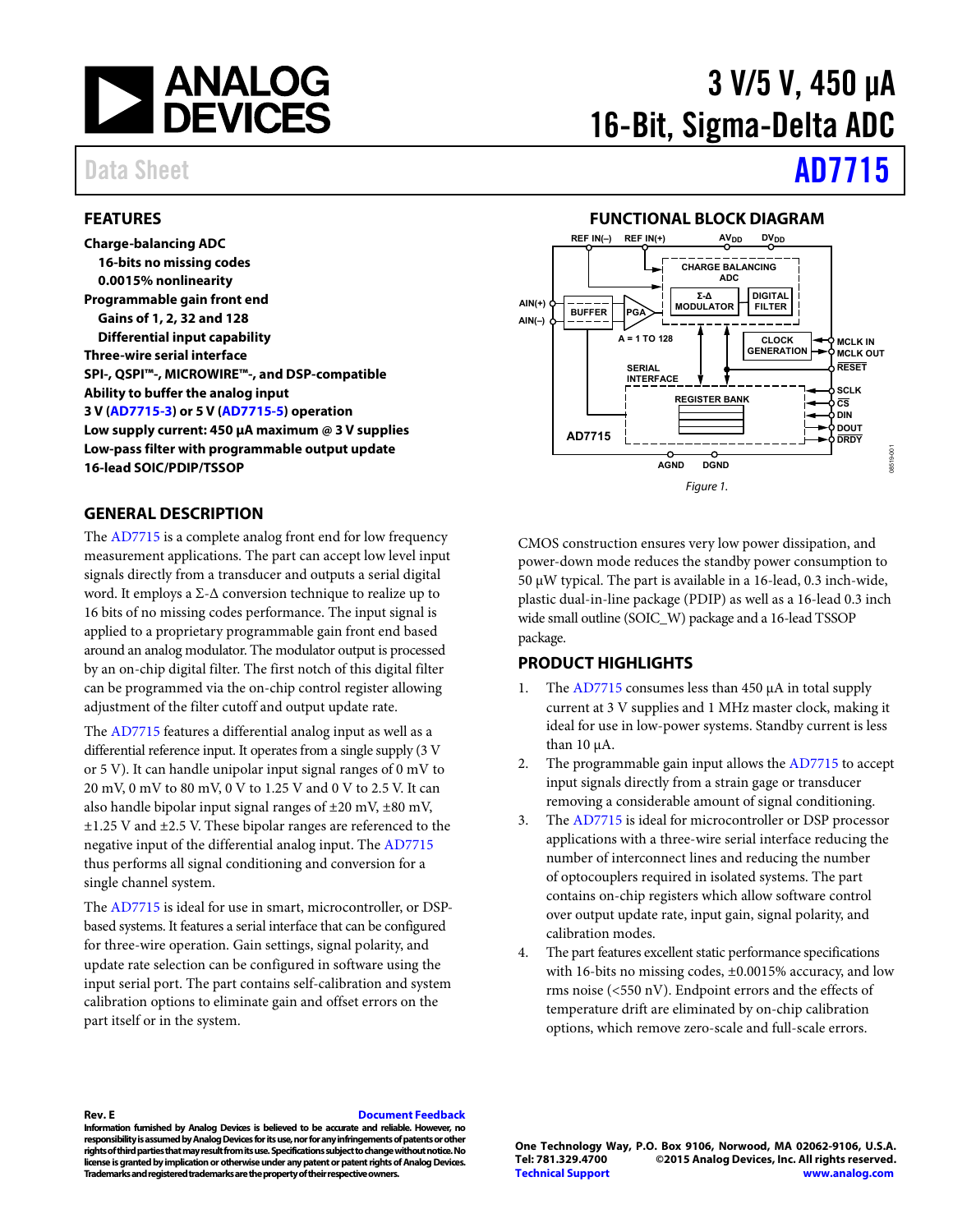# **TABLE OF CONTENTS**

| Pin Configuration And Function Descriptions 10           |
|----------------------------------------------------------|
|                                                          |
|                                                          |
| Communications Register (RS1, RS0 = 0, 0)  13            |
| Setup Register (RS1, RS0 = 0, 1); Power On/Reset Status: |
|                                                          |
|                                                          |
|                                                          |
|                                                          |
|                                                          |
|                                                          |
|                                                          |
|                                                          |
|                                                          |

# <span id="page-1-0"></span>**REVISION HISTORY**

## $6/15$ —Rev. D to Rev. E

| Changed ADSP-2103/ADSP-2105 to ADSP-2184N/ADSP-2185N/ |
|-------------------------------------------------------|
| ADSP-2186N/ADSP-2187N/ADSP-2188N/ADSP-2189N  33       |
|                                                       |
|                                                       |
| $12/09$ —Rev. C to Rev. D                             |
|                                                       |
|                                                       |
|                                                       |

# $2/00$ —Rev. B to Rev. C

| Microcontroller/Microprocessor Interfacing 32 |
|-----------------------------------------------|
|                                               |
|                                               |
| AD7715 to ADSP-2184N/ADSP-2185N/ADSP-2186N/   |
| ADSP-2187N/ADSP-2188N/ADSP-2189N Interface 33 |
|                                               |
|                                               |
|                                               |
|                                               |
|                                               |
|                                               |
|                                               |
|                                               |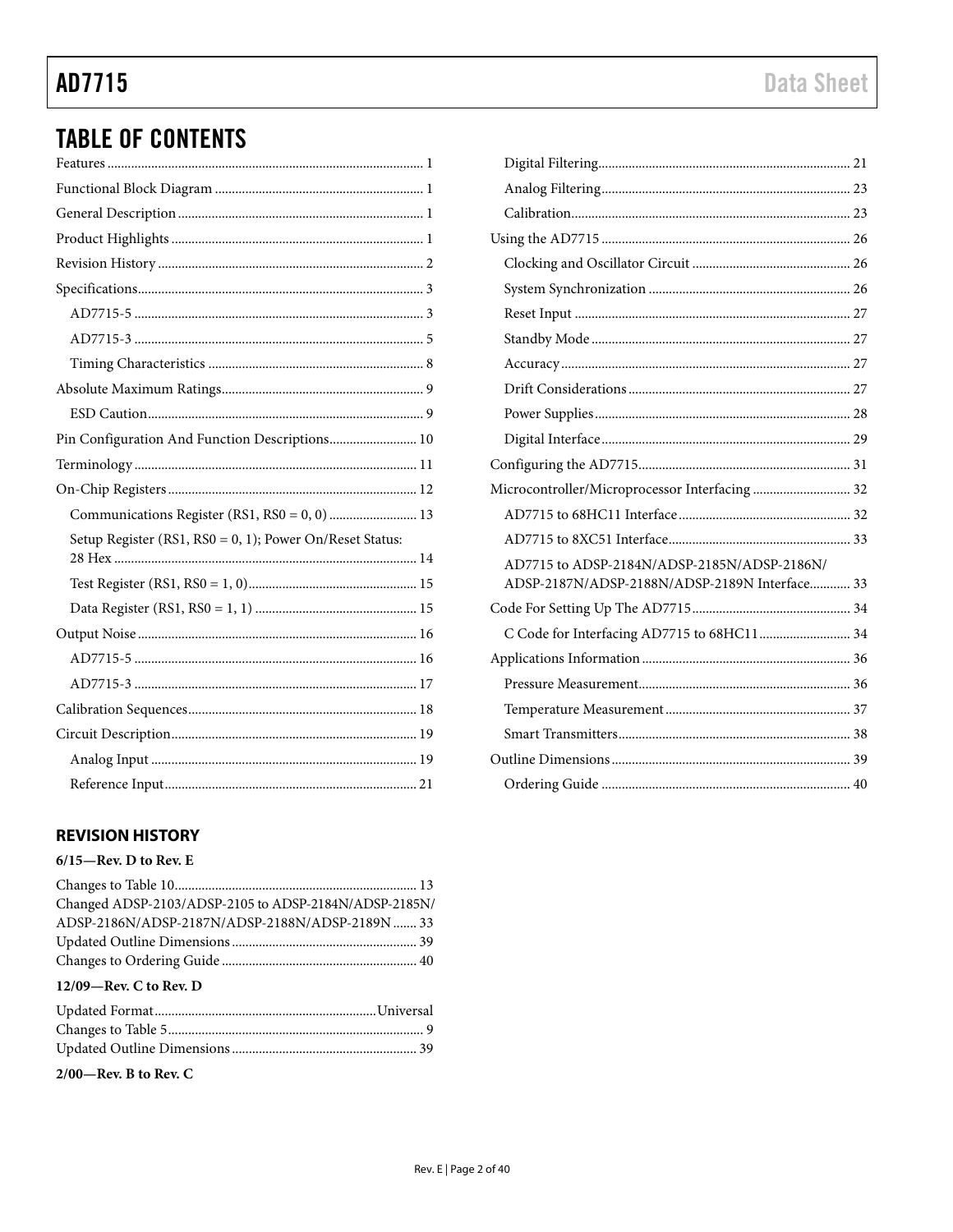# <span id="page-2-0"></span>**SPECIFICATIONS**

# <span id="page-2-1"></span>**[AD7715-5](http://www.analog.com/AD7715?doc=AD7715.pdf)**

 $AV_{DD} = 5$  V,  $DV_{DD} = 3$  V or 5 V, REF IN(+) = 2.5 V; REF IN(-) = AGND;  $f_{CLKN} = 2.4576$  MHz, unless otherwise noted. All specifications  ${\rm T}_{\rm MIN}$  to  ${\rm T}_{\rm MAX}$  unless otherwise noted.

### **Table 1.**

| Parameter <sup>1</sup>                           | Min           | <b>Typ</b>                 | Max              | Unit         | <b>Conditions/Comments</b>                                                 |
|--------------------------------------------------|---------------|----------------------------|------------------|--------------|----------------------------------------------------------------------------|
| <b>STATIC PERFORMANCE</b>                        |               |                            |                  |              |                                                                            |
| No Missing Codes                                 | 16            |                            |                  | <b>Bits</b>  | Guaranteed by design; filter notch $\leq 60$ Hz                            |
| <b>Output Noise</b>                              |               | See Table 15 to Table 18   |                  |              | Depends on filter cutoffs and selected gain                                |
| <b>Integral Nonlinearity</b>                     |               |                            | ±0.0015          | % of FSR     | Filter notch $\leq 60$ Hz                                                  |
| Unipolar Offset Error <sup>2</sup>               |               | See Table 15 to Table 22   |                  |              |                                                                            |
| Unipolar Offset Drift <sup>3</sup>               |               | 0.5                        |                  | µV/°C        |                                                                            |
| Bipolar Zero Error <sup>2</sup>                  |               | See Table 15 to Table 22   |                  |              |                                                                            |
| Bipolar Zero Drift <sup>3</sup>                  |               | 0.5                        |                  | $\mu V$ /°C  |                                                                            |
| Positive Full-Scale Error <sup>2, 4</sup>        |               | See Table 15 to Table 22   |                  |              |                                                                            |
| Full-Scale Drift <sup>3, 5</sup>                 |               | 0.5                        |                  | $\mu V$ /°C  |                                                                            |
| Gain Error <sup>2,6</sup>                        |               | See Table 15 to Table 22   |                  |              |                                                                            |
| Gain Drift <sup>3,7</sup>                        |               | 0.5                        |                  | ppm of       |                                                                            |
|                                                  |               |                            |                  | FSR/°C       |                                                                            |
| Bipolar Negative Full-Scale Error <sup>2</sup>   |               |                            | ±0.0015          | % of FSR     | Typically ±0.0004%                                                         |
| Bipolar Negative Full-Scale Drift <sup>3</sup>   |               | 1                          |                  | $\mu V$ /°C  | For gains of 1 and 2                                                       |
|                                                  |               | 0.6                        |                  | $\mu V$ /°C  | For gains of 32 and 128                                                    |
| ANALOG INPUTS/REFERENCE INPUTS                   |               |                            |                  |              | Specifications for AIN and REF IN unless noted                             |
| Input Common-Mode Rejection                      |               |                            |                  | dB           | At dc; typically 102 dB                                                    |
| (CMR)                                            | 90            |                            |                  |              |                                                                            |
| Normal-Mode 50 Hz Rejection <sup>8</sup>         | 98            |                            |                  | dB           | For filter notches of 25 Hz, 50 Hz, $\pm$ 0.02 $\times$ f <sub>NOTCH</sub> |
| Normal-Mode 60 Hz Rejection <sup>8</sup>         | 98            |                            |                  | dB           | For filter notches of 20 Hz, 60 Hz, $\pm 0.02 \times$ f <sub>NOTCH</sub>   |
| Common-Mode 50 Hz Rejection <sup>8</sup>         | 150           |                            |                  | dB           | For filter notches of 25 Hz, 50 Hz, $\pm 0.02 \times$ f <sub>NOTCH</sub>   |
| Common-Mode 60 Hz Rejection <sup>8</sup>         | 150           |                            |                  | dB           | For filter notches of 20 Hz, 60 Hz, $\pm 0.02 \times$ f <sub>NOTCH</sub>   |
| Common-Mode Voltage Range <sup>9</sup>           | <b>AGND</b>   |                            | AV <sub>DD</sub> | $\vee$       | AIN for the BUF bit of setup register $= 0$ and REF IN                     |
| Absolute AIN/REF IN Voltage <sup>8</sup>         | $AGND - 0.03$ |                            | $AV_{DD} + 0.03$ | $\vee$       | AIN for the BUF bit of setup register $= 0$ and REF IN                     |
| Absolute/Common-Mode AIN<br>Voltage <sup>9</sup> | $AGND + 0.05$ |                            | $AVDD - 1.5$     | V            | BUF bit of setup register $= 1$                                            |
| AIN DC Input Current <sup>8</sup>                |               |                            | 1                | nA           |                                                                            |
| AIN Sampling Capacitance <sup>8</sup>            |               |                            | 10               | pF           |                                                                            |
| AIN Differential Voltage Range <sup>10</sup>     |               | 0 to $+V_{REF}/GAIN11$     |                  | nom          | Unipolar input range $(\overline{B}/U)$ bit of setup register = 1)         |
|                                                  |               | ±V <sub>REF</sub> /GAIN    |                  | nom          | Bipolar input range ( $\overline{B}/U$ bit of setup register = 0)          |
| AIN Input Sampling Rate, fs                      |               | $GAIN \times f_{CLKIN}/64$ |                  |              | For gains of 1 and 2                                                       |
|                                                  |               | $f_{CLKIN}/8$              |                  |              | For gains of 32 and 128                                                    |
| $REF IN(+) - REF IN(-) Voltage$                  |               | 2.5                        |                  | V nom        | ±1% for specified performance; functional with                             |
|                                                  |               |                            |                  |              | <b>lower VREF</b>                                                          |
| REF IN Input Sampling Rate, fs                   |               | $f_{CLK IN}/64$            |                  |              |                                                                            |
| <b>LOGIC INPUTS</b>                              |               |                            |                  |              |                                                                            |
| Input Current                                    |               |                            | ±10              | μA           |                                                                            |
| All Inputs Except MCLK IN                        |               |                            |                  |              |                                                                            |
| V <sub>INL</sub> , Input Low Voltage             |               |                            | 0.8              | V            | $DV_{DD} = 5 V$                                                            |
| VINL, Input Low Voltage                          |               |                            | 0.4              | V            | $DV_{DD} = 3.3 V$                                                          |
| V <sub>INH</sub> , Input High Voltage            | 2.4           |                            |                  | $\mathsf{V}$ | $DV_{DD} = 5 V$                                                            |
| VINH, Input High Voltage                         | 2.0           |                            |                  | V            |                                                                            |
| <b>MCLK IN Only</b>                              |               |                            |                  |              |                                                                            |
| VINL, Input Low Voltage                          |               |                            | 0.8              | $\vee$       | $DV_{DD} = 5 V$                                                            |
| VINL, Input Low Voltage                          |               |                            | 0.4              | $\mathsf{V}$ | $DV_{DD} = 3.3 V$                                                          |
| V <sub>INH</sub> , Input High Voltage            | 3.5           |                            |                  | V            | $DV_{DD} = 5 V$                                                            |
| VINH, Input High Voltage                         | 2.5           |                            |                  | $\vee$       | $DV_{DD} = 3.3 V$                                                          |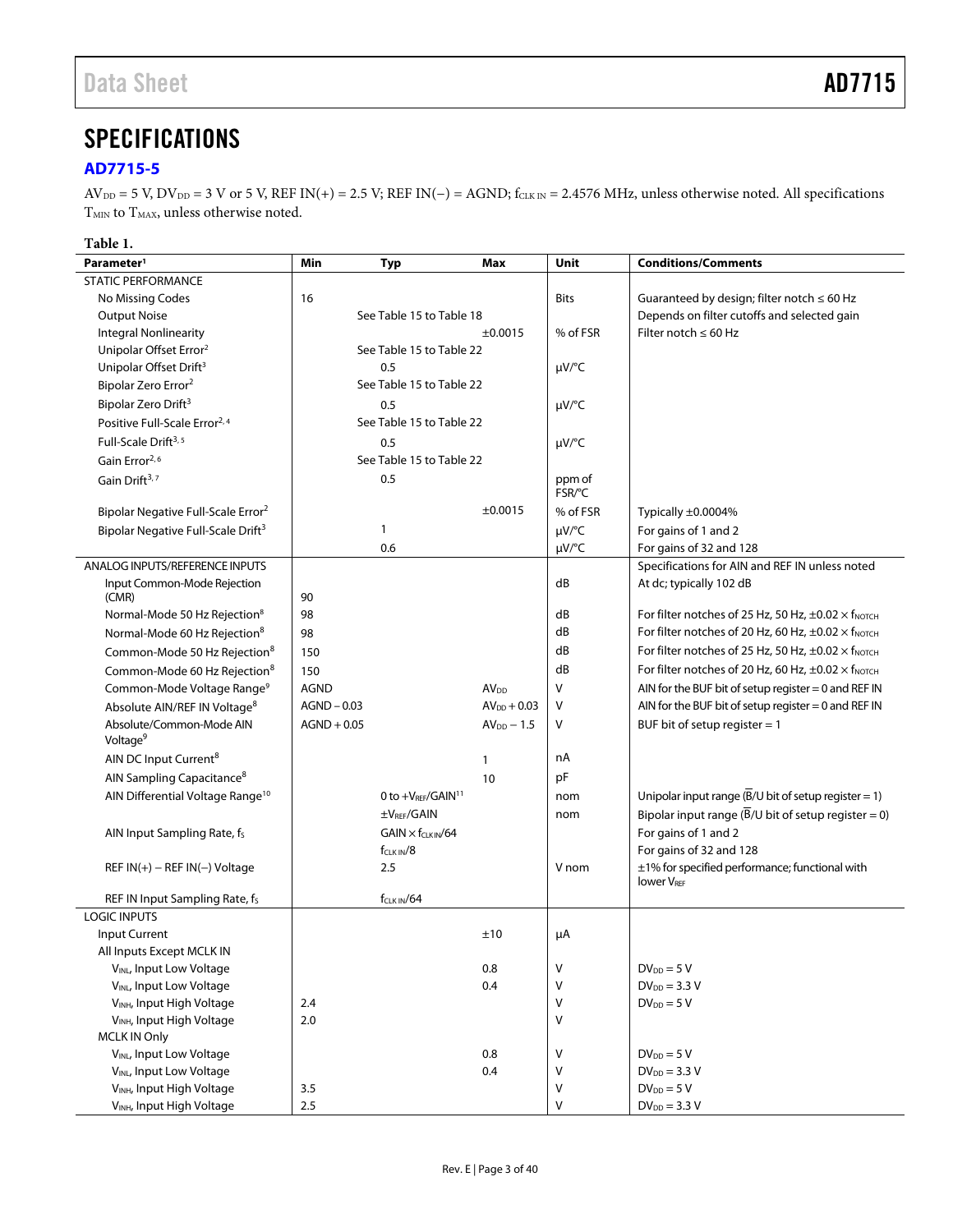<span id="page-3-0"></span>

| Parameter <sup>1</sup>                          | Min             | Typ           | Max | Unit | <b>Conditions/Comments</b>                                                                   |
|-------------------------------------------------|-----------------|---------------|-----|------|----------------------------------------------------------------------------------------------|
| LOGIC OUTPUTS (Including MCLK OUT)              |                 |               |     |      |                                                                                              |
| V <sub>OL</sub> , Output Low Voltage            |                 |               | 0.4 | ν    | $I_{SINK} = 800 \mu A$ except for MCLK OUT <sup>12</sup> ; DV <sub>DD</sub> = 5 V            |
| V <sub>OL</sub> , Output Low Voltage            |                 |               | 0.4 | ν    | $I_{SINK}$ = 100 µA except for MCLK OUT <sup>12</sup> ; DV <sub>DD</sub> = 3.3 V             |
| V <sub>OH</sub> , Output High Voltage           | 4.0             |               |     | ν    | $I_{\text{SOURCE}} = 200 \mu A$ except for MCLK OUT <sup>12</sup> ; DV <sub>DD</sub> = 5 V   |
| V <sub>OH</sub> , Output High Voltage           | $DV_{DD} - 0.6$ |               |     | ٧    | $I_{\text{SOURCE}} = 100 \mu A$ except for MCLK OUT <sup>12</sup> ; DV <sub>DD</sub> = 3.3 V |
| Floating State Leakage Current                  |                 |               | ±10 | μA   |                                                                                              |
| Floating State Output Capacitance <sup>13</sup> |                 | 9             |     | pF   |                                                                                              |
| Data Output Coding                              |                 | Binary        |     |      | Unipolar mode                                                                                |
|                                                 |                 | Offset binary |     |      | Bipolar mode                                                                                 |

<sup>1</sup> Temperature range as follows: A version, −40°C to +85°C.

<sup>2</sup> A calibration is effectively a conversion, so these errors are of the order of the conversion noise shown i[n Table](#page-15-2) 15 to [Table 22.](#page-16-1) This applies after calibration at the temperature of interest.

<sup>3</sup> Recalibration at any temperature removes these drift errors.

<sup>4</sup> Positive full-scale error includes zero-scale errors (unipolar offset error or bipolar zero error) and applies to both unipolar and bipolar input ranges.

<sup>5</sup> Full-scale drift includes zero-scale drift (unipolar offset drift or bipolar zero drift) and applies to both unipolar and bipolar input ranges.

<sup>6</sup> Gain error does not include zero-scale errors. It is calculated as full-scale error–unipolar offset error for unipolar ranges and full-scale error–bipolar zero error for bipolar ranges.

<sup>7</sup> Gain error drift does not include unipolar offset drift/bipolar zero drift. It is effectively the drift of the part if zero scale calibrations only were performed. <sup>8</sup> These numbers are guaranteed by design and/or characterization.

° This common-mode voltage range is allowed provided that the input voltage on AIN(+) or AIN(−) does not go more positive than AV $_{\rm DD}$  + 30 mV or go more negative than AGND − 30 mV.

<sup>10</sup> The analog input voltage range on AIN(+) is given here with respect to the voltage on AIN(−). The absolute voltage on the analog inputs should not go more positive than AV<sub>DD</sub> + 30 mV or go more negative than AGND – 30 mV.

 $11$  V<sub>REF</sub> = REF IN(+) – REF IN(-).

<sup>12</sup> These logic output levels apply to the MCLK OUT only when it is loaded with one CMOS load.

13 Sample tested at 25°C to ensure compliance.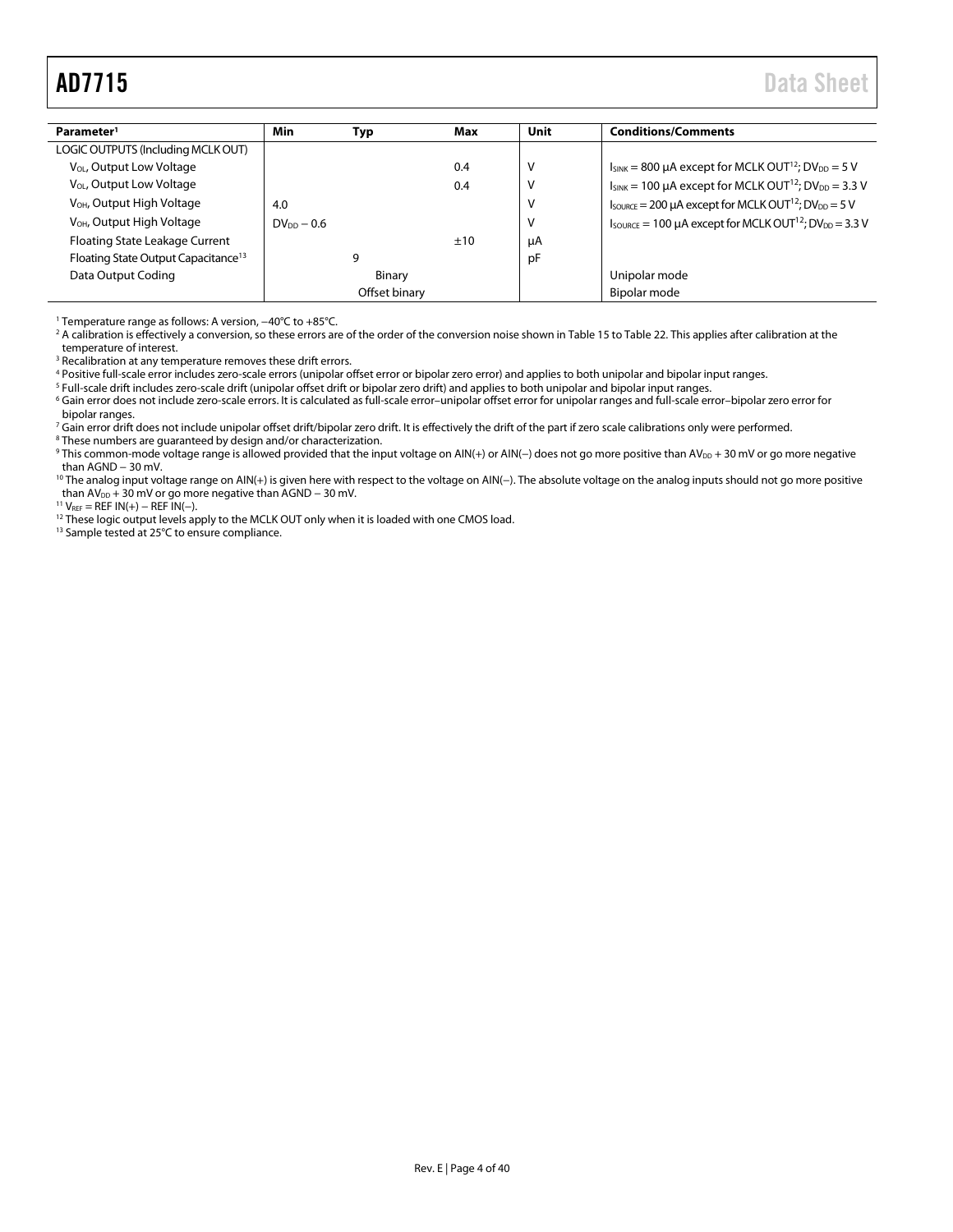# <span id="page-4-0"></span>**[AD7715-3](http://www.analog.com/AD7715?doc=AD7715.pdf)**

 $AV_{DD} = 3 V, DV_{DD} = 3 V, REF IN (+) = 1.25 V; REF IN(-) = AGND; f<sub>CLK IN</sub> = 2.4576 MHz, unless otherwise noted. All specifications T<sub>MIN</sub>$ to  $\rm T_{MAX}$  unless otherwise noted.

# **Table 2.**

| Parameter <sup>1</sup>                           | Min           | <b>Typ</b>                    | Max              | Unit        | <b>Conditions/Comments</b>                                               |
|--------------------------------------------------|---------------|-------------------------------|------------------|-------------|--------------------------------------------------------------------------|
| <b>STATIC PERFORMANCE</b>                        |               |                               |                  |             |                                                                          |
| No Missing Codes                                 | 16            |                               |                  | <b>Bits</b> | Guaranteed by design; filter notch $\leq 60$ Hz                          |
| <b>Output Noise</b>                              |               | See Table 18 to Table 22      |                  |             | Depends on filter cutoffs and selected gain                              |
| <b>Integral Nonlinearity</b>                     |               |                               | ±0.0015          | % of FSR    | Filter notch $\leq 60$ Hz                                                |
| Unipolar Offset Error <sup>2</sup>               |               | See Table 15 to Table 22      |                  |             |                                                                          |
| Unipolar Offset Drift <sup>3</sup>               |               | 0.2                           |                  | µV/°C       |                                                                          |
| Bipolar Zero Error <sup>2</sup>                  |               | See Table 15 to Table 22      |                  |             |                                                                          |
| Bipolar Zero Drift <sup>3</sup>                  |               | 0.2                           |                  | µV/°C       |                                                                          |
| Positive Full-Scale Error <sup>2, 4</sup>        |               | See Table 15 to Table 22      |                  |             |                                                                          |
| Full-Scale Drift <sup>3, 5</sup>                 |               | 0.2                           |                  | µV/°C       |                                                                          |
| Gain Error <sup>2,6</sup>                        |               | See Table 15 to Table 22      |                  |             |                                                                          |
| Gain Drift <sup>3,7</sup>                        |               | 0.2                           |                  | ppm of      |                                                                          |
|                                                  |               |                               |                  | FSR/°C      |                                                                          |
| Bipolar Negative Full-Scale Error <sup>2</sup>   |               |                               | ±0.003           | % of FSR    | Typically $\pm 0.0004\%$                                                 |
| Bipolar Negative Full-Scale Drift <sup>3</sup>   |               | 1                             |                  | µV/°C       | For gains of 1 and 2                                                     |
|                                                  |               | 0.6                           |                  | µV/°C       | For gains of 32 and 128                                                  |
| ANALOG INPUTS/REFERENCE INPUTS                   |               |                               |                  |             | Specifications for AIN and REF IN unless noted                           |
| Input Common-Mode Rejection<br>(CMR)             | 90            |                               |                  | dB          | At dc; tpically 102 dB                                                   |
| Normal-Mode 50 Hz Rejection <sup>8</sup>         | 98            |                               |                  | dB          | For filter notches of 25 Hz, 50 Hz, $\pm 0.02 \times$ f <sub>NOTCH</sub> |
| Normal-Mode 60 Hz Rejection <sup>8</sup>         | 98            |                               |                  | dB          | For filter notches of 20 Hz, 60 Hz, $\pm 0.02 \times$ f <sub>NOTCH</sub> |
| Common-Mode 50 Hz Rejection <sup>8</sup>         | 150           |                               |                  | dB          | For filter notches of 25 Hz, 50 Hz, $\pm 0.02 \times$ f <sub>NOTCH</sub> |
| Common-Mode 60 Hz Rejection <sup>8</sup>         | 150           |                               |                  | dB          | For filter notches of 20 Hz, 60 Hz, $\pm 0.02 \times$ f <sub>NOTCH</sub> |
| Common-Mode Voltage Range <sup>9</sup>           | <b>AGND</b>   |                               | AV <sub>DD</sub> | V           | AIN for BUF bit of setup register $= 0$ and REF IN                       |
| Absolute AIN/REF IN Voltage <sup>8</sup>         | $AGND - 0.03$ |                               | $AVDD + 0.03$    | $\vee$      | AIN for BUF bit of setup register $= 0$ and REF IN                       |
| Absolute/Common-Mode AIN<br>Voltage <sup>9</sup> | $AGND + 0.05$ |                               | $AV_{DD} - 1.5$  | V           | BUF bit of setup register $= 1$                                          |
| AIN DC Input Current <sup>8</sup>                |               |                               | 1                | nA          |                                                                          |
| AIN Sampling Capacitance <sup>8</sup>            |               |                               | 10               | pF          |                                                                          |
| AIN Differential Voltage Range <sup>10</sup>     |               | 0 to +VRFF/GAIN <sup>11</sup> |                  | nom         | Unipolar input range $(B/U$ bit of setup register = 1)                   |
|                                                  |               | ±VRFF/GAIN                    |                  | nom         | Bipolar input range $(\overline{B}/U)$ bit of setup register = 0)        |
| AIN Input Sampling Rate, f <sub>s</sub>          |               | $GAIN \times f_{CLKIN}/64$    |                  |             | For gains of 1 and 2                                                     |
|                                                  |               | $f_{CLKIN}/8$                 |                  |             | For gains of 32 and 128                                                  |
| REF $IN(+)$ – REF $IN(-)$ Voltage                |               | 1.25                          |                  | V nom       | $\pm$ 1% for specified performance; functional with                      |
|                                                  |               |                               |                  |             | <b>lower VREF</b>                                                        |
| REF IN Input Sampling Rate, fs                   |               | $f_{CLK IN}/64$               |                  |             |                                                                          |
| <b>LOGIC INPUTS</b>                              |               |                               |                  |             |                                                                          |
| Input Current                                    |               |                               | ±10              | μA          |                                                                          |
| All Inputs Except MCLK IN                        |               |                               |                  |             |                                                                          |
| VINL, Input Low Voltage                          |               |                               | 0.8              | $\vee$      |                                                                          |
| VINH, Input High Voltage                         | 2.0           |                               |                  | $\vee$      |                                                                          |
| <b>MCLK IN Only</b>                              |               |                               |                  |             |                                                                          |
| VINL, Input Low Voltage                          |               |                               | 0.4              | $\vee$      |                                                                          |
| V <sub>INH</sub> , Input High Voltage            | 2.5           |                               |                  | V           |                                                                          |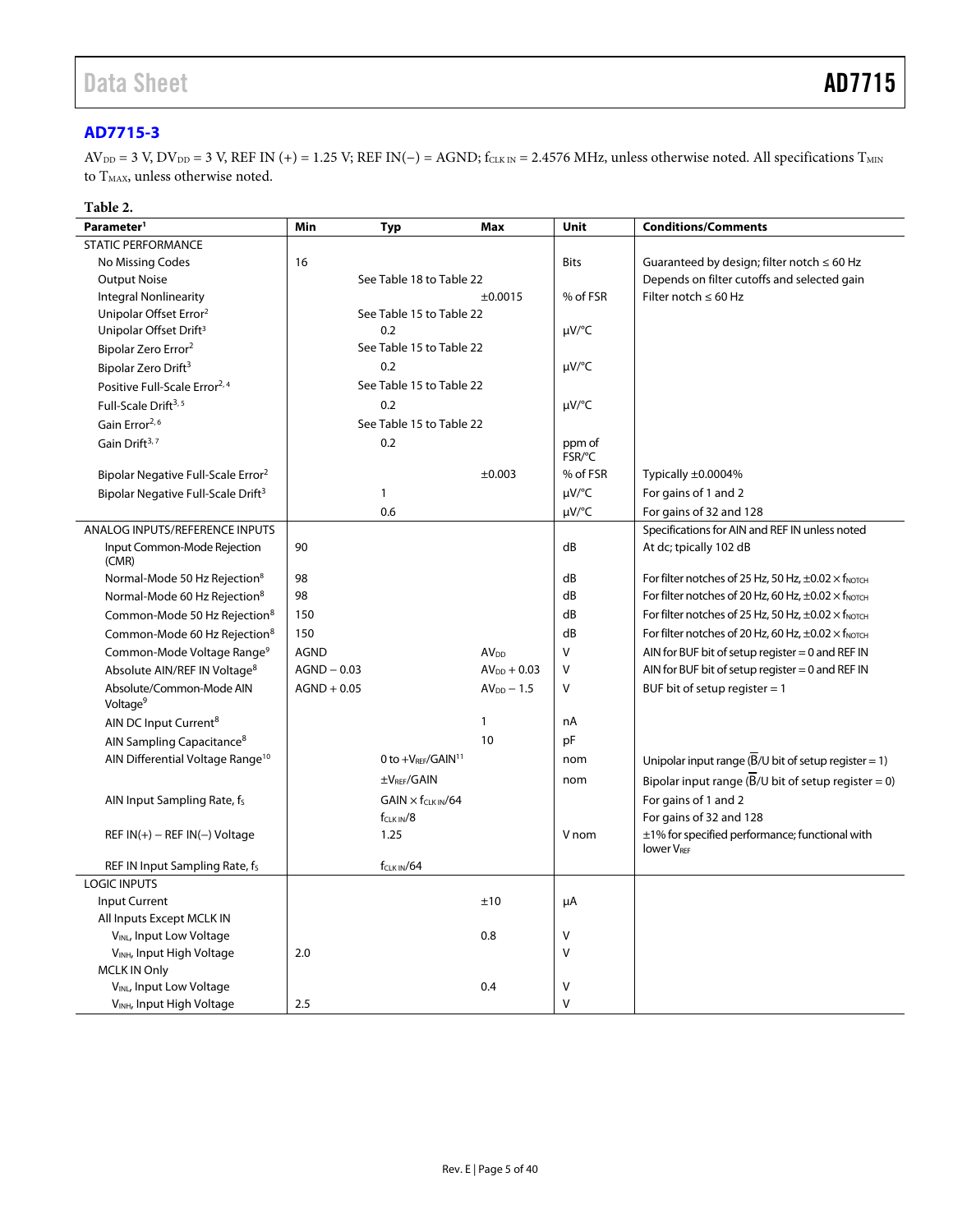<span id="page-5-0"></span>

| Parameter <sup>1</sup>                          | Min             | Typ           | Max | Unit | <b>Conditions/Comments</b>                                        |
|-------------------------------------------------|-----------------|---------------|-----|------|-------------------------------------------------------------------|
| LOGIC OUTPUTS (Including MCLK OUT)              |                 |               |     |      |                                                                   |
| V <sub>OL</sub> , Output Low Voltage            |                 |               | 0.4 | v    | $I_{SINK}$ = 100 µA except for MCLK OUT <sup>12</sup>             |
| V <sub>OH</sub> , Output High Voltage           | $DV_{DD} - 0.6$ |               |     | v    | $I_{\text{SOURCE}} = 100 \mu A$ except for MCLK OUT <sup>12</sup> |
| Floating State Leakage Current                  |                 |               | ±10 | μA   |                                                                   |
| Floating State Output Capacitance <sup>13</sup> |                 | 9             |     | pF   |                                                                   |
| Data Output Coding                              |                 | Binary        |     |      | Unipolar mode                                                     |
|                                                 |                 | Offset binary |     |      | Bipolar mode                                                      |

<sup>1</sup> Temperature range as follows: A version, −40°C to +85°C.

2 A calibration is effectively a conversion, so these errors are of the order of the conversion noise shown i[n Table](#page-15-2) 15 to [Table 22.](#page-16-1) This applies after calibration at the temperature of interest.

<sup>3</sup> Recalibration at any temperature removes these drift errors.

<sup>4</sup> Positive full-scale error includes zero-scale errors (unipolar offset error or bipolar zero error) and applies to both unipolar and bipolar input ranges.

<sup>5</sup> Full-scale drift includes zero-scale drift (unipolar offset drift or bipolar zero drift) and applies to both unipolar and bipolar input ranges.

<sup>6</sup> Gain error does not include zero-scale errors. It is calculated as full-scale error–unipolar offset error for unipolar ranges and Full-Scale Error–Bipolar Zero Error for bipolar ranges.

<sup>7</sup> Gain error drift does not include unipolar offset drift/bipolar zero drift. It is effectively the drift of the part if zero scale calibrations only were performed.

<sup>8</sup> These numbers are guaranteed by design and/or characterization.

<sup>9</sup> This common-mode voltage range is allowed provided that the input voltage on AIN(+) or AIN(-) does not go more positive than AV<sub>DD</sub> + 30 mV or go more negative than AGND − 30 mV.

<sup>10</sup> The analog input voltage range on AIN(+) is given here with respect to the voltage on AIN(−). The absolute voltage on the analog inputs should not go more positive than AV<sub>DD</sub> + 30 mV or go more negative than AGND − 30 mV.

 $11 V_{REF} = REF IN(+) - REF IN(-).$ 

<sup>12</sup> These logic output levels apply to the MCLK OUT only when it is loaded with one CMOS load.

<sup>13</sup> Sample tested at 25°C to ensure compliance.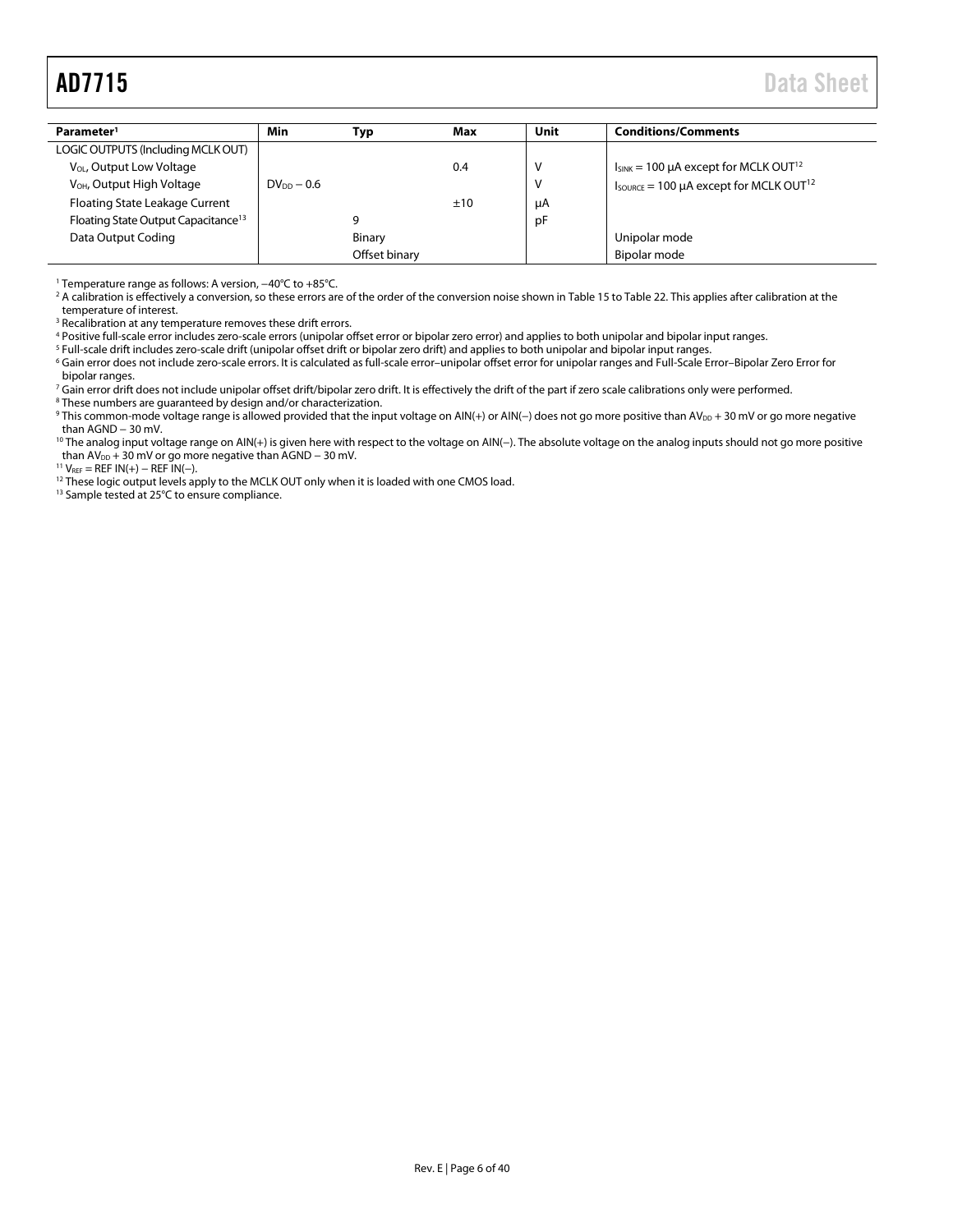# Data Sheet **AD7715**

 $AV_{DD} = 3 V$  to 5 V,  $DV_{DD} = 3 V$  to 5 V,  $REF IN(+) = 1.25 V (AD7715-3)$  $REF IN(+) = 1.25 V (AD7715-3)$  or 2.5 V  $(AD7715-5)$ ;  $REF IN(-) = AGND$ ;  $MCLK IN = 1 MHz$  to 2.4576 MHz, unless otherwise noted. All specifications  $T_{MIN}$  to  $T_{MAX}$ , unless otherwise noted.

| Table 3.                                           |                                        |                              |                                           |        |                                                                                                                                             |
|----------------------------------------------------|----------------------------------------|------------------------------|-------------------------------------------|--------|---------------------------------------------------------------------------------------------------------------------------------------------|
| <b>Parameter</b>                                   | Min                                    | Typ                          | Max                                       | Unit   | <b>Conditions/Comments</b>                                                                                                                  |
| <b>SYSTEM CALIBRATION</b>                          |                                        |                              |                                           |        |                                                                                                                                             |
| Positive Full-Scale Calibration Limit <sup>1</sup> |                                        |                              | $(1.05 \times$<br>V <sub>REF</sub> )/GAIN | V      | GAIN Is the selected PGA gain (1, 2, 32, or 128)                                                                                            |
| Negative Full-Scale Calibration Limit <sup>1</sup> |                                        |                              | $-(1.05 \times$<br>$V_{REF}$ /GAIN        | V      | GAIN Is the selected PGA gain (1, 2, 32, or 128)                                                                                            |
| Offset Calibration Limit <sup>2</sup>              |                                        |                              | $-(1.05 \times$<br>$V_{REF}$ )/GAIN       | V      | GAIN Is the selected PGA gain (1, 2, 32, or 128)                                                                                            |
| Input Span <sup>2</sup>                            | $0.8 \times$<br>V <sub>RFF</sub> /GAIN |                              |                                           | V      | GAIN Is the selected PGA gain (1, 2, 32, or 128)                                                                                            |
|                                                    |                                        |                              | $(2.1 \times V_{REF})$ /GAIN              | $\vee$ | GAIN Is the selected PGA gain (1, 2, 32, or 128)                                                                                            |
| POWER REQUIREMENTS                                 |                                        |                              |                                           |        |                                                                                                                                             |
| Power Supply Voltages                              |                                        |                              |                                           |        |                                                                                                                                             |
| AV <sub>DD</sub> Voltage (AD7715-3)                | 3                                      |                              | 3.6                                       | V      | For specified performance                                                                                                                   |
| AV <sub>DD</sub> Voltage (AD7715-5)                | 4.75                                   |                              | 5.25                                      | V      | For specified performance                                                                                                                   |
| DV <sub>DD</sub> Voltage                           | 3                                      |                              | 5.25                                      | v      | For specified performance                                                                                                                   |
| Power Supply Currents                              |                                        |                              |                                           |        |                                                                                                                                             |
| AV <sub>DD</sub> Current                           |                                        |                              |                                           |        | $AV_{DD} = 3.3 V$ or 5 V. gain = 1 to 128 ( $f_{CLK IN} = 1$ MHz) or<br>gain = 1 or 2 ( $f_{CLK IN}$ = 2.4576 MHz)                          |
|                                                    |                                        |                              | 0.27                                      | mA     | Typically 0.2 mA; BUF bit of the setup register = $0$                                                                                       |
|                                                    |                                        |                              | 0.6                                       | mA     | Typically 0.4 mA; BUF bit of the setup register = 1, $AV_{DD}$<br>= 3.3 V or 5 V; gain = 32 or 128 ( $f_{CLKIN}$ = 2.4576 MHz) <sup>3</sup> |
|                                                    |                                        |                              | 0.5                                       | mA     | Typically 0.3 mA; BUF bit of the setup register $= 0$                                                                                       |
|                                                    |                                        |                              | 1.1                                       | mA     | Typically 0.8 mA; BUF bit of the setup register $= 1$                                                                                       |
| DV <sub>DD</sub> Current <sup>4</sup>              |                                        |                              |                                           |        | Digital inputs = $0$ V or DV <sub>DD</sub> ; external MCLK IN                                                                               |
|                                                    |                                        |                              | 0.18                                      | mA     | Typically 0.15 mA. $DV_{DD} = 3.3$ V. $f_{CLK IN} = 1$ MHz                                                                                  |
|                                                    |                                        |                              | 0.4                                       | mA     | Typically 0.3 mA. DV <sub>DD</sub> = 5 V. $f_{CLK IN}$ = 1 MHz                                                                              |
|                                                    |                                        |                              | 0.5                                       | mA     | Typically 0.4 mA. DV <sub>DD</sub> = 3.3 V. $f_{CLK IN}$ = 2.4576 MHz                                                                       |
|                                                    |                                        |                              | 0.8                                       | mA     | Typically 0.6 mA. DV <sub>DD</sub> = 5 V. $f_{CLK IN}$ = 2.4576 MHz                                                                         |
| Power Supply Rejection <sup>5</sup>                |                                        | Depends on gain <sup>6</sup> |                                           | dB     |                                                                                                                                             |
| Normal-Mode Power Dissipation <sup>4</sup>         |                                        |                              |                                           |        | $AV_{DD} = DV_{DD} = 3.3 V$ ; digital inputs = 0 V or $DV_{DD}$ ; external<br><b>MCLKIN</b>                                                 |
|                                                    |                                        |                              | 1.5                                       | mW     | BUF bit $= 0$ . all gains 1 MHz clock                                                                                                       |
|                                                    |                                        |                              | 2.65                                      | mW     | BUF bit $= 1$ . all gains 1 MHz clock                                                                                                       |
|                                                    |                                        |                              | 3.3                                       | mW     | BUF bit = 0. Gain = 32 or 128 @ $f_{CLKIN}$ = 2.4576 MHz                                                                                    |
|                                                    |                                        |                              | 5.3                                       | mW     | BUF bit = 1. Gain = 32 or 128 @ $f_{CLKIN}$ = 2.4576 MHz                                                                                    |
| Normal-Mode Power Dissipation <sup>4</sup>         |                                        |                              |                                           |        | $AV_{DD} = DV_{DD} = 5 V$ . digital inputs = 0 V or $DV_{DD}$ ; external<br><b>MCLK IN</b>                                                  |
|                                                    |                                        |                              | 3.25                                      | mW     | BUF bit $= 0$ ; all gains 1 MHz clock                                                                                                       |
|                                                    |                                        |                              | 5                                         | mW     | BUF bit = 1; all gains 1 MHz clock                                                                                                          |
|                                                    |                                        |                              | 6.5                                       | mW     | BUF bit = 0; gain = 32 or 128 @ $f_{CLK IN}$ = 2.4576 MHz                                                                                   |
|                                                    |                                        |                              | 9.5                                       | mW     | BUF bit = 1; gain = 32 or 128 @ $f_{CLK IN}$ = 2.4576 MHz                                                                                   |
| Standby (Power-Down) Current <sup>7</sup>          |                                        |                              | 20                                        | μA     | External MCLK IN = $0$ V or DV <sub>DD</sub> . typically 10 $\mu$ A; V <sub>DD</sub> = $5$ V                                                |
| Standby (Power-Down) Current <sup>7</sup>          |                                        |                              | 10                                        | μA     | External MCLK IN = 0 V or DV <sub>DD</sub> . typically 5 $\mu$ A; V <sub>DD</sub> = 3.3 V                                                   |

<sup>1</sup> After calibration, if the analog input exceeds positive full scale, the converter outputs all 1s. If the analog input is less than negative full scale, then the device outputs all 0s.

<sup>2</sup> These calibration and span limits apply provided the absolute voltage on the analog inputs does not exceed AV<sub>DD</sub> + 30 mV or go more negative than AGND − 30 mV. The offset calibration limit applies to both the unipolar zero point and the bipolar zero point.

<sup>3</sup> Assumes CLK Bit of setup register is set to correct status corresponding to the master clock frequency.

<sup>4</sup> When using a crystal or ceramic resonator across the MCLK pins as the clock source for the device, the DV<sub>DD</sub> current and power dissipation will vary depending on the crystal or resonator type (see the [Clocking and Oscillator Circuit](#page-25-1) section).

<sup>5</sup> Measured at dc and applies in the selected pass-band. PSRR at 50 Hz exceeds 120 dB with filter notches of 25 Hz or 50 Hz. PSRR at 60 Hz exceeds 120 dB with filter notches of 20 Hz or 60 Hz.

<sup>6</sup> PSRR depends on gain. Gain of 1:85 dB typical; gain of 2:90 dB typical; gains of 32 and 128:95 dB typical.

<sup>7</sup> If the external master clock continues to run in standby mode, the standby current increases to 50 µA typical. When using a crystal or ceramic resonator across the MCLK pins as the clock source for the device, the internal oscillator continues to run in standby mode and the power dissipation depends on the crystal or resonator type (see th[e Standby Mode](#page-26-1) section).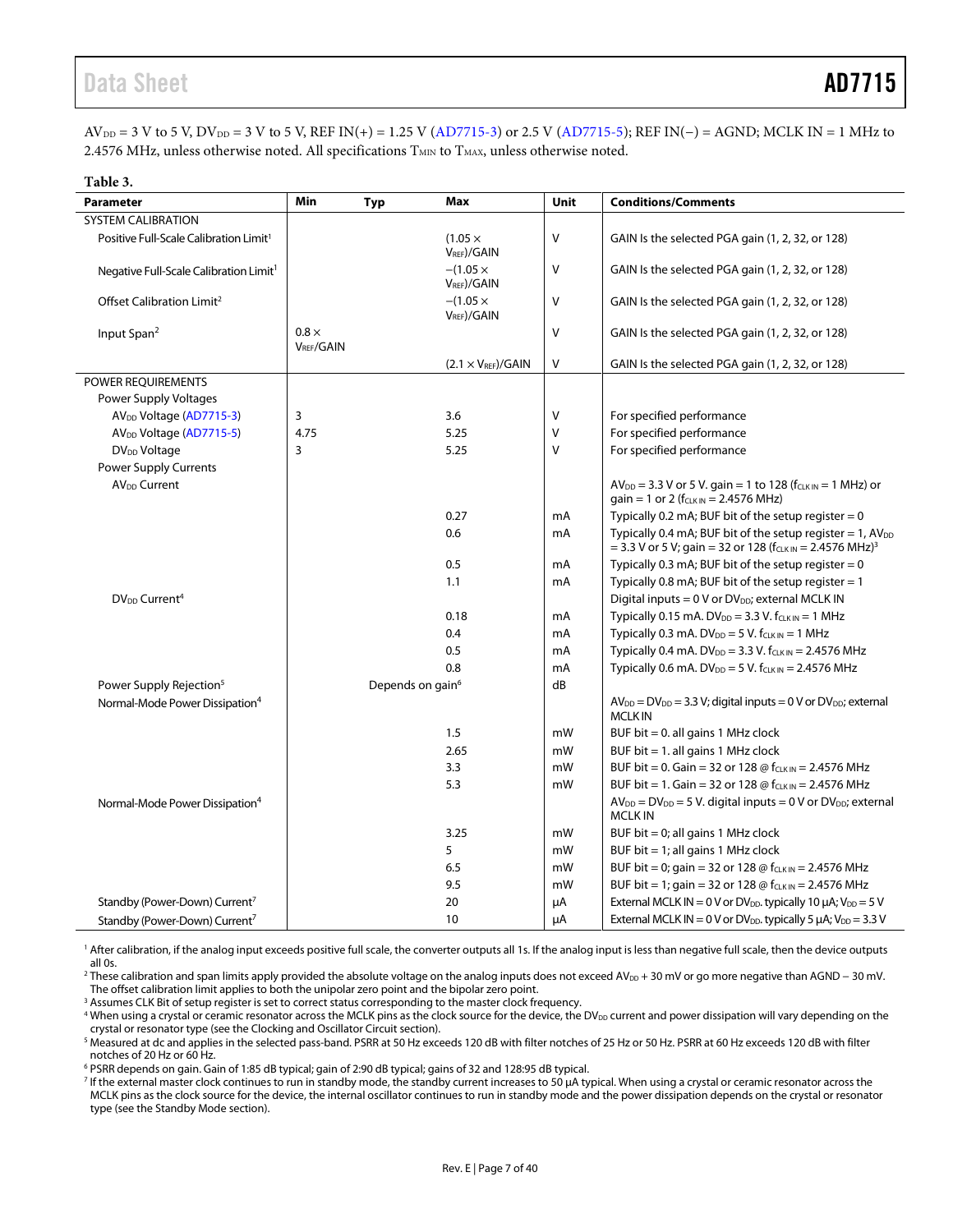# <span id="page-7-0"></span>**TIMING CHARACTERISTICS**

 $D V_{DD} = 3 V$  to 5.25 V;  $A V_{DD} = 3 V$  to 5.25 V;  $A GND = D GND = 0 V$ ;  $f_{CLKIN} = 2.4576$  MHz; Input Logic 0 = 0 V, Logic 1 =  $D V_{DD}$ , unless otherwise noted.

#### **Table 4.**

|                          | Limit at T <sub>MIN</sub> , T <sub>MAX</sub> |         |                                                                                 |  |  |  |  |
|--------------------------|----------------------------------------------|---------|---------------------------------------------------------------------------------|--|--|--|--|
| Parameter <sup>1,2</sup> | (A Version)                                  | Unit    | <b>Conditions/Comments</b>                                                      |  |  |  |  |
| $f_{CLKIN}^{3,4}$        | 400                                          | kHz min | Master clock frequency: crystal oscillator or externally supplied for specified |  |  |  |  |
|                          | 2.5                                          | MHz max | performance                                                                     |  |  |  |  |
| <b>t</b> CLK IN LO       | $0.4 \times t$ CLK IN                        | ns min  | Master clock input low time; $t_{CLKIN} = 1/f_{CLKIN}$                          |  |  |  |  |
| <b>t</b> CLK IN HI       | $0.4 \times t_{CLKIN}$                       | ns min  | Master clock input high time                                                    |  |  |  |  |
| t <sub>1</sub>           | $500 \times t$ CLK IN                        | ns nom  | DRDY high time                                                                  |  |  |  |  |
| t <sub>2</sub>           | 100                                          | ns min  | <b>RESET</b> pulsewidth                                                         |  |  |  |  |
| <b>Read Operation</b>    |                                              |         |                                                                                 |  |  |  |  |
| t <sub>3</sub>           | 0                                            | ns min  | DRDY to CS setup time                                                           |  |  |  |  |
| $t_4$                    | 120                                          | ns min  | CS falling edge to SCLK rising edge setup time                                  |  |  |  |  |
| t <sub>5</sub>           | 0                                            | ns min  | SCLK falling edge to data valid delay                                           |  |  |  |  |
|                          | 80                                           | ns max  | $DV_{DD} = 5V$                                                                  |  |  |  |  |
|                          | 100                                          | ns max  | $DV_{DD} = 3.3 V$                                                               |  |  |  |  |
| $t_6$                    | 100                                          | ns min  | SCLK high pulsewidth                                                            |  |  |  |  |
| t <sub>7</sub>           | 100                                          | ns min  | SCLK low pulsewidth                                                             |  |  |  |  |
| $t_8$                    | 0                                            | ns min  | CS rising edge to SCLK rising edge hold time                                    |  |  |  |  |
| $t_9^6$                  | 10                                           | ns min  | Bus relinquish time after SCLK rising edge                                      |  |  |  |  |
|                          | 60                                           | ns max  | $DV_{DD} = +5V$                                                                 |  |  |  |  |
|                          | 100                                          | ns max  | $DV_{DD} = +3.3 V$                                                              |  |  |  |  |
| $t_{10}$                 | 100                                          | ns max  | SCLK falling edge to DRDY high <sup>7</sup>                                     |  |  |  |  |
| <b>Write Operation</b>   |                                              |         |                                                                                 |  |  |  |  |
| $t_{11}$                 | 120                                          | ns min  | CS falling edge to SCLK rising edge setup time                                  |  |  |  |  |
| $t_{12}$                 | 30                                           | ns min  | Data valid to SCLK rising edge setup time                                       |  |  |  |  |
| $t_{13}$                 | 20                                           | ns min  | Data valid to SCLK rising edge hold time                                        |  |  |  |  |
| $t_{14}$                 | 100                                          | ns min  | SCLK high pulsewidth                                                            |  |  |  |  |
| $t_{15}$                 | 100                                          | ns min  | SCLK low pulsewidth                                                             |  |  |  |  |
| $t_{16}$                 | 0                                            | ns min  | CS rising edge to SCLK rising edge hold time                                    |  |  |  |  |

<sup>1</sup> Sample tested at +25°C to ensure compliance. All input signals are specified with tr = tf = 5 ns (10% to 90% of DV<sub>DD</sub>) and timed from a voltage level of 1.6 V.

<sup>2</sup> Se[e Figure 8](#page-29-0) an[d Figure 9.](#page-29-1)

<sup>3</sup> CLKIN Duty Cycle range is 45% to 55%. CLKIN must be supplied whenever th[e AD7715](http://www.analog.com/AD7715?doc=AD7715.pdf) is not in standby mode. If no clock is present in this case, the device can draw higher current than specified and possibly become uncalibrated.

<sup>4</sup> Th[e AD7715](http://www.analog.com/AD7715?doc=AD7715.pdf) is production tested with f<sub>CLKIN</sub> at 2.4576 MHz (1 MHz for some I<sub>DD</sub> tests). It is guaranteed by characterization to operate at 400 kHz.

<sup>5</sup> These numbers are measured with the load circuit o[f Figure 2](#page-7-1) and defined as the time required for the output to cross the V<sub>OL</sub> or V<sub>OH</sub> limits.

<sup>6</sup> These numbers are derived from the measured time taken by the data output to change 0.5 V when loaded with the circuit o[f Figure 2.](#page-7-1) The measured number is then extrapolated back to remove effects of charging or discharging the 50 pF capacitor. This means that the times quoted in the timing characteristics are the true bus relinquish times of the part and as such are independent of external bus loading capacitances.

<span id="page-7-1"></span> $^{7}$   $\overline{\rm DRDY}$  returns high after the first read from the device after an output update. The same data can be read again, if required, while  $\overline{\rm DRDY}$  is high although take care that subsequent reads do not occur close to the next output update.



*Figure 2. Load Circuit for Access Time and Bus Relinquish Time*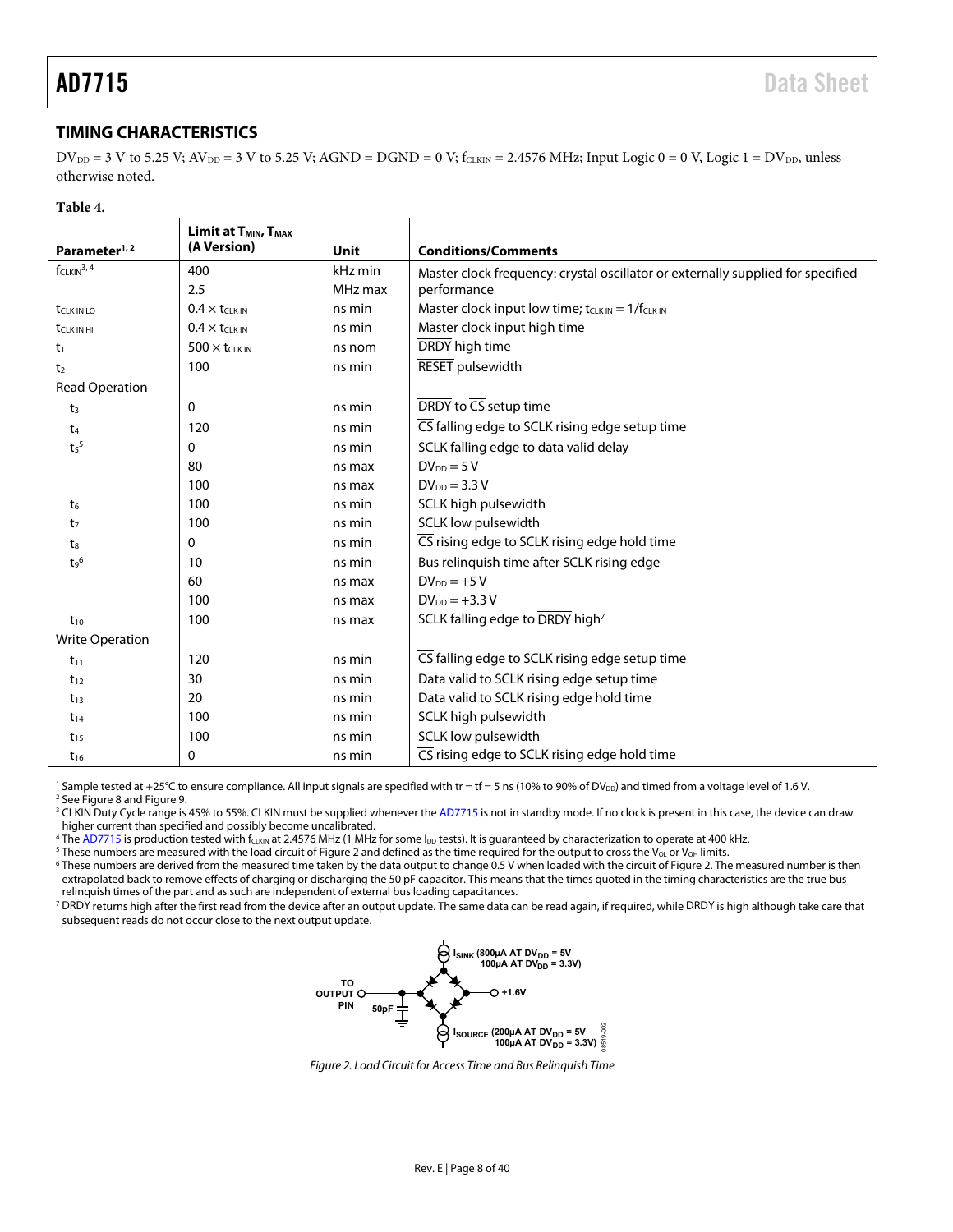# <span id="page-8-0"></span>ABSOLUTE MAXIMUM RATINGS

 $T_A = 25$ °C, unless otherwise noted.

#### **Table 5.**

| <b>Parameter</b>                         | Rating                               |
|------------------------------------------|--------------------------------------|
| AV <sub>DD</sub> to AGND                 | $-0.3$ V to $+7$ V                   |
| AV <sub>DD</sub> to DGND                 | $-0.3$ V to $+7$ V                   |
| AV <sub>DD</sub> to DV <sub>DD</sub>     | $-0.3$ V to $+7$ V                   |
| $DV_{DD}$ to AGND                        | $-0.3 V$ to $+7 V$                   |
| DV <sub>DD</sub> to DGND                 | $-0.3$ V to $+7$ V                   |
| DGND to AGND                             | $-0.3$ V to $+7$ V                   |
| Analog Input Voltage to AGND             | $-0.3$ V to AV <sub>pp</sub> + 0.3 V |
| Reference Input Voltage to AGND          | $-0.3$ V to AV <sub>DD</sub> + 0.3 V |
| Digital Input Voltage to DGND            | $-0.3$ V to DV <sub>DD</sub> + 0.3 V |
| Digital Output Voltage to DGND           | $-0.3$ V to DV <sub>pp</sub> + 0.3 V |
| Operating Temperature Range              |                                      |
| Commercial (A Version)                   | $-40^{\circ}$ C to $+85^{\circ}$ C   |
| Storage Temperature Range                | $-65^{\circ}$ C to +150 $^{\circ}$ C |
| Junction Temperature                     | $150^{\circ}$ C                      |
| Plastic DIP Package, Power Dissipation   | 450 mW                               |
| $\theta_{JA}$ Thermal Impedance          | 105°C/W                              |
| Lead Temperature, (Soldering, 10 sec)    | $260^{\circ}$ C                      |
| SOIC Package, Power Dissipation          | 450 mW                               |
| $\theta_{JA}$ Thermal Impedance          | 75°C/W                               |
| Lead Temperature, Reflow Soldering       | $260^{\circ}$ C                      |
| <b>TSSOP Package, Power Dissipation</b>  | 450 mW                               |
| $\theta_{JA}$ Thermal Impedance          | 128°C/W                              |
| Lead Temperature, Reflow Soldering       | $+260^{\circ}$ C                     |
| Power Dissipation (Any Package) to +75°C | 450 mW                               |
| <b>ESD Rating</b>                        | >4000V                               |

Stresses at or above those listed under Absolute Maximum Ratings may cause permanent damage to the product. This is a stress rating only; functional operation of the product at these or any other conditions above those indicated in the operational section of this specification is not implied. Operation beyond the maximum operating conditions for extended periods may affect product reliability.

# <span id="page-8-1"></span>**ESD CAUTION**



ESD (electrostatic discharge) sensitive device. Charged devices and circuit boards can discharge<br>without detection. Although this product features patented or proprietary protection circuitry, damage may occur on devices subjected to high energy ESD.<br>Therefore, proper ESD precautions should be taken to avoid performance degradation or loss of functionality.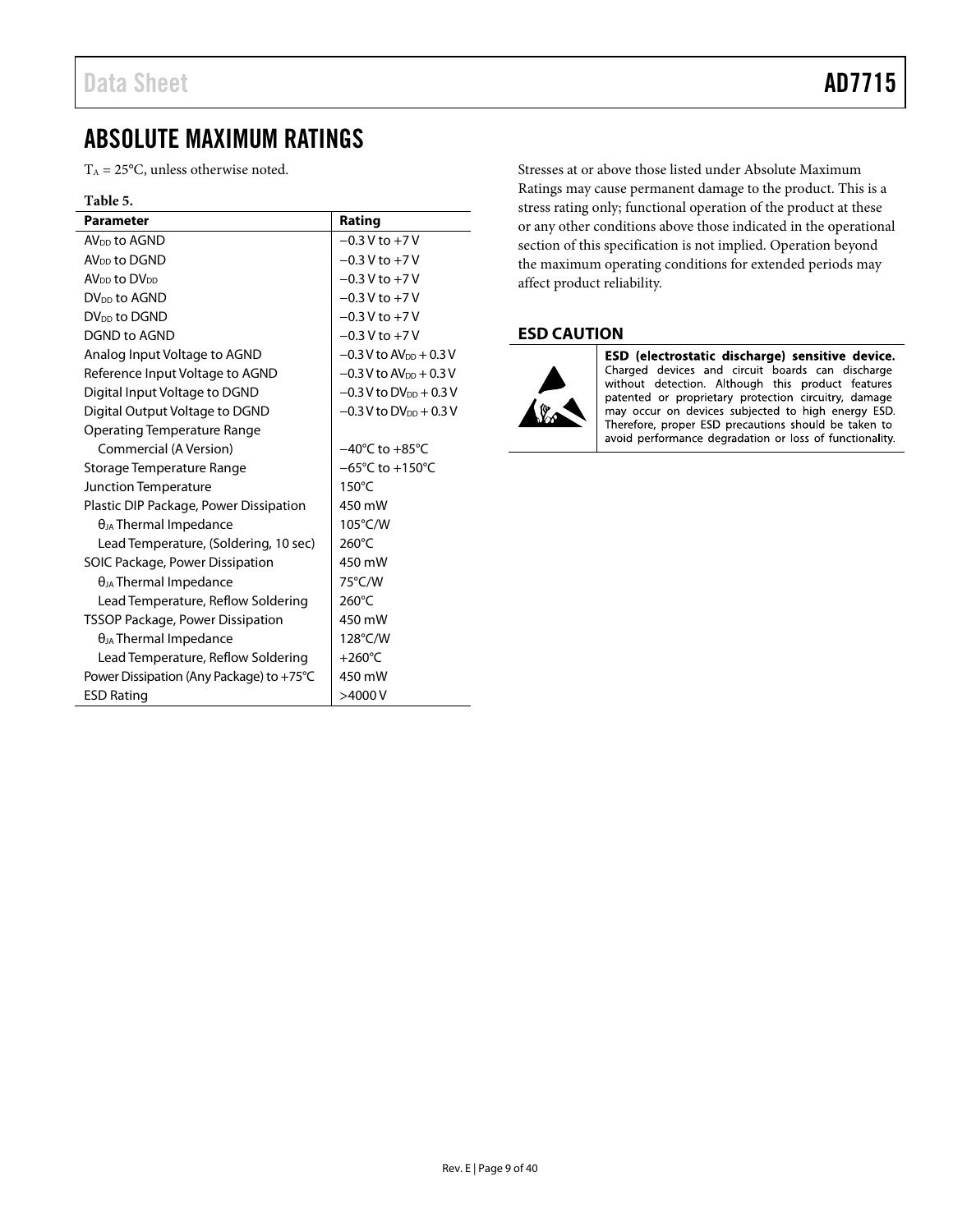# <span id="page-9-0"></span>PIN CONFIGURATION AND FUNCTION DESCRIPTIONS



### **Table 6. Pin Function Descriptions**

| Pin          |                  |                                                                                                                                                                                                                                                                                                                                                                                                                                                                                                                                                                                                                                                                                                     |
|--------------|------------------|-----------------------------------------------------------------------------------------------------------------------------------------------------------------------------------------------------------------------------------------------------------------------------------------------------------------------------------------------------------------------------------------------------------------------------------------------------------------------------------------------------------------------------------------------------------------------------------------------------------------------------------------------------------------------------------------------------|
| No.          | Mnemonic         | <b>Description</b>                                                                                                                                                                                                                                                                                                                                                                                                                                                                                                                                                                                                                                                                                  |
| $\mathbf{1}$ | <b>SCLK</b>      | Serial Clock. Logic input. An external serial clock is applied to this input to access serial data from the AD7715. This<br>serial clock can be a continuous clock with all data transmitted in a continuous train of pulses. Alternatively, it can be a<br>noncontinuous clock with the information being transmitted to the AD7715 in smaller batches of data.                                                                                                                                                                                                                                                                                                                                    |
| 2            | <b>MCLK IN</b>   | Master Clock Signal for the Device. This can be provided in the form of a crystal/resonator or external clock. A<br>crystal/resonator can be tied across the MCLK IN and MCLK OUT pins. Alternatively, the MCLK IN pin can be driven<br>with a CMOS-compatible clock and MCLK OUT left unconnected. The part is specified with clock input frequencies of<br>both 1 MHz and 2.4576 MHz.                                                                                                                                                                                                                                                                                                             |
| 3            | <b>MCLK OUT</b>  | When the master clock for the device is a crystal/resonator, the crystal/resonator is connected between MCLK IN and<br>MCLK OUT. If an external clock is applied to MCLK IN, MCLK OUT provides an inverted clock signal. This clock can be<br>used to provide a clock source for external circuitry.                                                                                                                                                                                                                                                                                                                                                                                                |
| 4            | $\overline{CS}$  | Chip Select. Active low logic input used to select the AD7715. With this input hardwired low, the AD7715 can operate<br>in its three-wire interface mode with SCLK, DIN, and DOUT used to interface to the device. CS can be used to select<br>the device in systems with more than one device on the serial bus or as a frame synchronization signal in<br>communicating with the AD7715.                                                                                                                                                                                                                                                                                                          |
| 5            | <b>RESET</b>     | Logic Input. Active low input which resets the control logic, interface logic, calibration coefficients, digital filter, and<br>analog modulator of the part to power-on status.                                                                                                                                                                                                                                                                                                                                                                                                                                                                                                                    |
| 6            | AV <sub>DD</sub> | Analog Positive Supply Voltage, 3.3 V nominal (AD7715-3) or 5 V nominal (AD7715-5).                                                                                                                                                                                                                                                                                                                                                                                                                                                                                                                                                                                                                 |
| 7            | $AIN(+)$         | Analog Input. Positive input of the programmable gain differential analog input to the AD7715.                                                                                                                                                                                                                                                                                                                                                                                                                                                                                                                                                                                                      |
| 8            | $AIN(-)$         | Analog Input. Negative input of the programmable gain differential analog input to the AD7715.                                                                                                                                                                                                                                                                                                                                                                                                                                                                                                                                                                                                      |
| 9            | $REF IN(+)$      | Reference Input. Positive input of the differential reference input to the AD7715. The reference input is differential<br>with the provision that REF IN(+) must be greater than REF IN(-). REF IN(+) can lie anywhere between AV <sub>DD</sub> and AGND.                                                                                                                                                                                                                                                                                                                                                                                                                                           |
| 10           | $REF IN(-)$      | Reference Input. Negative input of the differential reference input to the AD7715. The REF IN(-) can lie anywhere<br>between AV <sub>DD</sub> and AGND provided REF IN(+) is greater than REF IN(-).                                                                                                                                                                                                                                                                                                                                                                                                                                                                                                |
| 11           | <b>AGND</b>      | Ground Reference Point for Analog Circuitry. For correct operation of the AD7715, no voltage on any of the other pins<br>should go more than 30 mV negative with respect to AGND.                                                                                                                                                                                                                                                                                                                                                                                                                                                                                                                   |
| 12           | <b>DRDY</b>      | Logic Output. A logic low on this output indicates that a new output word is available from the AD7715 data register.<br>The DRDY pin returns high upon completion of a read operation of a full output word. If no data read has taken place<br>between output updates, the DRDY line returns high for 500 $\times$ t <sub>CLKIN</sub> cycles prior to the next output update. While<br>DRDY is high, a read operation should not be attempted or in progress to avoid reading from the data register as it is<br>being updated. The DRDY line returns low again when the update has taken place. DRDY is also used to indicate when<br>the AD7715 has completed its on-chip calibration sequence. |
| 13           | <b>DOUT</b>      | Serial data output with serial data being read from the output shift register on the part. This output shift register can<br>contain information from the setup register, communications register or data register depending on the register<br>selection bits of the communications register.                                                                                                                                                                                                                                                                                                                                                                                                      |
| 14           | <b>DIN</b>       | Serial data input with serial data being written to the input shift register on the part. Data from this input shift register<br>is transferred to the setup register or communications register depending on the register selection bits of the<br>communications register.                                                                                                                                                                                                                                                                                                                                                                                                                        |
| 15           | $DV_{DD}$        | Digital Supply Voltage, 3.3 V or 5 V nominal.                                                                                                                                                                                                                                                                                                                                                                                                                                                                                                                                                                                                                                                       |
| 16           | <b>DGND</b>      | Ground reference point for digital circuitry.                                                                                                                                                                                                                                                                                                                                                                                                                                                                                                                                                                                                                                                       |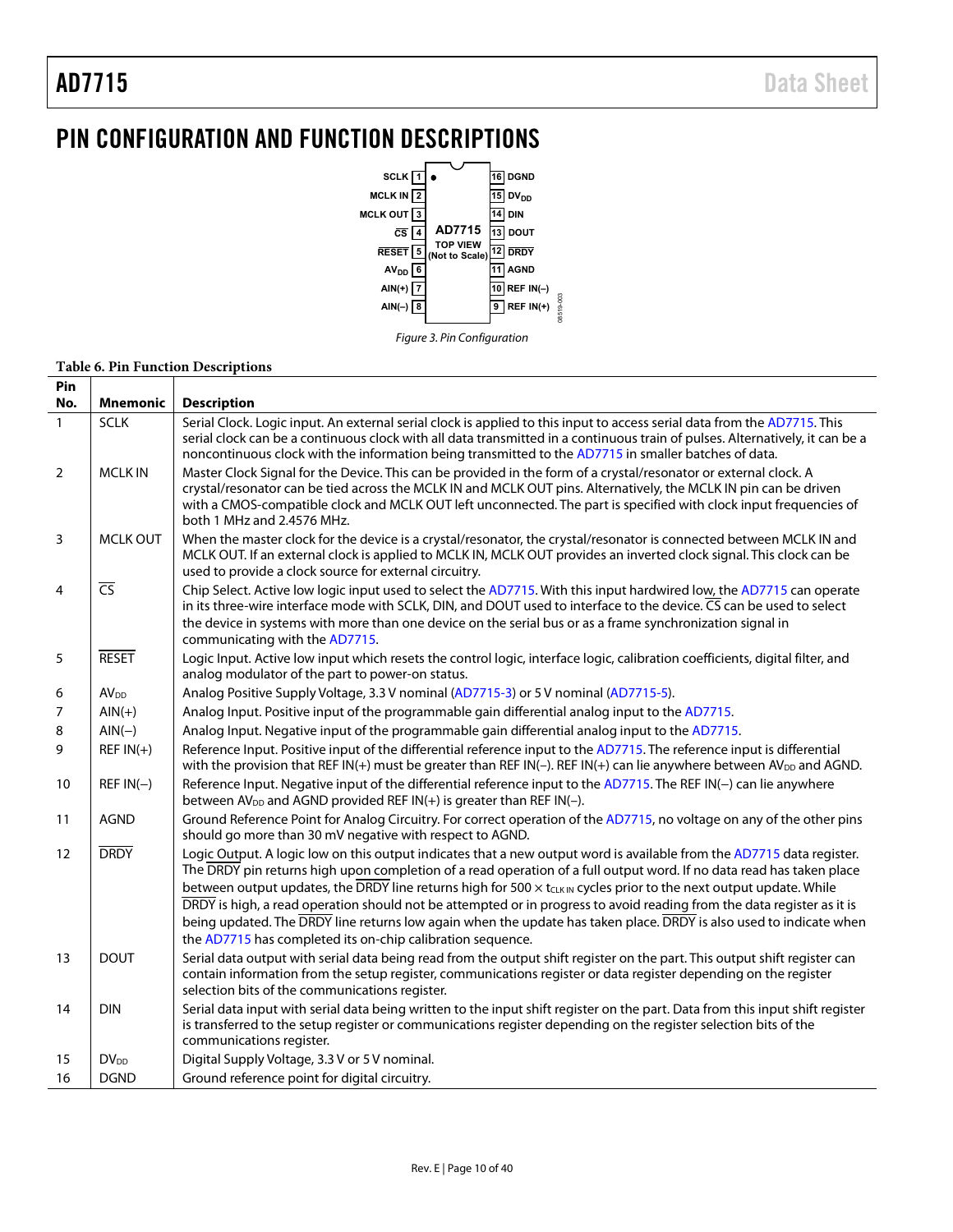# <span id="page-10-0"></span>**TERMINOLOGY**

### **Integral Nonlinearity**

This is the maximum deviation of any code from a straight line passing through the endpoints of the transfer function. The endpoints of the transfer function are zero-scale (not to be confused with bipolar zero), a point 0.5 LSB below the first code transition (000 … 000 to 000 … 001) and Full-Scale, a point 0.5 LSB above the last code transition (111 … 110 to 111 … 111). The error is expressed as a percentage of full scale.

### **Positive Full-Scale Error**

Positive Full-Scale Error is the deviation of the last code transition  $(111 \dots 110$  to  $111 \dots 111)$  from the ideal AIN(+) voltage (AIN(−) + V<sub>REF</sub>/GAIN −3/2 LSBs). It applies to both unipolar and bipolar analog input ranges.

### **Unipolar Offset Error**

Unipolar Offset Error is the deviation of the first code transition from the ideal  $\text{AIN}(+)$  voltage  $\text{(AIN}(-) + 0.5 \text{ LSB)}$  when operating in the unipolar mode.

### **Bipolar Zero Error**

This is the deviation of the midscale transition (0111 . . . 111 to 1000 . . . 000) from the ideal AIN(+) voltage (AIN(−) − 0.5 LSB) when operating in the bipolar mode.

### **Gain Error**

This is a measure of the span error of the ADC. It includes fullscale errors but not zero-scale errors. For unipolar input ranges it is defined as (full scale error—unipolar offset error) while for bipolar input ranges it is defined as (full-scale error—bipolar zero error).

### **Bipolar Negative Full-Scale Error**

This is the deviation of the first code transition from the ideal AIN(+) voltage  $(AIN(-) - VREF/GAIN + 0.5 LSB)$ , when operating in the bipolar mode.

### **Positive Full-Scale Overrange**

Positive full-scale overrange is the amount of overhead available to handle input voltages on AIN(+) input greater than AIN−) + VREF/GAIN (for example, noise peaks or excess voltages due to system gain errors in system calibration routines) without introducing errors due to overloading the analog modulator or overflowing the digital filter.

### **Negative Full-Scale Overrange**

This is the amount of overhead available to handle voltages on  $\text{AIN}(+)$  below  $\text{AIN}(-)$  –  $\text{V}_{\text{REF}}/\text{GAN}$  without overloading the analog modulator or overflowing the digital filter. Note that the analog input accepts negative voltage peaks even in the unipolar mode provided that AIN(+) is greater than AIN(−) and greater than AGND − 30 mV.

### **Offset Calibration Range**

In the system calibration modes, th[e AD7715](http://www.analog.com/AD7715?doc=AD7715.pdf) calibrates its offset with respect to the analog input. The offset calibration range specification defines the range of voltages that th[e AD7715](http://www.analog.com/AD7715?doc=AD7715.pdf) can accept and still calibrate offset accurately.

### **Full-Scale Calibration Range**

This is the range of voltages that the [AD7715](http://www.analog.com/AD7715?doc=AD7715.pdf) can accept in the system calibration mode and still calibrate full scale correctly.

### **Input Span**

In system calibration schemes, two voltages applied in sequence to the [AD7715's](http://www.analog.com/AD7715?doc=AD7715.pdf) analog input define the analog input range. The input span specification defines the minimum and maximum input voltages from zero to full scale that th[e AD7715](http://www.analog.com/AD7715?doc=AD7715.pdf) can accept and still calibrate gain accurately.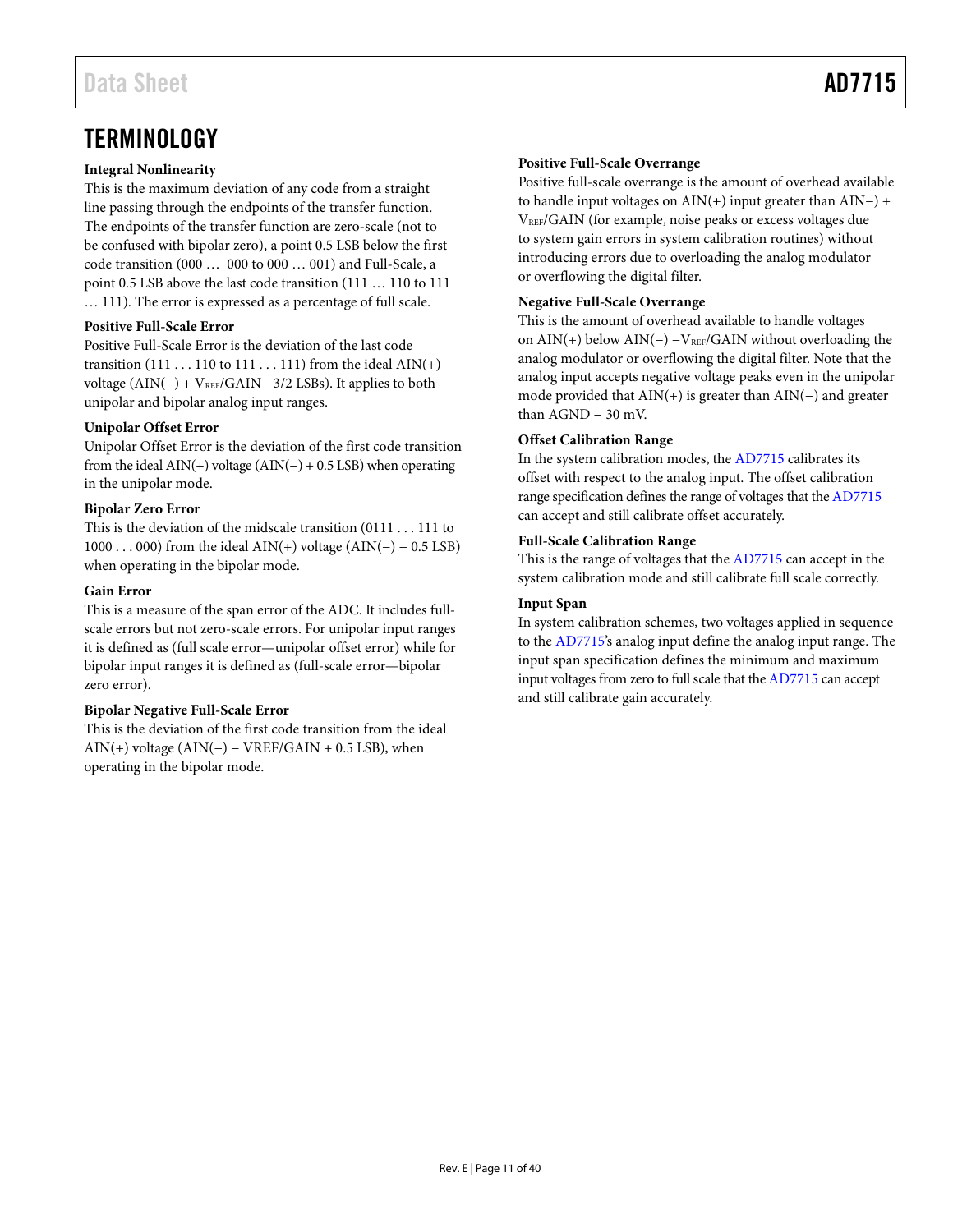# <span id="page-11-0"></span>ON-CHIP REGISTERS

The [AD7715](http://www.analog.com/AD7715?doc=AD7715.pdf) contains four on-chip registers, which can be accessed by via the serial port on the part. The first of these is a communications register that decides whether the next operation is a read or write operation and also decides which register the read or write operation accesses. All communications to the part must start with a write operation to the communications register. After power-on or RESET, the device expects a write to its communications register. The data written to this register determines whether the next operation to the part is a write or a read operation and also determines to which register this read or write operation occurs. Therefore, write access to any of the other registers on the part starts with a write operation to the communications register followed by a write to the selected register. A read operation from any register on the part (including the communications register itself and

the output data register) starts with a write operation to the communications register followed by a read operation from the selected register. The communication register also controls the standby mode and the operating gain of the part. The DRDY status is also available by reading from the communications register. The second register is a setup register that determines calibration modes, filter selection and bipolar/unipolar operation. The third register is the data register from which the output data from the part is accessed. The final register is a test register that is accessed when testing the device. It is advised that the user does not attempt to access or change the contents of the test register as it may lead to unspecified operation of the device. The registers are discussed in more detail in the following sections.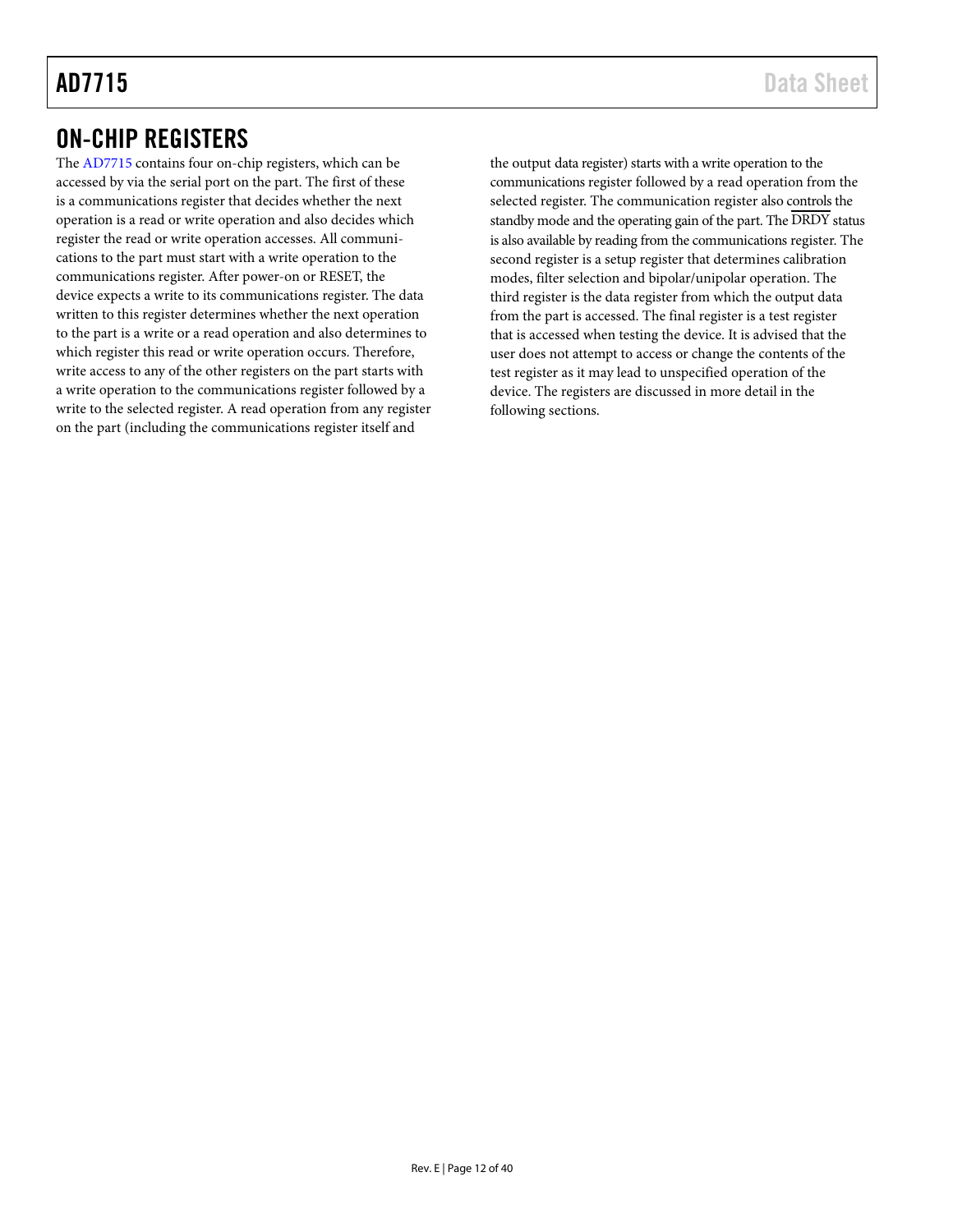# <span id="page-12-0"></span>**COMMUNICATIONS REGISTER (RS1, RS0 = 0, 0)**

The communications register is an eight-bit register from which data can either be read or to which data can be written. All communications to the part must start with a write operation to the communications register. The data written to the communications register determines whether the next operation is a read or write operation and to which register this operation takes place. Once the subsequent read or write operation to the selected register is complete, the interface returns to where it expects a write operation to the communications register. This is the default state of the interface, and on power-up or after a reset, th[e AD7715](http://www.analog.com/AD7715?doc=AD7715.pdf) is in this default state waiting for a write operation to the communications register. In situations where the interface sequence is lost, if a write operation to the device of sufficient duration (containing at least 32 serial clock cycles) takes place with DIN high, th[e AD7715](http://www.analog.com/AD7715?doc=AD7715.pdf) returns to this default state[. Table 7](#page-12-1) outlines the bit designations for the communications register.

#### <span id="page-12-1"></span>**Table 7. Communications Register**

| - wore , , occasional water were now a completed<br>. |                     |           |            |            |              |  |    |  |  |
|-------------------------------------------------------|---------------------|-----------|------------|------------|--------------|--|----|--|--|
| /DRDY<br>_____                                        | <b>7FRO</b><br>---- | ne-<br>כח | <b>RSO</b> | ___<br>R/W | STBY<br>____ |  | uu |  |  |
|                                                       |                     |           |            |            |              |  |    |  |  |

| <b>Bit Name</b>  | <b>Description</b>                                                                                                                                                                                                                                                                                                                                                                                                                                                                                                                                                |
|------------------|-------------------------------------------------------------------------------------------------------------------------------------------------------------------------------------------------------------------------------------------------------------------------------------------------------------------------------------------------------------------------------------------------------------------------------------------------------------------------------------------------------------------------------------------------------------------|
| 0/DRDY           | For a write operation, a 0 must be written to this bit so that the write operation to the communications register actually takes<br>place. If a 1 is written to this bit, the part will not clock on to subsequent bits in the register. Instead, it stays at this bit location<br>until a 0 is written to this bit. Once a 0 is written to this bit, the next 7 bits are loaded to the communications register. For a read<br>operation, this bit provides the status of the DRDY flag from the part. The status of this bit is the same as the DRDY output pin. |
| <b>ZERO</b>      | For a write operation, a 0 must be written to this bit for correct operation of the part. Failure to do this results in unspecified<br>operation of the device. For a read operation, a 0 is read back from this bit location.                                                                                                                                                                                                                                                                                                                                    |
| <b>RS1, RS0</b>  | Register Selection Bits. These bits select to which one of four on-chip registers the next read or write operation takes place as<br>shown in Table 9 along with the register size. When the read or write to the selected register is complete, the part returns to<br>where it is waiting for a write operation to the Communications Register. It does not remain in a state where it continues to<br>access the selected register.                                                                                                                            |
| $R/\overline{W}$ | Read/Write Select. This bit selects whether the next operation<br>is a read or write operation to the selected register. A 0 indicates a write cycle as the next operation to the appropriate register,<br>while a 1 indicates a read operation from the appropriate register.                                                                                                                                                                                                                                                                                    |
| <b>STBY</b>      | Standby. Writing a 1 to this bit puts the part in its standby or power-down mode. In this mode, the part consumes only<br>10 µA of power supply current. The part retains its calibration and control word information when in STANDBY. Writing a 0 to<br>this bit places the part in its normal operating mode. The default value for this bit after power-on or RESET is 0.                                                                                                                                                                                     |
| G1, G0           | Gain Select bits. See Table 10.                                                                                                                                                                                                                                                                                                                                                                                                                                                                                                                                   |

#### <span id="page-12-2"></span>**Table 9. Register Section**

| <b>RS1</b> | <b>RSO</b> | Reaister                | <b>Register Size</b> |
|------------|------------|-------------------------|----------------------|
|            | υ          | Communications register | 8 bits               |
|            |            | Setup register          | 8 bits               |
|            |            | Test register           | 8 bits               |
|            |            | Data register           | 16 bits              |

#### <span id="page-12-3"></span>**Table 10.**

| G1 | G0 | <b>Gain Setting</b> |
|----|----|---------------------|
|    |    |                     |
|    |    |                     |
|    |    | 32                  |
|    |    | 128                 |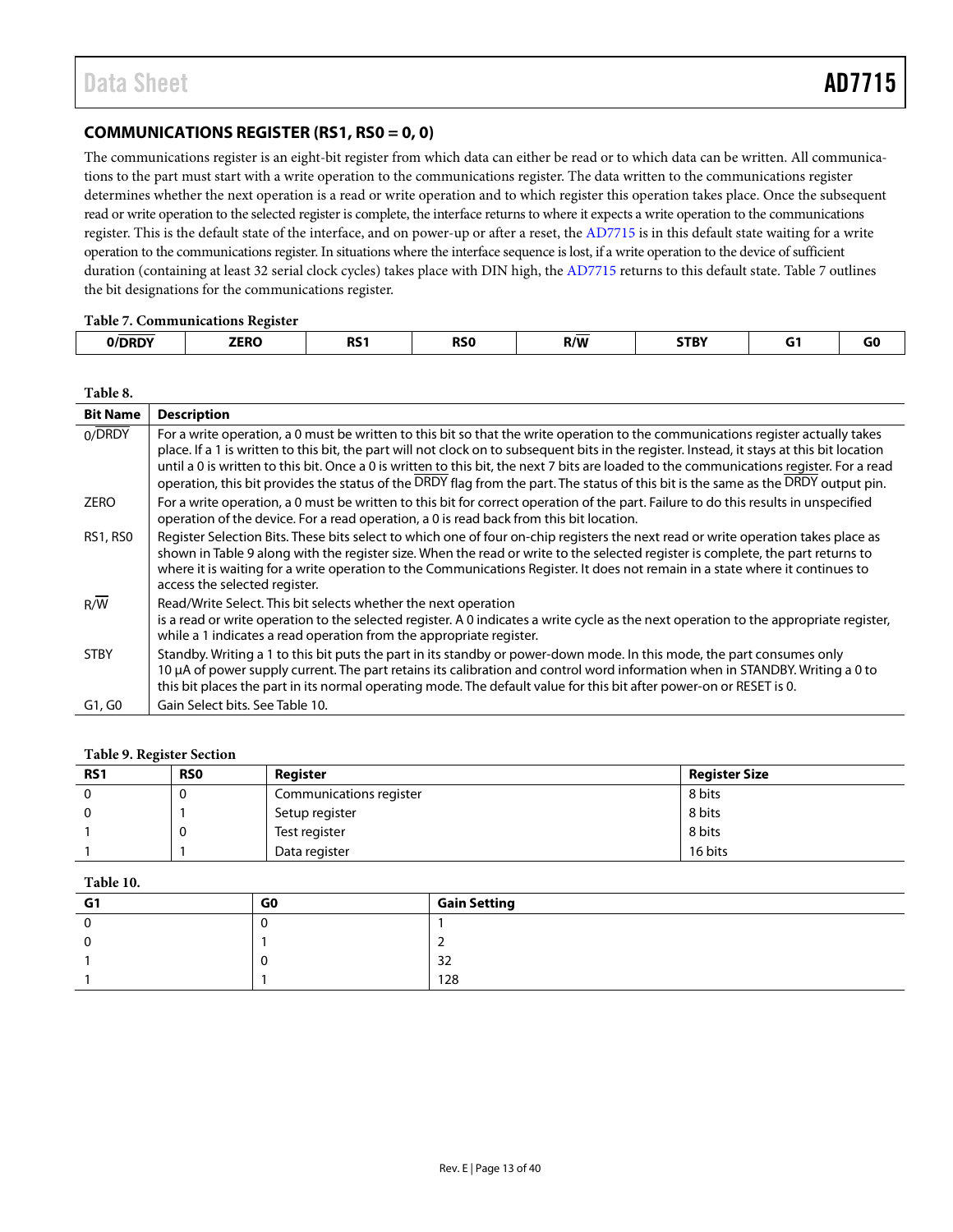# <span id="page-13-0"></span>**SETUP REGISTER (RS1, RS0 = 0, 1); POWER ON/RESET STATUS: 28 HEX**

The setup register is an eight-bit register from which data can either be read or to which data can be written. This register controls the setup that the device is to operate in such as the calibration mode, and output rate, unipolar/bipolar operation etc. [Table 11](#page-13-1) outlines the bit designations for the setup register.

#### <span id="page-13-1"></span>**Table 11. Setup Register**

| MD <sub>1</sub> | MD <sub>0</sub>                                                                      | <b>CLK</b> | FS <sub>1</sub> | <b>FSO</b> | B/U | <b>BUF</b> | <b>FSYNC</b> |
|-----------------|--------------------------------------------------------------------------------------|------------|-----------------|------------|-----|------------|--------------|
| Table 12.       |                                                                                      |            |                 |            |     |            |              |
| <b>Bit Name</b> | <b>Description</b>                                                                   |            |                 |            |     |            |              |
| MD1, MD0        | Mode select bits. These bits select the operating mode of the AD7715 (see Table 13). |            |                 |            |     |            |              |

| <b>IVID I, IVIDU</b> | Tribute select bits. These bits select the operating mode of the AD7715 (see Table 13).                                                                                                                                                                                                                                                                                                                                                                                                                                                                                                                                                                                                                                                                                                                                                                                                                                                                                                                                                                                                                                                                                                                                                                                                                                                                                                                                                                                                                                                                                                                                                                                                                                                                                                                                                                                                                   |
|----------------------|-----------------------------------------------------------------------------------------------------------------------------------------------------------------------------------------------------------------------------------------------------------------------------------------------------------------------------------------------------------------------------------------------------------------------------------------------------------------------------------------------------------------------------------------------------------------------------------------------------------------------------------------------------------------------------------------------------------------------------------------------------------------------------------------------------------------------------------------------------------------------------------------------------------------------------------------------------------------------------------------------------------------------------------------------------------------------------------------------------------------------------------------------------------------------------------------------------------------------------------------------------------------------------------------------------------------------------------------------------------------------------------------------------------------------------------------------------------------------------------------------------------------------------------------------------------------------------------------------------------------------------------------------------------------------------------------------------------------------------------------------------------------------------------------------------------------------------------------------------------------------------------------------------------|
| <b>CLK</b>           | The clock bit (CLK) should be set in accordance with the operating frequency of the AD7715. If the device has a master clock<br>frequency of 2.4576 MHz, then this bit should be set to a 1. If the device has a master clock frequency of 1 MHz, then this bit<br>should be set to a 0. This bit sets up the correct scaling currents for a given master clock and also chooses (along with FS1 and<br>FS0) the output update rate for the device. If this bit is not set correctly for the master clock frequency of the device, then the<br>device may not operate to specification. The default value for this bit after power-on or reset is 1.                                                                                                                                                                                                                                                                                                                                                                                                                                                                                                                                                                                                                                                                                                                                                                                                                                                                                                                                                                                                                                                                                                                                                                                                                                                      |
| <b>FS1, FS0</b>      | Along with the CLK bit, FS1 and FS0 determine the output update rate, filter first notch and -3 dB frequency as outlined in<br>Table 14. The on-chip digital filter provides a sinc <sup>3</sup> (or (Sinx/x) <sup>3</sup> ) filter response. In association with the gain selection, it also<br>determines the output noise (and therefore, the resolution) of the device. Changing the filter notch frequency, as well as the<br>selected gain, impacts resolution. Table 15 through Table 22 show the effect of the filter notch frequency and gain on the<br>output noise and effective resolution of the part. The output data rate (or effective conversion time) for the device is equal<br>to the frequency selected for the first notch of the filter. For example, if the first notch of the filter is selected at 50 Hz then a<br>new word is available at a 50 Hz rate or every 20 ms. If the first notch is at 500 Hz, a new word is available every 2 ms. The<br>default value for these bits is 1, 0.<br>The settling-time of the filter to a full-scale step input change is worst case $4 \times 1$ /(output data rate). For example, with the first<br>filter notch at 50 Hz, the settling time of the filter to a full-scale step input change is 80 ms maximum. If the first notch is at<br>500 Hz, the settling time of the filter to a full-scale input step is 8 ms max. This settling-time can be reduced to $3 \times 1$ /(output<br>data rate) by synchronizing the step input change to a reset of the digital filter. In other words, if the step input takes place<br>with the FSYNC bit high, the settling-time time is $3 \times 1$ /(output data rate) from when FSYNC returns low.<br>The -3 dB frequency is determined by the programmed first notch frequency according to the relationship:<br>filter $-3$ dB frequency = 0.262 $\times$ filter first notch frequency |
| B/U                  | A 0 in this bipolar/unipolar operation bit selects bipolar operation. This is the default (power-on or reset) status of this bit. A 1<br>in this bit selects unipolar operation.                                                                                                                                                                                                                                                                                                                                                                                                                                                                                                                                                                                                                                                                                                                                                                                                                                                                                                                                                                                                                                                                                                                                                                                                                                                                                                                                                                                                                                                                                                                                                                                                                                                                                                                          |
| <b>BUF</b>           | With this buffer control bit low, the on-chip buffer on the analog input is shorted out. With the buffer shorted out, the current<br>flowing in the AV <sub>DD</sub> line is reduced to 250 µA (all gains at f <sub>CLKIN</sub> = 1 MHz and gain of 1 or 2 at f <sub>CLKIN</sub> = 2.4576 MHz) or 500 µA<br>(gains of 32 and 128 $\odot$ f <sub>CLKIN</sub> = 2.4576 MHz) and the output noise from the part is at its lowest. When this bit is high, the on-<br>chip buffer is in series with the analog input allowing the input to handle higher source impedances.                                                                                                                                                                                                                                                                                                                                                                                                                                                                                                                                                                                                                                                                                                                                                                                                                                                                                                                                                                                                                                                                                                                                                                                                                                                                                                                                    |
| <b>FSYNC</b>         | When this filter synchronization bit is high, the nodes of the digital filter, the filter control logic and the this bit goes low, the<br>modulator and filter start to process data and a valid word is available in $3 \times 1$ /(output update rate), that is, the settling-time of<br>the filter. This FSYNC bit does not affect the digital interface and does not reset the DRDY output if it is low.                                                                                                                                                                                                                                                                                                                                                                                                                                                                                                                                                                                                                                                                                                                                                                                                                                                                                                                                                                                                                                                                                                                                                                                                                                                                                                                                                                                                                                                                                              |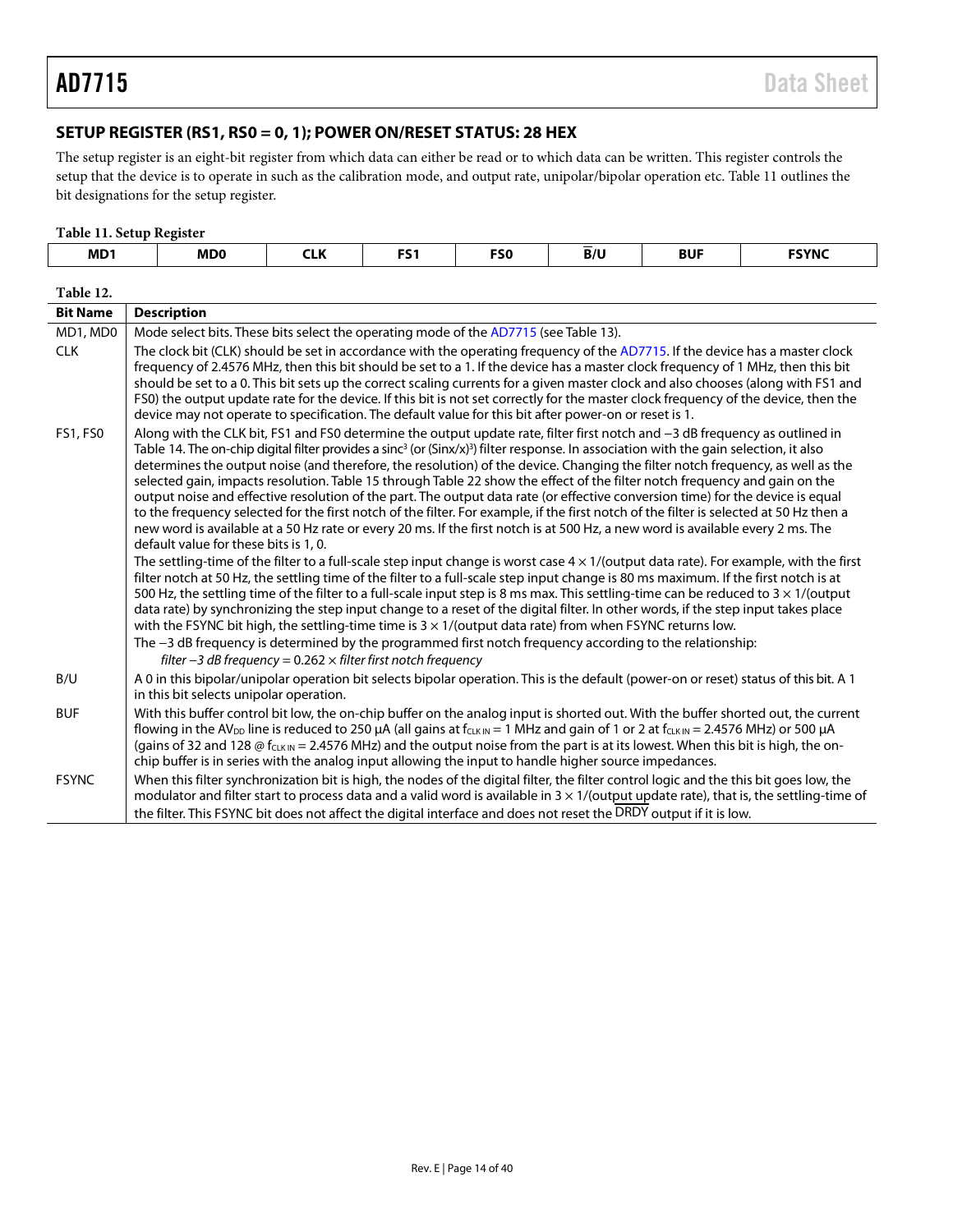# Data Sheet **AD7715**

# <span id="page-14-2"></span>**Table 13.**

| тане 15.        |              |                                                                                                                                                                                                                                                                                                                                                                                                                                                                                                                                                                         |
|-----------------|--------------|-------------------------------------------------------------------------------------------------------------------------------------------------------------------------------------------------------------------------------------------------------------------------------------------------------------------------------------------------------------------------------------------------------------------------------------------------------------------------------------------------------------------------------------------------------------------------|
| MD <sub>1</sub> | <b>MD0</b>   | <b>Operating Mode</b>                                                                                                                                                                                                                                                                                                                                                                                                                                                                                                                                                   |
| 0               | $\Omega$     | Normal mode. This operating mode is the default mode of operation of the device whereby the device is performing normal<br>conversions. The AD7705 is placed in this mode after power-on or reset.                                                                                                                                                                                                                                                                                                                                                                      |
| 0               |              | Self-calibration. This is a one step calibration sequence and when complete the part returns to normal mode with MD1 and<br>MD0 returning to 0, 0. The DRDY output or DRDYbit goes high when calibration is initiated and returns low when this self-<br>calibration is complete and a new valid word is available in the data register. The zero-scale calibration is performed at the<br>selected gain on internally shorted (zeroed) inputs and the full-scale calibration is performed at the selected gain on an<br>internally generated VREF/selected gain.       |
|                 | $\mathbf{0}$ | Zero-scale system calibration. Zero-scale system calibration is performed at the selected gain on the input voltage provided<br>at the analog input during this calibration sequence. This input voltage should remain stable for the duration of the<br>calibration. The DRDY output or DRDY bit goes high when calibration is initiated and returns low when this zero-scale<br>calibration is complete and a new valid word is available in the data register. At the end of the calibration, the part returns to<br>normal mode with MD1 and MD0 returning to 0, 0. |
|                 |              | Full-scale system calibration. Full-scale system calibration is performed at the selected gain on the input voltage provided at<br>the analog input during this calibration sequence. This input voltage should remain stable for the duration of the<br>calibration. The DRDY output or DRDY bit goes high when calibration is initiated and returns low when this full-scale<br>calibration is complete and a new valid word is available in the data register. At the end of the calibration, the part returns to<br>normal mode with MD1 and MD0 returning to 0, 0. |

#### <span id="page-14-3"></span>**Table 14. Output Update Rates**

| CLK <sup>1</sup> | FS <sub>1</sub> | <b>FSO</b>   | <b>Output Update Rate</b> | -3 dB Filter Cutoff      |  |
|------------------|-----------------|--------------|---------------------------|--------------------------|--|
| $\mathbf{0}$     | 0               | $\mathbf{0}$ | 20 Hz                     | 5.24 Hz                  |  |
| $\Omega$         | 0               |              | 25 Hz                     | 6.55 Hz                  |  |
| 0                |                 | 0            | 100 Hz                    | 26.2 Hz                  |  |
| 0                |                 |              | 200 Hz                    | 52.4 Hz                  |  |
|                  | 0               | $\Omega$     | 50 Hz                     | 13.1 Hz                  |  |
|                  | 0               |              | 60 Hz                     | 15.7 Hz (default status) |  |
|                  |                 | $\mathbf{0}$ | 250 Hz                    | 65.5 Hz                  |  |
|                  |                 |              | 500 Hz                    | 131 Hz                   |  |

<sup>1</sup> Assumes correct clock frequency at MCLK IN pin.

# <span id="page-14-0"></span>**TEST REGISTER (RS1, RS0 = 1, 0)**

The part contains a test register, which is used in testing the device. The user is advised not to change the status of any of the bits in this register from the default (power-on or reset) status of all 0s as the part will be placed in one of its test modes and will not operate correctly. If the part enters one of its test modes, exercising RESET will exit the part from the mode. An alternative scheme for getting the part out of one of its test modes, is to reset the interface by writing 32 successive 1s to the part and then load all 0s to the test register.

# <span id="page-14-1"></span>**DATA REGISTER (RS1, RS0 = 1, 1)**

The data register on the part is a read-only 16-bit register that contains the most up-to-date conversion result from the [AD7715.](http://www.analog.com/AD7715?doc=AD7715.pdf) If the communications register data sets up the part for a write operation to this register, a write operation must actually take place to return the part to where it is expecting a write operation to the communications register (the default state of the interface). However, the 16 bits of data written to the part will be ignored by the [AD7715.](http://www.analog.com/AD7715?doc=AD7715.pdf)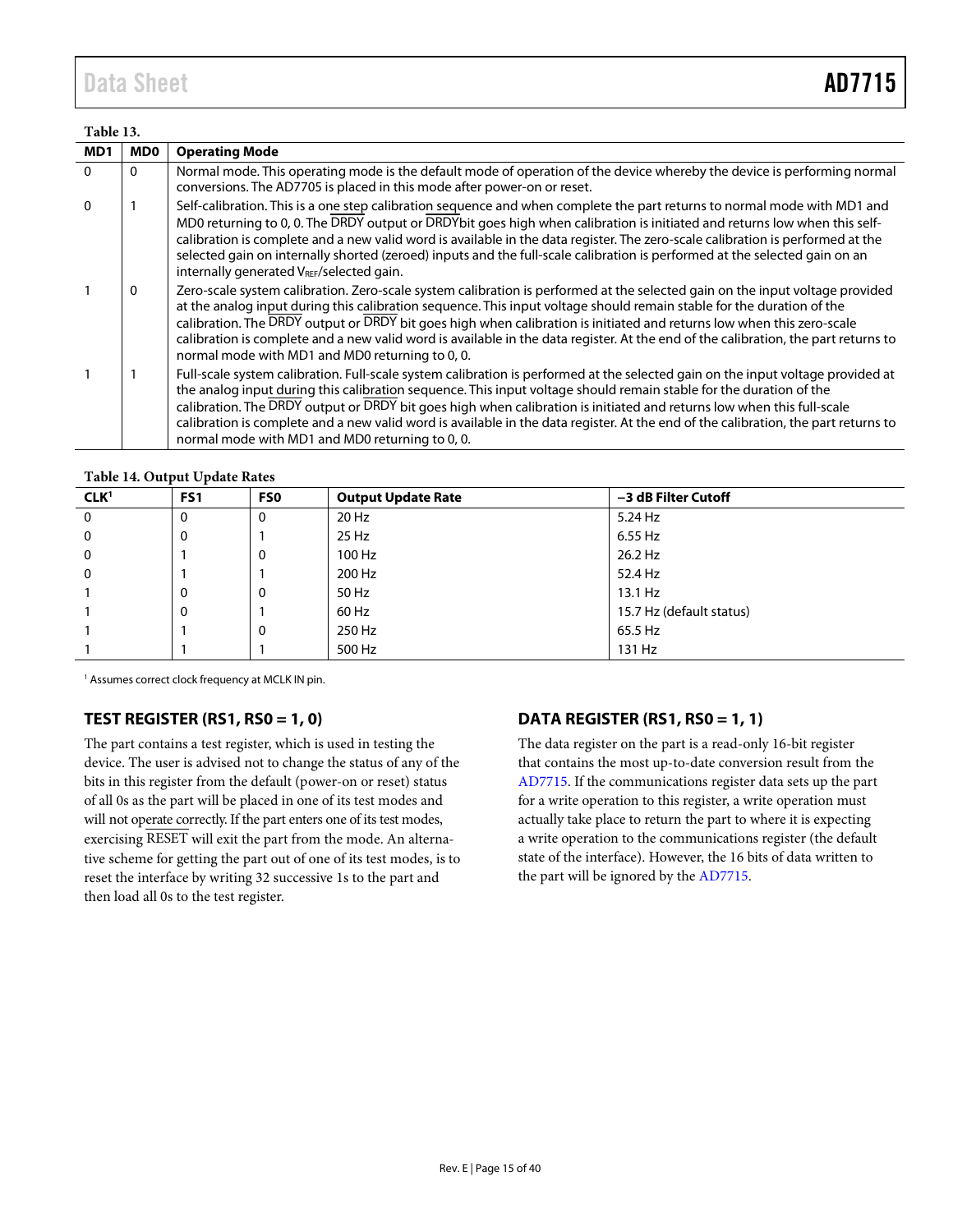# <span id="page-15-0"></span>OUTPUT NOISE

# <span id="page-15-1"></span>**[AD7715-5](http://www.analog.com/AD7715?doc=AD7715.pdf)**

[Table](#page-15-2) 15 shows the [AD7715-5](http://www.analog.com/AD7715?doc=AD7715.pdf) output rms noise for the selectable notch and −3 dB frequencies for the part, as selected by FS1 and FS0 of the setup register. The numbers given are for the bipolar input ranges with a  $V_{REF}$  of 2.5 V. These numbers are typical and are generated at a differential analog input voltage of 0 V with the part used in unbuffered mode (BUF bit of the setup register  $= 0$ )[. Table 16](#page-15-4) meanwhile shows the output peakto-peak noise for the selectable notch and −3 dB frequencies for the part. It is important to note that these numbers represent the resolution for which there is no code flicker. They are not calculated based on rms noise but on peak-to-peak noise. The numbers given are for the bipolar input ranges with a  $V_{REF}$  of 2.5 V and for the BUF bit of the setup register  $= 0$ . These numbers are typical, are generated at an analog input voltage of 0 V and are rounded to the nearest LSB.

Meanwhile[, Table 17](#page-15-5) an[d Table 18](#page-15-3) show rms noise and peakto-peak resolution respectively with the [AD7715-5](http://www.analog.com/AD7715?doc=AD7715.pdf) operating under the same conditions as above except that now the part is operating in buffered mode (BUF bit of the setup register = 1).

| <b>Filter First Notch and Output Data Rate</b> |             | -3 dB Freauency |             | Typical Output RMS Noise (µV) |            |             |              |
|------------------------------------------------|-------------|-----------------|-------------|-------------------------------|------------|-------------|--------------|
| $MCLK IN =$                                    | $MCLK IN =$ | $MCLK IN =$     | $MCLK IN =$ |                               |            |             |              |
| 2.4576 MHz                                     | <b>MHz</b>  | 2.4576 MHz      | MHz         | $Gain = 1$                    | $Gain = 2$ | $Gain = 32$ | $Gain = 128$ |
| 50 Hz                                          | 20 Hz       | $13.1$ Hz       | 5.24 Hz     | 3.8                           | 1.9        | 0.6         | 0.52         |
| 60 Hz                                          | 25 Hz       | 15.72 Hz        | 6.55 Hz     | 4.8                           | 2.4        | 0.6         | 0.62         |
| 250 Hz                                         | 100 Hz      | 65.5 Hz         | 26.2 Hz     | 103                           | -45        | 3.0         | 1.6          |
| 500 Hz                                         | 200 Hz      | 131 Hz          | 52.4 Hz     | 530                           | 250        | 18          | 5.5          |

<span id="page-15-2"></span>**Table 15. Output RMS Noise vs. Gain and Output Update Rate fo[r AD7715-5](http://www.analog.com/AD7715?doc=AD7715.pdf) (Unbuffered Mode)**

### <span id="page-15-4"></span>**Table 16. Peak-to-Peak Resolution vs. Gain and Output Update Rate for [AD7715-5](http://www.analog.com/AD7715?doc=AD7715.pdf) (Unbuffered Mode)**

| <b>Filter First Notch and Output Data Rate</b> |             | –3 dB Frequency |             | <b>Typical Peak-to-Peak Resolution in Bits</b> |            |             |              |
|------------------------------------------------|-------------|-----------------|-------------|------------------------------------------------|------------|-------------|--------------|
| $MCLK IN =$                                    | $MCLK IN =$ | $MCLK IN =$     | $MCLK IN =$ |                                                |            |             |              |
| 2.4576 MHz                                     | l MHz       | 2.4576 MHz      | <b>MHz</b>  | $Gain = 1$                                     | $Gain = 2$ | $Gain = 32$ | $Gain = 128$ |
| 50 Hz                                          | 20 Hz       | 13.1 Hz         | $5.24$ Hz   | 16                                             | 16         | 16          | 14           |
| $60$ Hz                                        | 25 Hz       | 15.72 Hz        | 6.55 Hz     | 16                                             | 16         | 16          | 13           |
| 250 Hz                                         | 100 Hz      | 65.5 Hz         | $26.2$ Hz   | 13                                             | 13         | 13          | 12           |
| 500 Hz                                         | 200 Hz      | 131 Hz          | 52.4 Hz     | 10                                             | 10         | 10          | 10           |

#### <span id="page-15-5"></span>**Table 17. Output RMS Noise vs. Gain and Output Update Rate fo[r AD7715-5](http://www.analog.com/AD7715?doc=AD7715.pdf) (Buffered Mode)**

| <b>Filter First Notch and Output Data Rate</b> |             | -3 dB Frequency |             | Typical Output RMS Noise (µV) |            |             |              |
|------------------------------------------------|-------------|-----------------|-------------|-------------------------------|------------|-------------|--------------|
| $MCLK IN =$                                    | $MCLK IN =$ | $MCLK IN =$     | $MCLK IN =$ |                               |            |             |              |
| 2.4576 MHz                                     | 1 MHz       | 2.4576 MHz      | 1 MHz       | $Gain = 1$                    | $Gain = 2$ | $Gain = 32$ | $Gain = 128$ |
| 50 Hz                                          | 20 Hz       | $13.1$ Hz       | 5.24 Hz     | 4.3                           | 2.2        | 0.9         | 0.9          |
| $60$ Hz                                        | 25 Hz       | 15.72 Hz        | 6.55 Hz     | 5.1                           | 3.1        | 1.0         | 1.0          |
| 250 Hz                                         | 100 Hz      | 65.5 Hz         | 26.2 Hz     | 103                           | 50         | 3.9         | 2.1          |
| 500 Hz                                         | 200 Hz      | 131 Hz          | 52.4 Hz     | 550                           | 280        | 18          | 6            |

<span id="page-15-3"></span>**Table 18. Peak-to-Peak Resolution vs. Gain and Output Update Rate for [AD7715-5](http://www.analog.com/AD7715?doc=AD7715.pdf) (Buffered Mode)**

| <b>Filter First Notch and Output Data Rate</b> |             | -3 dB Freauency |             | <b>Typical Peak-to-Peak Resolution in Bits</b> |            |             |              |
|------------------------------------------------|-------------|-----------------|-------------|------------------------------------------------|------------|-------------|--------------|
| $MCLK IN =$                                    | $MCLK IN =$ | $MCLK IN =$     | $MCLK IN =$ |                                                |            |             |              |
| 2.4576 MHz                                     | 1 MHz       | 2.4576 MHz      | 1 MHz       | $Gain = 1$                                     | $Gain = 2$ | $Gain = 32$ | $Gain = 128$ |
| 50 Hz                                          | $20$ Hz     | $13.1$ Hz       | 5.24 Hz     | 16                                             | 16         | 15          | 13           |
| 60 Hz                                          | $25$ Hz     | 15.72 Hz        | 6.55 Hz     | 16                                             | 16         | 15          | 13           |
| 250 Hz                                         | 100 Hz      | 65.5 Hz         | 26.2 Hz     | 13                                             | 13         | 13          | 12           |
| 500 Hz                                         | 200 Hz      | 131 Hz          | 52.4 Hz     | 10                                             | 10         | 10          | 10           |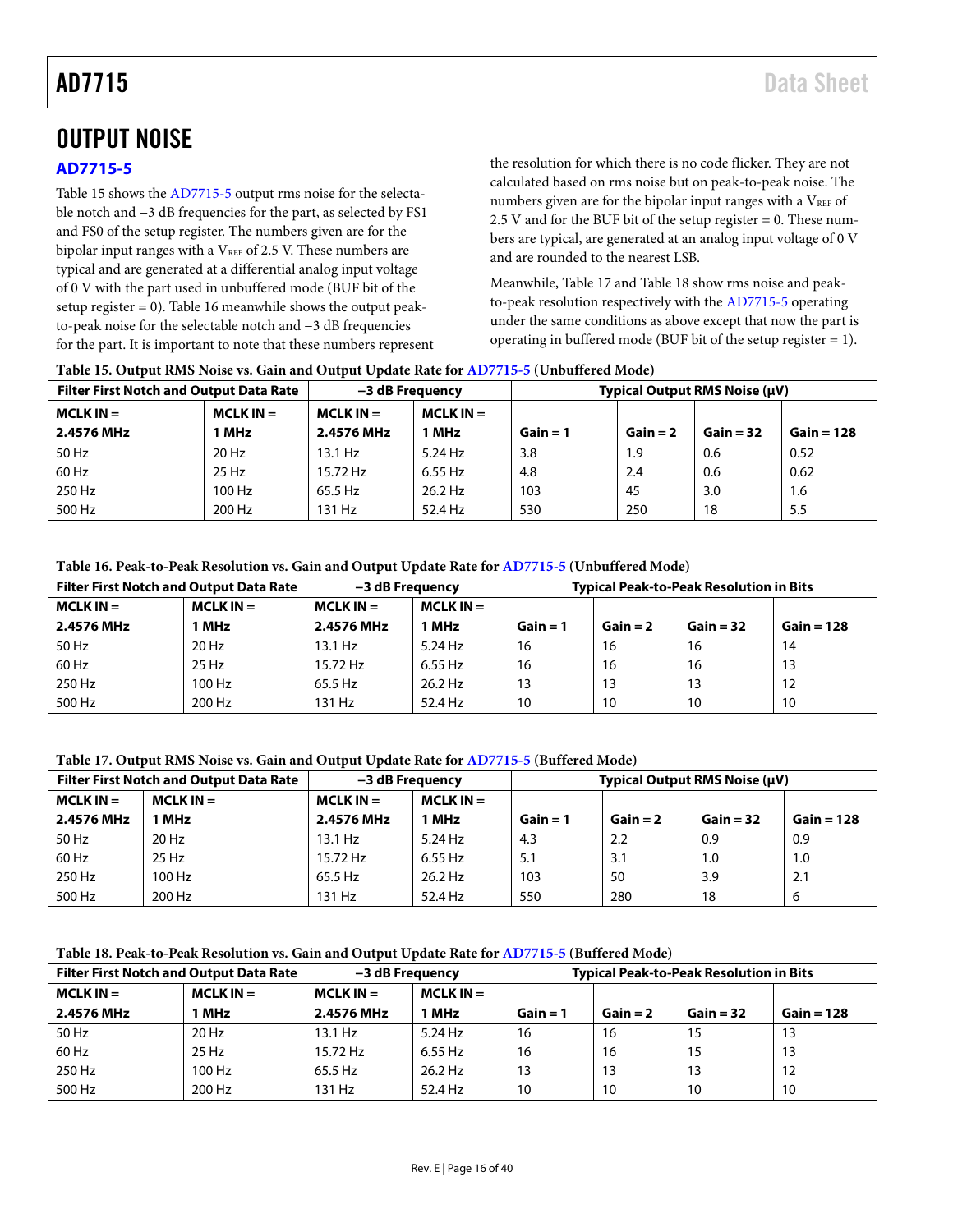# <span id="page-16-0"></span>**[AD7715-3](http://www.analog.com/AD7715?doc=AD7715.pdf)**

[Table 19](#page-16-2) shows the [AD7715-3](http://www.analog.com/AD7715?doc=AD7715.pdf) output rms noise for the selectable notch and **−**3 dB frequencies for the part, as selected by FS1 and FS0 of the setup register. The numbers given are for the bipolar input ranges with a  $V_{REF}$  of 1.25 V. These numbers are typical and are generated at an analog input voltage of 0 V with the part used in unbuffered mode (BUF bit of the setup register  $= 0$ ). [Table 20](#page-16-3) meanwhile shows the output peak-to-peak noise for the selectable notch and **−**3 dB frequencies for the part. It is important to note that these numbers represent the resolution

for which there is no code flicker. They are not calculated based on rms noise but on peak-to-peak noise. The numbers given are for the bipolar input ranges with a  $V_{REF}$  of 1.25 V and for the BUF bit of the setup register  $= 0$ . These numbers are typical, are generated at an analog input voltage of 0 V and are rounded to the nearest LSB.

Meanwhile[, Table 21](#page-16-4) an[d Table 22](#page-16-1) show rms noise and peakto-peak resolution respectively with the [AD7715-3](http://www.analog.com/AD7715?doc=AD7715.pdf) operating under the same conditions as above except that now the part is operating in buffered mode (BUF bit of the setup register = 1).

| <b>Filter First Notch and Output Data Rate</b> |             | -3 dB Frequency            |         | Typical Output RMS Noise (µV) |            |             |              |
|------------------------------------------------|-------------|----------------------------|---------|-------------------------------|------------|-------------|--------------|
| $MCLK IN =$                                    | $MCLK IN =$ | $MCLK IN =$<br>$MCLK IN =$ |         |                               |            |             |              |
| 2.4576 MHz                                     | 1 MHz       | 2.4576 MHz                 | 1 MHz   | $Gain = 1$                    | $Gain = 2$ | $Gain = 32$ | $Gain = 128$ |
| 50 Hz                                          | $20$ Hz     | $13.1$ Hz                  | 5.24 Hz | 3.0                           | 1.7        | 0.7         | 0.65         |
| 60 Hz                                          | $25$ Hz     | 15.72 Hz                   | 6.55 Hz | 3.4                           | 2.1        | 0.7         | 0.7          |
| 250 Hz                                         | 100 Hz      | 65.5 Hz                    | 26.2 Hz | 45                            | 20         | 2.2         | 1.6          |
| 500 Hz                                         | 200 Hz      | 131 Hz                     | 52.4 Hz | 270                           | 135        | 9.7         | 3.3          |

#### <span id="page-16-2"></span>**Table 19. Output RMS Noise vs. Gain and Output Update Rate fo[r AD7715-3](http://www.analog.com/AD7715?doc=AD7715.pdf) (Unbuffered Mode)**

#### <span id="page-16-3"></span>**Table 20. Peak-to-Peak Resolution vs. Gain and Output Update Rate for [AD7715-3](http://www.analog.com/AD7715?doc=AD7715.pdf) (Unbuffered Mode)**

| <b>Filter First Notch and Output Data Rate</b> |             | –3 dB Freauency |             | <b>Typical Peak-to-Peak Resolution in Bits</b> |            |             |              |
|------------------------------------------------|-------------|-----------------|-------------|------------------------------------------------|------------|-------------|--------------|
| $MCLK IN =$                                    | $MCLK IN =$ | $MCLK IN =$     | $MCLK IN =$ |                                                |            |             |              |
| 2.4576 MHz                                     | 1 MHz       | 2.4576 MHz      | 1 MHz       | $Gain = 1$                                     | $Gain = 2$ | $Gain = 32$ | $Gain = 128$ |
| 50 Hz                                          | $20$ Hz     | 13.1 Hz         | $5.24$ Hz   | 16                                             | 16         | 14          | 12           |
| 60 Hz                                          | 25 Hz       | 15.72 Hz        | 6.55 Hz     | 16                                             | 16         | 14          | 12           |
| 250 Hz                                         | 100 Hz      | 65.5 Hz         | $26.2$ Hz   | 13                                             | 13         | 13          |              |
| 500 Hz                                         | 200 Hz      | 131 Hz          | 52.4 Hz     |                                                | 11         | 10          | 10           |

#### <span id="page-16-4"></span>**Table 21. Output RMS Noise vs. Gain and Output Update Rate fo[r AD7715-3](http://www.analog.com/AD7715?doc=AD7715.pdf) (Buffered Mode)**

| <b>Filter First Notch and Output Data Rate</b> |             | –3 dB Frequency |             | Typical Output RMS Noise (µV) |            |             |              |
|------------------------------------------------|-------------|-----------------|-------------|-------------------------------|------------|-------------|--------------|
| $MCLK IN =$                                    | $MCLK IN =$ | $MCLK IN =$     | $MCLK IN =$ |                               |            |             |              |
| 2.4576 MHz                                     | 1 MHz       | 2.4576 MHz      | MHz         | $Gain = 1$                    | $Gain = 2$ | $Gain = 32$ | $Gain = 128$ |
| 50 Hz                                          | 20 Hz       | 13.1 Hz         | $5.24$ Hz   | 4.5                           | 2.4        | 0.9         | 0.9          |
| 60 Hz                                          | 25 Hz       | 15.72 Hz        | 6.55 Hz     | 5.1                           | 2.9        | 0.9         | 1.0          |
| 250 Hz                                         | 100 Hz      | 65.5 Hz         | $26.2$ Hz   | 50                            | 25         | 2.6         | 2            |
| 500 Hz                                         | 200 Hz      | 131 Hz          | 52.4 Hz     | 270                           | 135        | 9.7         | 3.3          |

#### <span id="page-16-1"></span>**Table 22. Peak-to-Peak Resolution vs. Gain and Output Update Rate for [AD7715-3](http://www.analog.com/AD7715?doc=AD7715.pdf) (Buffered Mode)**

| <b>Filter First Notch and Output Data Rate</b> |             | -3 dB Freauency            |         | <b>Typical Peak-to-Peak Resolution in Bits</b> |            |             |              |
|------------------------------------------------|-------------|----------------------------|---------|------------------------------------------------|------------|-------------|--------------|
| $MCLK IN =$                                    | $MCLK IN =$ | $MCLK IN =$<br>$MCLK IN =$ |         |                                                |            |             |              |
| 2.4576 MHz                                     | 1 MHz       | 2.4576 MHz                 | MHz     | $Gain = 1$                                     | $Gain = 2$ | $Gain = 32$ | $Gain = 128$ |
| 50 Hz                                          | 20 Hz       | $13.1$ Hz                  | 5.24 Hz | 16                                             | 16         | 14          | 12           |
| 60 Hz                                          | 25 Hz       | 15.72 Hz                   | 6.55 Hz | 16                                             | 16         | 14          | 12           |
| 250 Hz                                         | 100 Hz      | 65.5 Hz                    | 26.2 Hz | 13                                             | 13         | 12          |              |
| 500 Hz                                         | 200 Hz      | 131 Hz                     | 52.4 Hz | 10                                             | 11         | 10          | 10           |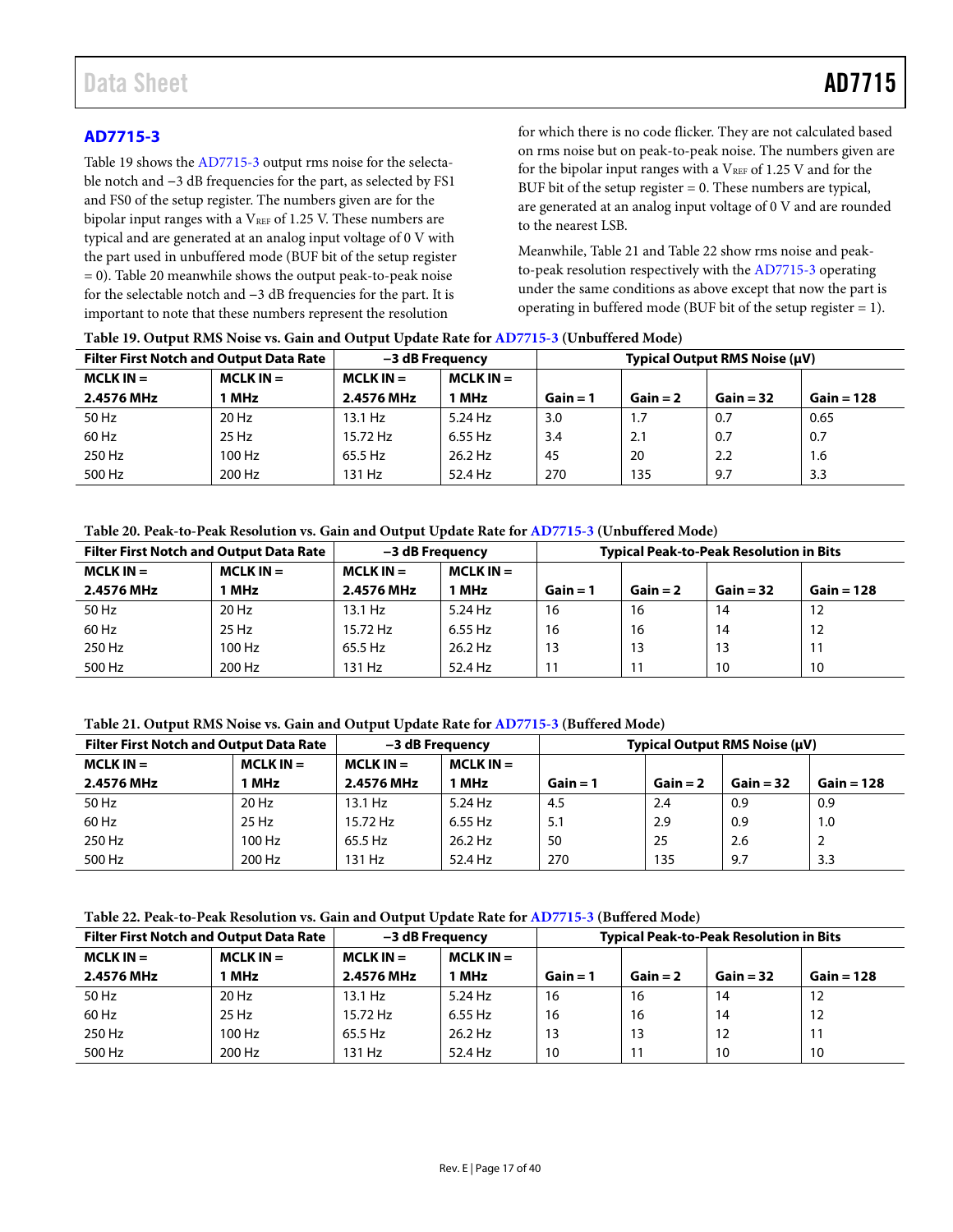# <span id="page-17-0"></span>CALIBRATION SEQUENCES

The [AD7715](http://www.analog.com/AD7715?doc=AD7715.pdf) contains a number of calibration options as outlined in [Table 13.](#page-14-2) [Table 23](#page-17-1) summarizes the calibration types, the operations involved and the duration of the operations. There are two methods of determining the end of calibration. The first is to monitor when  $\overline{DRDY}$  returns low at the end of the sequence. DRDY not only indicates when the sequence is complete but also that the part has a valid new sample in its data register. This valid new sample is the result of a normal conversion which follows the calibration sequence. The second method of determining when calibration is complete is to monitor the MD1 and MD0 bits of the setup register. When

these bits return to 0, 0 following a calibration command, it indicates that the calibration sequence is complete. This method does not give any indication of there being a valid new result in the data register. However, it gives an earlier indication than DRDY that calibration is complete. The duration to when the mode bits (MD1 and MD0) return to 0, 0 represents the duration of the calibration carried out. The sequence to when DRDY goes low also includes a normal conversion and a pipeline delay, t<sub>P</sub>, to correctly scale the results of this first conversion.  $t_{P}$  will never exceed 2000  $\times$  t<sub>CLK IN</sub>. The time for both methods is given in [Table 23.](#page-17-1)

<span id="page-17-1"></span>

|  | <b>Table 23. Calibration Sequences</b> |  |
|--|----------------------------------------|--|
|--|----------------------------------------|--|

| <b>Calibration Type</b>      | MD1, MD0 | <b>Calibration Sequence</b>       | <b>Duration to Mode Bits</b> | <b>Duration to DRDY</b>                    |
|------------------------------|----------|-----------------------------------|------------------------------|--------------------------------------------|
| Self Calibration             | 0,1      | Internal ZS Cal @ Selected Gain + | $6 \times 1$ /Output Rate    | $9 \times 1$ /Output Rate + t <sub>P</sub> |
|                              |          | Internal FS Cal @ Selected Gain   |                              |                                            |
| <b>ZS System Calibration</b> | 1,0      | ZS Cal on AIN @ Selected Gain     | $3 \times 1$ /Output Rate    | $4 \times 1$ /Output Rate + t <sub>P</sub> |
| <b>FS System Calibration</b> |          | FS Cal on AIN @ Selected Gain     | $3 \times 1$ /Output Rate    | $4 \times 1$ /Output Rate + t <sub>P</sub> |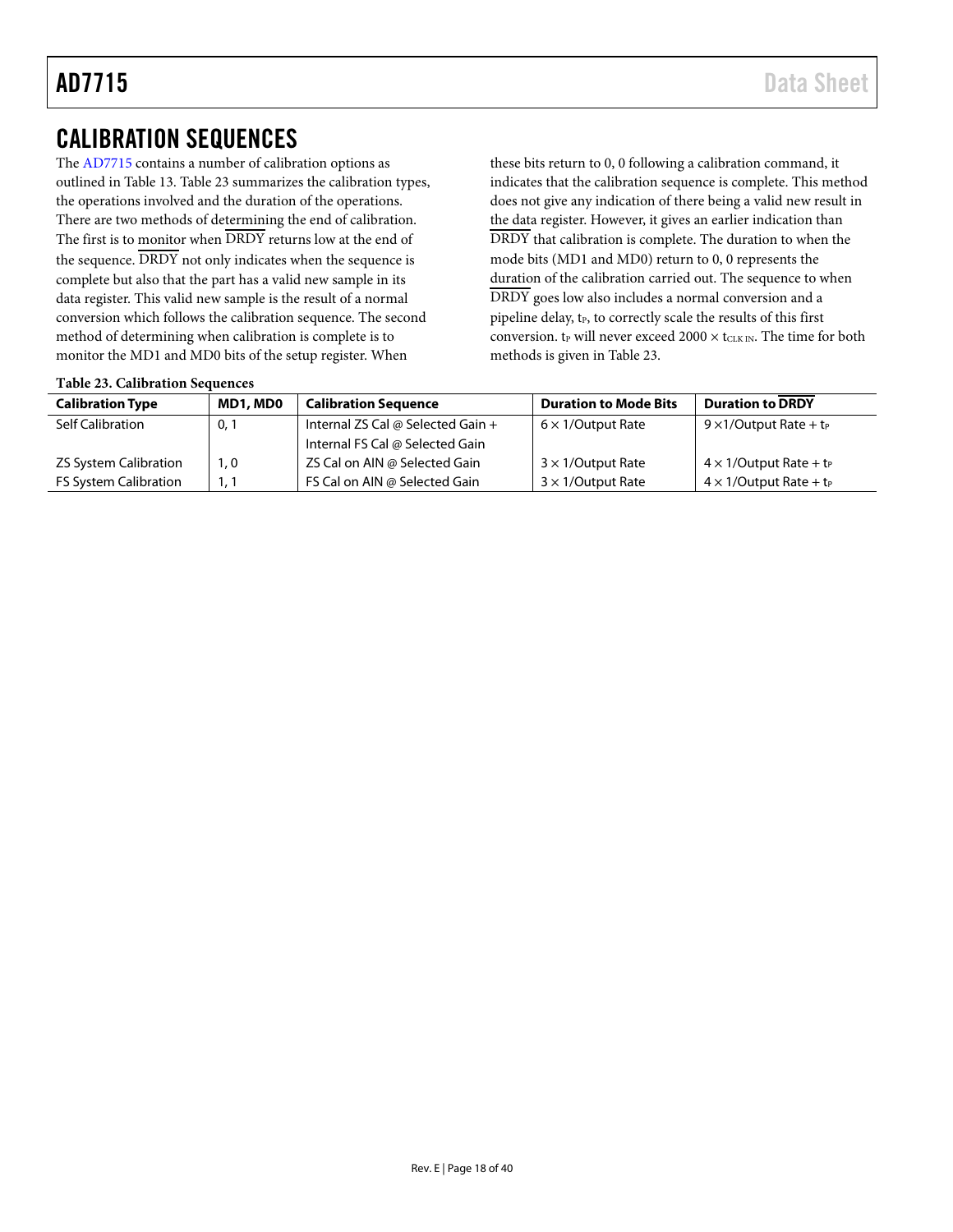# <span id="page-18-0"></span>CIRCUIT DESCRIPTION

The [AD7715 i](http://www.analog.com/AD7715?doc=AD7715.pdf)s a  $\Sigma$ - $\Delta$  ADC with on-chip digital filtering, intended for the measurement of wide dynamic range, low frequency signals such as those in industrial control or process control applications. It contains a  $\Sigma$ - $\Delta$  (or charge-balancing) ADC, a calibration microcontroller with on-chip static RAM, a clock oscillator, a digital filter, and a bidirectional serial communications port. The part consumes only 450 μA of power supply current, making it ideal for battery-powered or loop-powered instruments. The part comes in two versions, the [AD7715-5](http://www.analog.com/AD7715?doc=AD7715.pdf) which is specified for operation from a nominal 5 V analog supply  $(AV<sub>DD</sub>)$  and the  $AD7715-3$  which is specified for operation from a nominal 3.3 V analog supply. Both versions can be operated with a digital supply ( $DV_{DD}$ ) voltage of 3.3 V or 5 V.

The part contains a programmable-gain fully differential analog input channel. The selectable gains on this input are 1, 2, 32, and 128 allowing the part to accept unipolar signals of between 0 mV to 20 mV and 0 V to 2.5 V or bipolar signals in the range from  $\pm 20$  mV to  $\pm 2.5$  V when the reference input voltage equals 2.5 V. With a reference voltage of 1.25 V, the input ranges are from 0 mV to 10 mV to 0 V to +1.25 V in unipolar mode and from  $\pm 10$  mV to  $\pm 1.25$  V in bipolar mode. Note that the bipolar ranges are with respect to AIN(−) and not with respect to AGND.

The input signal to the analog input is continuously sampled at a rate determined by the frequency of the master clock, MCLK IN, and the selected gain. A charge-balancing ADC (Σ-Δ modulator) converts the sampled signal into a digital pulse train whose duty cycle contains the digital information. The programmable gain function on the analog input is also incorporated in this  $\Sigma$ - $\Delta$ modulator with the input sampling frequency being modified to give the higher gains. A sinc<sup>3</sup> digital low-pass filter processes the output of the  $\Sigma$ - $\Delta$  modulator and updates the output register at a rate determined by the first notch frequency of this filter. The output data can be read from the serial port randomly or periodically at any rate up to the output register update rate. The first notch of this digital filter (and therefore its –3 dB frequency) can be programmed via the setup register bits, FS0 and FS1. With a master clock frequency of 2.4576 MHz, the programmable range for this first notch frequency is from 50 Hz to 500 Hz giving a programmable range for the −3 dB frequency of 13.1 Hz to 131 Hz. With a master clock frequency of 1 MHz, the programmable range for this first notch frequency is from 20 Hz to 200 Hz giving a programmable range for the −3 dB frequency of 5.24 Hz to 52.4 Hz.

The basic connection diagram for the [AD7715-](http://www.analog.com/AD7715?doc=AD7715.pdf)5 is shown in [Figure 4.](#page-18-2) This shows both the  $AV_{DD}$  and  $DV_{DD}$  pins of the  $AD7715$ being driven from the analog 5 V supply. Some applications have AV<sub>DD</sub> and DV<sub>DD</sub> driven from separate supplies. An AD780, precision 2.5 V reference, provides the reference source for the part. On the digital side, the part is configured for three-wire operation with CS tied to DGND. A quartz crystal or ceramic resonator provides the master clock source for the part. In most cases, it is necessary to connect capacitors on the crystal or resonator to ensure that it does not oscillate at overtones of its fundamental operating frequency. The values of capacitors vary depending on the manufacturer's specifications.



# <span id="page-18-2"></span><span id="page-18-1"></span>**ANALOG INPUT**

# **Analog Input Ranges**

The [AD7715 c](http://www.analog.com/AD7715?doc=AD7715.pdf)ontains a differential analog input pair AIN(+) and AIN(−). This input pair provides a programmable-gain, differential input channel which can handle either unipolar or bipolar input signals. It should be noted that the bipolar input signals are referenced to the respective AIN(−) input of the input pair.

In unbuffered mode, the common-mode range of the input is from AGND to  $AV_{DD}$  provided that the absolute value of the analog input voltage lies between AGND − 30 mV and AV<sub>DD</sub> + 30 mV. This means that in unbuffered mode the part can handle both unipolar and bipolar input ranges for all gains. In buffered mode, the analog inputs can handle much larger source impedances but the absolute input voltage range is restricted to between  $AGND + 50$  mV to  $AV_{DD} - 1.5$  V, which also places restrictions on the common-mode range. This means that in buffered mode there are some restrictions on the allowable gains for bipolar input ranges. Care must be taken in setting up the commonmode voltage and input voltage range so that the above limits are not exceeded, otherwise there is a degradation in linearity performance.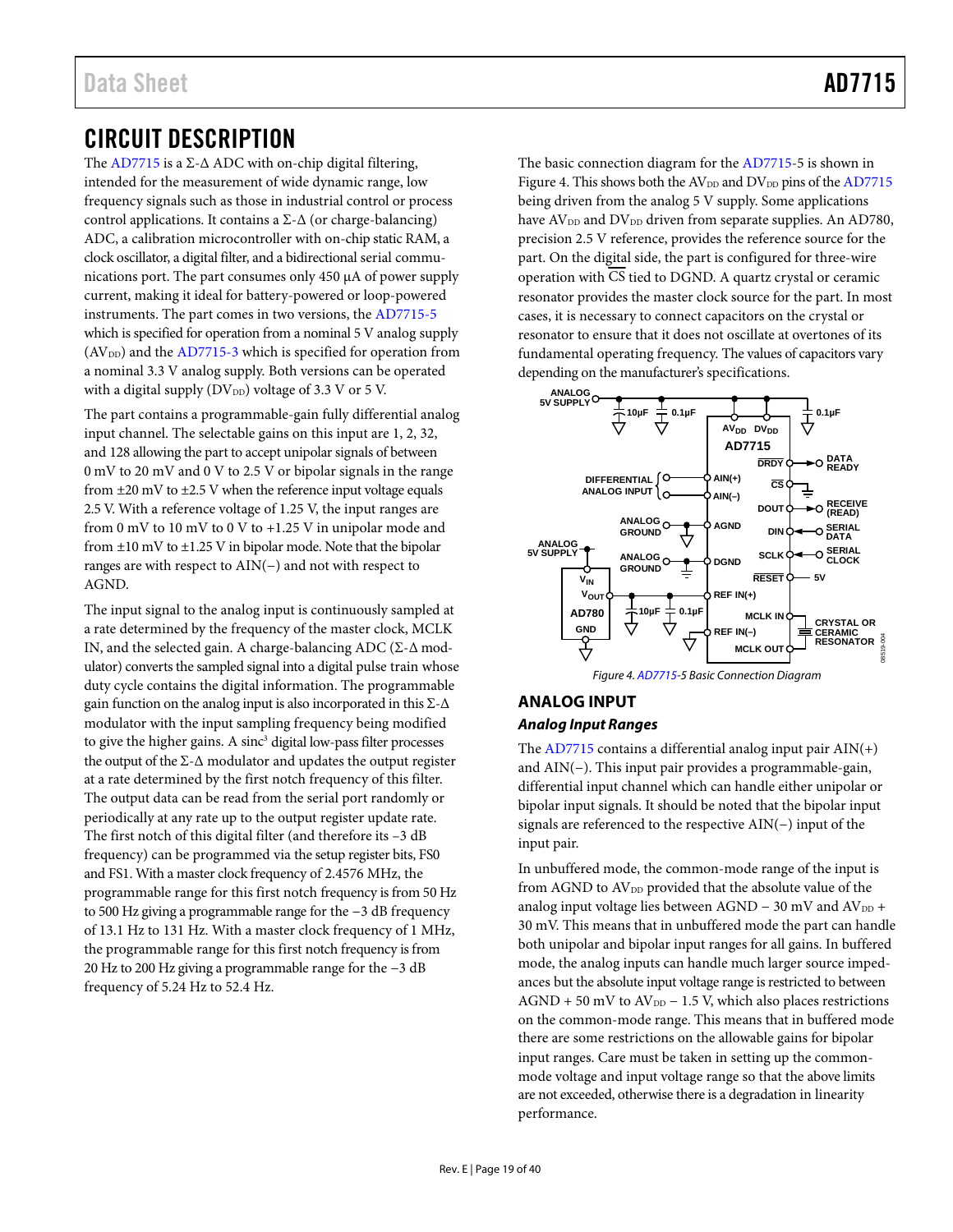In unbuffered mode, the analog inputs look directly into the input sampling capacitor, C<sub>SAMP</sub>. The dc input leakage current in this unbuffered mode is 1 nA maximum. As a result, the analog inputs see a dynamic load that is switched at the input sample rate (se[e Figure 5\)](#page-19-0). This sample rate depends on master clock frequency and selected gain.  $C_{SAMP}$  is charged to  $AIN(+)$  and discharged to AIN(−) every input sample cycle. The effective on-resistance of the switch,  $R_{SW}$ , is typically 7 k $\Omega$ .



*Figure 5. Unbuffered Analog Input Structure*

<span id="page-19-0"></span>CSAMP must be charged through R<sub>SW</sub> and through any external source impedances every input sample cycle. Therefore, in unbuffered mode, source impedances mean a longer charge time for CSAMP, and this may result in gain errors on the part. [Table 24](#page-19-1) shows the allowable external resistance/capacitance values, for unbuffered mode, such that no gain error to the 16-bit level is introduced on the part. Note that these capacitances are total capacitances on the analog input, external capacitance plus 10 pF capacitance from the pins and lead frame of the device.

<span id="page-19-1"></span>**Table 24. External R, C Combination for No 16-Bit Gain Error (Unbuffered Mode Only)**

|      | <b>External Capacitance (pF)</b>       |                     |                        |                  |                 |                        |  |  |  |
|------|----------------------------------------|---------------------|------------------------|------------------|-----------------|------------------------|--|--|--|
| Gain | 5000<br>1000<br>50<br>500<br>10<br>100 |                     |                        |                  |                 |                        |  |  |  |
|      | $152 k\Omega$                          | 53.9 k $\Omega$     | 31.4 k <sub>0</sub>    | $8.4 k\Omega$    | 4.76 k $\Omega$ | $1.36 \text{ k}\Omega$ |  |  |  |
| 2    | 75.1 k <sub>2</sub>                    | 26.6 k <sub>2</sub> | $15.4 \text{ k}\Omega$ | $4.14 k\Omega$   | $2.36 k\Omega$  | $670 \Omega$           |  |  |  |
| 32   | 16.7 k <sub>Q</sub>                    | 5.95 k $\Omega$     | $3.46 k\Omega$         | 924 <sub>O</sub> | 526 $\Omega$    | $150 \Omega$           |  |  |  |
| 128  | 16.7 kΩ                                | 5.95 k $\Omega$     | $3.46 k\Omega$         | 924O             | 526 $\Omega$    | $150 \Omega$           |  |  |  |

In buffered mode, the analog inputs look into the high impedance inputs stage of the on-chip buffer amplifier. C<sub>SAMP</sub> is charged via this buffer amplifier such that source impedances do not affect the charging of C<sub>SAMP</sub>. This buffer amplifier has an offset leakage current of 1 nA. In this buffered mode, large source impedances result in a small dc offset voltage developed across the source impedance but not in a gain error.

### *Input Sample Rate*

The modulator sample frequency for th[e AD7715](http://www.analog.com/AD7715?doc=AD7715.pdf) remains at  $f_{CLK IN}/128$  (19.2 kHz @  $f_{CLK IN}$  = 2.4576 MHz) regardless of the selected gain. However, gains greater than 1 are achieved by a combination of multiple input samples per modulator cycle and a scaling of the ratio of reference capacitor to input capacitor. As a result of the multiple sampling, the input sample rate of the device varies with the selected gain (se[e Table 25\)](#page-19-2). In buffered mode, the input is buffered before the input sampling capacitor. In unbuffered mode, where the analog input looks directly into the sampling capacitor, the effective input impedance is  $1/C_{SAMP} \times f_S$  where  $C_{SAMP}$  is the input sampling capacitance and  $f_S$  is the input sample rate.

<span id="page-19-2"></span>**Table 25. Input Sampling Frequency vs. Gain**

| Gain | <b>Input Sampling Frequency (fs)</b>                                  |
|------|-----------------------------------------------------------------------|
|      | f <sub>CLK IN</sub> /64 (38.4 kHz @ f <sub>CLK IN</sub> = 2.4576 MHz) |
| 2    | $2 \times f_{CLK IN}/64$ (76.8 kHz @ $f_{CLK IN} = 2.4576$ MHz)       |
| 32   | $8 \times f_{CLK IN}/64$ (307.2 kHz @ $f_{CLK IN} = 2.4576$ MHz)      |
| 128  | $8 \times f_{CLKIN}/64$ (307.2 kHz @ $f_{CLKIN}$ = 2.4576 MHz)        |

### *Bipolar/Unipolar Inputs*

The analog input on the [AD7715](http://www.analog.com/AD7715?doc=AD7715.pdf) can accept either unipolar or bipolar input voltage ranges. Bipolar input ranges do not imply that the part can handle negative voltages on its analog input since the analog input cannot go more negative than −30 mV to ensure correct operation of the part. The input channel is fully differential. As a result, the voltage to which the unipolar and bipolar signals on the  $AIN(+)$  input are referenced is the voltage on the respective AIN(−) input. For example, if AIN(−) is 2.5 V and the [AD7715](http://www.analog.com/AD7715?doc=AD7715.pdf) is configured for unipolar operation with a gain of 2 and a  $V_{REF}$  of 2.5 V, the input voltage range on the AIN(+) input is 2.5 V to 3.75 V. If AIN(−) is 2.5 V and the [AD7715](http://www.analog.com/AD7715?doc=AD7715.pdf) is configured for bipolar mode with a gain of 2 and a  $V<sub>REF</sub>$  of 2.5 V, the analog input range on the AIN(+) input is 1.25 V to 3.75 V (that is, 2.5 V ± 1.25 V). If AIN(−) is at AGND, the part cannot be configured for bipolar ranges in excess of ±30 mV.

Bipolar or unipolar options are chosen by programming the B/U bit of the setup register. This programs the channel for either unipolar or bipolar operation. Programming the channel for either unipolar or bipolar operation does not change any of the input signal conditioning; it simply changes the data output coding and the points on the transfer function where calibrations occur.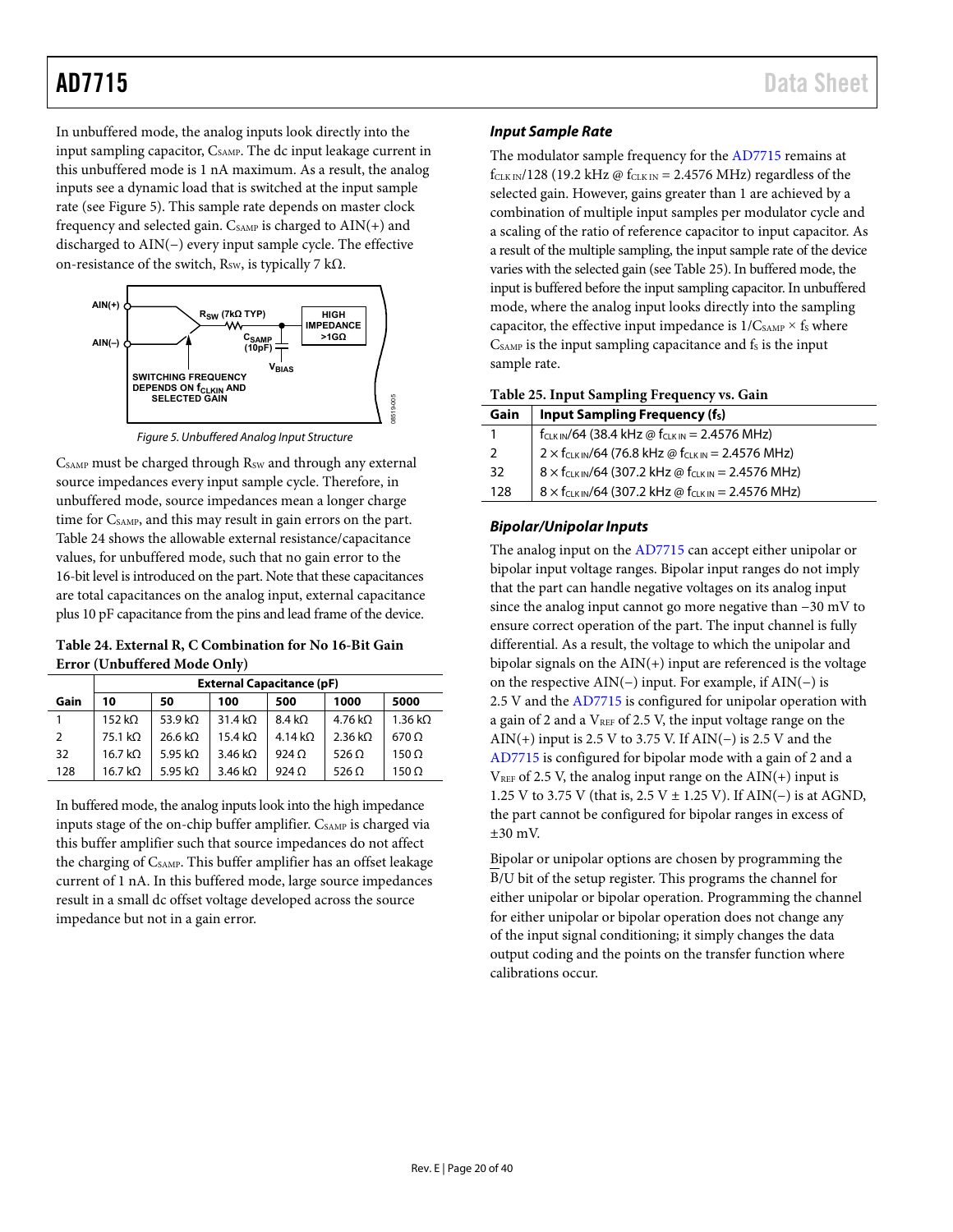## <span id="page-20-0"></span>**REFERENCE INPUT**

The reference inputs of the  $AD7715$ , REF IN(+) and REF IN(-), provide a differential reference input capability. The commonmode range for these differential inputs is from AGND to AV<sub>DD</sub>. The nominal reference voltage,  $V_{REF}$  (REF IN(+) – REF IN(−)), for specified operation is 2.5 V for th[e AD7715-5](http://www.analog.com/AD7715?doc=AD7715.pdf) and 1.25 V for the [AD7715-3.](http://www.analog.com/AD7715?doc=AD7715.pdf) The part is functional with  $V_{REF}$  voltages down to 1 V but with degraded performance as the output noise will, in terms of LSB size, be larger. REF IN(+) must always be greater than REF IN(−) for correct operation of the [AD7715.](http://www.analog.com/AD7715?doc=AD7715.pdf)

Both reference inputs provide a high impedance, dynamic load similar to the analog inputs in unbuffered mode. The maximum dc input leakage current is ±1 nA over temperature and source resistance may result in gain errors on the part. In this case, the sampling switch resistance is 5 k $\Omega$  typical and the reference capacitor  $(C<sub>REF</sub>)$  varies with gain. The sample rate on the reference inputs is  $f_{CLK IN}/64$  and does not vary with gain. For gains of 1 and 2, CREF is 8 pF; for a gain of 32, it is 4.25 pF, and for a gain of 128, it is 3.3125 pF.

The output noise performance outlined i[n Table](#page-15-2) 15 through [Table 22](#page-16-1) is for an analog input of 0 V which effectively removes the effect of noise on the reference. To obtain the same noise performance as shown in the noise tables over the full input range requires a low noise reference source for th[e AD7715.](http://www.analog.com/AD7715?doc=AD7715.pdf) If the reference noise in the bandwidth of interest is excessive, it will degrade the performance of th[e AD7715.](http://www.analog.com/AD7715?doc=AD7715.pdf) In applications where the excitation voltage for the bridge transducer on the analog input also derives the reference voltage for the part, the effect of the noise in the excitation voltage will be removed as the application is ratiometric. Recommended reference voltage sources for the [AD7715-5](http://www.analog.com/AD7715?doc=AD7715.pdf) include the AD780, REF43 and REF192, while the recommended reference sources for the [AD7715-3](http://www.analog.com/AD7715?doc=AD7715.pdf) include the AD589 and AD1580. It is generally recommended to decouple the output of these references to further reduce the noise level.

# <span id="page-20-1"></span>**DIGITAL FILTERING**

The [AD7715](http://www.analog.com/AD7715?doc=AD7715.pdf) contains an on-chip low-pass digital filter that processes the output of the part's Σ-Δ modulator. Therefore, the part not only provides the analog-to-digital conversion function but it also provides a level of filtering. Users should be aware that there are a number of system differences when the filtering function is provided in the digital domain rather than the analog domain.

First, since digital filtering occurs after the A-to-D conversion process, it can remove noise injected during the conversion process. Analog filtering cannot do this. Also, the digital filter can be made programmable far more readily than an analog filter. Depending on the digital filter design, this gives the user the capability of programming cutoff frequency and output update rate.

On the other hand, analog filtering can remove noise superimposed on the analog signal before it reaches the ADC. Digital filtering cannot do this and noise peaks riding on signals near full scale have the potential to saturate the analog modulator and digital filter, even though the average value of the signal is within limits. To alleviate this problem, th[e AD7715](http://www.analog.com/AD7715?doc=AD7715.pdf) has overrange headroom built into the Σ-Δ modulator and digital filter which allows overrange excursions of 5% above the analog input range. If noise signals are larger than this, consideration should be given to analog input filtering, or to reducing the input channel voltage so that its full scale is half that of the analog input channel full scale. This provides an overrange capability greater than 100% at the expense of reducing the dynamic range by 1 bit (50%).

In addition, the digital filter does not provide any rejection at integer multiples of the digital filter's sample frequency. However, the input sampling on the part provides attenuation at multiples of the digital filter's sampling frequency so that the unattenuated bands actually occur around multiples of the sampling frequency  $f<sub>S</sub>$  (as defined i[n Table 25\)](#page-19-2). Thus the unattenuated bands occur at  $n \times f_s$  (where  $n = 1, 2, 3 ...$ ). At these frequencies, there are frequency bands,  $\pm f_{3 \text{ dB}}$  wide ( $f_{3 \text{ dB}}$  is the cutoff frequency of the digital filter) at either side where noise passes unattenuated to the output.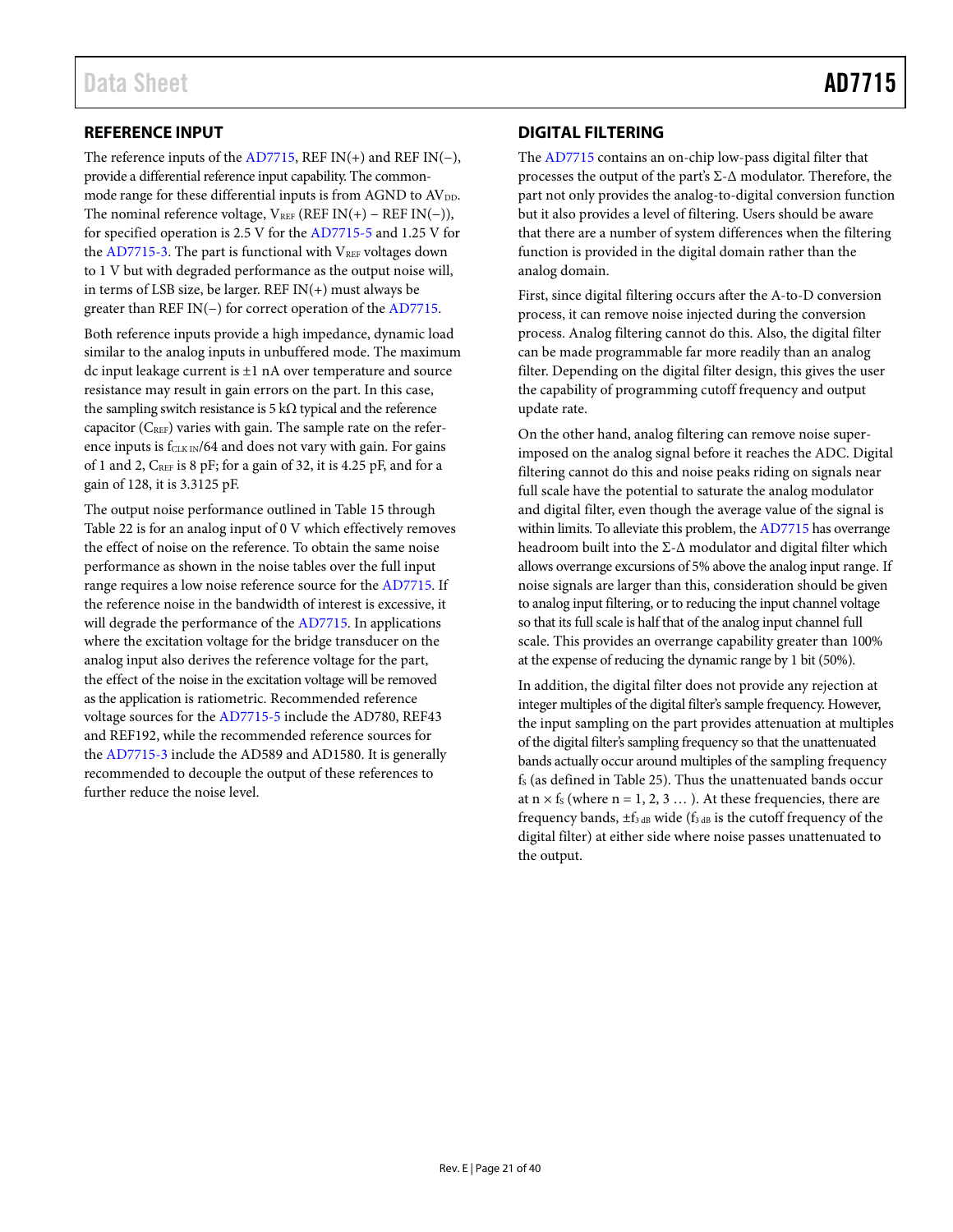### *Filter Characteristics*

The [AD7715's](http://www.analog.com/AD7715?doc=AD7715.pdf) digital filter is a low-pass filter with a  $(sinx/x)^3$ response (also called sinc<sup>3</sup>). The transfer function for this filter is described in the z-domain by

$$
H(z) = \left[ \frac{1}{N} \times \frac{1 - z^{-N}}{1 - z^{-1}} \right]^3
$$

and in the frequency domain by

$$
H(f)| = \left| \frac{1}{N} \times \frac{\sin \left(N \times \pi \times \frac{f}{f_s}\right)}{\sin \left(\pi \times \frac{f}{f_s}\right)} \right|
$$

where *N* is the ratio of the modulator rate to the output rate and f<sub>MOD</sub> is the modulator rate.

3

[Figure 6](#page-21-0) shows the filter frequency response for a cutoff frequency of 15.72 Hz which corresponds to a first filter notch frequency of 60 Hz. The plot is shown from dc to 390 Hz. This response is repeated at either side of the digital filter's sample frequency and at either side of multiples of the filter's sample frequency.



*Figure 6. Frequency Response o[f AD7715](http://www.analog.com/AD7715?doc=AD7715.pdf) Filter*

<span id="page-21-0"></span>The response of the filter is similar to that of an averaging filter but with a sharper roll-off. The output rate for the digital filter corresponds with the positioning of the first notch of the filter's frequency response. Thus, for the plot o[f Figure 6](#page-21-0) where the output rate is 60 Hz, the first notch of the filter is at 60 Hz. The notches of this  $(sinx/x)^3$  filter are repeated at multiples of the first notch. The filter provides attenuation of better than 100 dB at these notches.

The cutoff frequency of the digital filter is determined by the value loaded to the FS0 to FS1 bits in the setup register. programming a different cutoff frequency via FS0 and FS1 does not alter the profile of the filter response; it changes the frequency of the notches. The output update of the part and the frequency of the first notch correspond.

Because the [AD7715](http://www.analog.com/AD7715?doc=AD7715.pdf) contains this on-chip, low-pass filtering, there is a settling time associated with step function inputs and data on the output is invalid after a step change until the settling time has elapsed. The settling time depends upon the output rate chosen for the filter. The settling time of the filter to a fullscale step input can be up 4 times the output data period. For a synchronized step input (using the FSYNC function), the settling time is 3 times the output data period.

### *Post-Filtering*

The on-chip modulator provides samples at a 19.2 kHz output rate with fCLK IN at 2.4576 MHz. The on-chip digital filter decimates these samples to provide data at an output rate that corresponds to the programmed output rate of the filter. Because the output data rate is higher than the Nyquist criterion, the output rate for a given bandwidth satisfys most application requirements. However, there may be some applications that require a higher data rate for a given bandwidth and noise performance. Applications that need this higher data rate do require some post-filtering following the digital filter of th[e AD7715.](http://www.analog.com/AD7715?doc=AD7715.pdf)

For example, if the required bandwidth is 7.86 Hz but the required update rate is 100 Hz, the data can be taken from the [AD7715](http://www.analog.com/AD7715?doc=AD7715.pdf) at the 100 Hz rate giving a −3 dB bandwidth of 26.2 Hz. Post-filtering can be applied to this to reduce the bandwidth and output noise, to the 7.86 Hz bandwidth level, while maintaining an output rate of 100 Hz.

Post-filtering can also be used to reduce the output noise from the device for bandwidths below 13.1 Hz. At a gain of 128 and a bandwidth of 13.1 Hz, the output rms noise is 520 nV. This is essentially device noise or white noise and because the input is chopped, the noise has a primarily flat frequency response. By reducing the bandwidth below 13.1 Hz, the noise in the resultant pass-band can be reduced. A reduction in bandwidth by a factor of 2 results in a reduction of approximately 1.25 in the output rms noise. This additional filtering results in a longer settling time.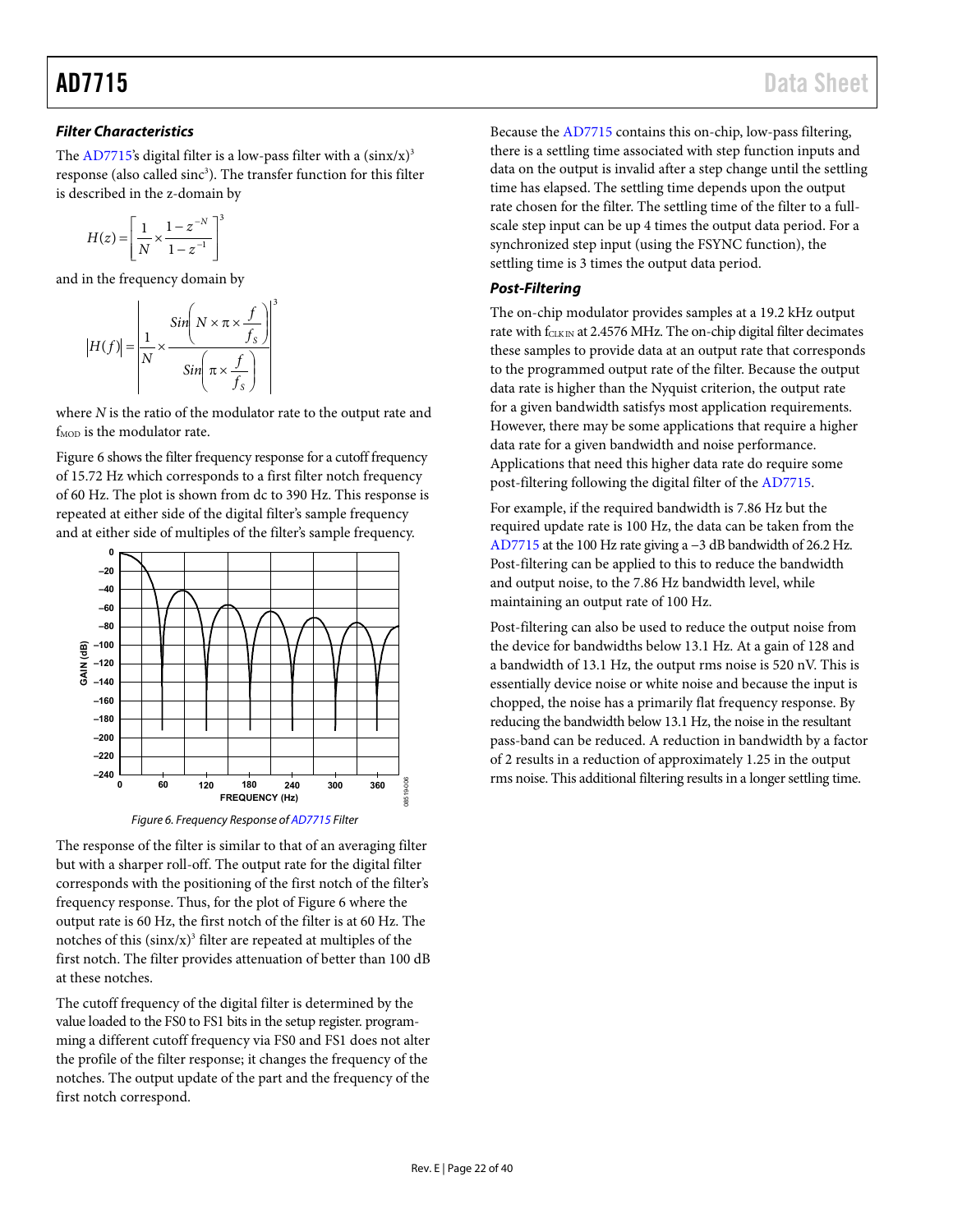# <span id="page-22-0"></span>**ANALOG FILTERING**

The digital filter does not provide any rejection at integer multiples of the modulator sample frequency, as outlined earlier. However, due to the high oversampling ratio o[f AD7715,](http://www.analog.com/AD7715?doc=AD7715.pdf) these bands occupy only a small fraction of the spectrum and most broadband noise is filtered. This means that the analog filtering requirements in front of th[e AD7715](http://www.analog.com/AD7715?doc=AD7715.pdf) are considerably reduced vs. a conventional converter with no on-chip filtering. In addition, because the part's common-mode rejection performance of 95 dB extends out to several kilohertz, common-mode noise in this frequency range is substantially reduced.

Depending on the application, however, it may be necessary to provide attenuation in front of th[e AD7715](http://www.analog.com/AD7715?doc=AD7715.pdf) to eliminate unwanted frequencies from these bands which the digital filter will pass. It may also be necessary in some applications to provide analog filtering in front of the [AD7715](http://www.analog.com/AD7715?doc=AD7715.pdf) to ensure that differential noise signals outside the band of interest do not saturate the analog modulator.

If passive components are placed in front of th[e AD7715,](http://www.analog.com/AD7715?doc=AD7715.pdf) in unbuffered mode, take care to ensure that the source impedance is low enough so as not to introduce gain errors in the system. This significantly limits the amount of passive antialiasing filtering which can be provided in front of the [AD7715](http://www.analog.com/AD7715?doc=AD7715.pdf) when it is used in unbuffered mode. However, when the part is used in buffered mode, large source impedances simply result in a small dc offset error (a 10 k $\Omega$  source resistance causes an offset error of less than 10  $\mu$ V). Therefore, if the system requires any significant source impedances to provide passive analog filtering in front of th[e AD7715,](http://www.analog.com/AD7715?doc=AD7715.pdf) it is recommended that the part be operated in buffered mode.

## <span id="page-22-1"></span>**CALIBRATION**

The [AD7715](http://www.analog.com/AD7715?doc=AD7715.pdf) provides a number of calibration options that can be programmed via the MD1 and MD0 bits of the setup register. The different calibration options are outlined in the setup register and calibration sequences sections. A calibration cycle may be initiated at any time by writing to the MD1 and MD0 bits of the setup register. Calibration on the [AD7715](http://www.analog.com/AD7715?doc=AD7715.pdf) removes offset and gain errors from the device. A calibration routine should be initiated on the device whenever there is a change in the ambient operating temperature or supply voltage. It should also be initiated if there is a change in the selected gain, filter notch or bipolar/unipolar input range.

The [AD7715](http://www.analog.com/AD7715?doc=AD7715.pdf) offers self-calibration and system-calibration facilities. For full calibration to occur on the selected channel, the on-chip microcontroller must record the modulator output for two different input conditions. These are zero-scale and full-scale points. These points are derived by performing a conversion on the different input voltages provided to the input of the modulator during calibration. As a result, the accuracy of the calibration can only be as good as the noise level that it provides in normal mode. The result of the zero-scale calibration conversion is stored in the zero-scale calibration register while the result of the full-scale calibration conversion is stored in the full-scale calibration register. With these readings, the on-chip microcontroller can calculate the offset and the gain slope for the input to output transfer function of the converter. Internally, the part works with a resolution of 33 bits to determine its conversion result of 16 bits.

#### *Self-Calibration*

A self-calibration is initiated on the [AD7715](http://www.analog.com/AD7715?doc=AD7715.pdf) by writing the appropriate values (0, 1) to the MD1 and MD0 bits of the setup register. In the self-calibration mode with a unipolar input range, the zero-scale point used in determining the calibration coefficients is with the inputs of the differential pair internally shorted on the part (that is,  $\text{AIN}(+) = \text{AIN}(-) = \text{internal bias}$ voltage). The PGA is set for the selected gain (as per G1 and G0 bits in the communications register) for this zero-scale calibration conversion. The full-scale calibration conversion is performed at the selected gain on an internally generated voltage of  $V_{REF}/selected$  gain.

The duration time for the calibration is  $6 \times 1$ /output rate. This is made up of  $3 \times 1$ /output rate for the zero-scale calibration and  $3 \times 1$ /output rate for the full-scale calibration. At this time, the MD1 and MD0 bits in the setup register return to 0, 0. This gives the earliest indication that the calibration sequence is complete. The DRDY line goes high when calibration is initiated and does not return low until there is a valid new word in the data register. The duration time from the calibration command being issued to  $\overline{DRDY}$  going low is  $9 \times 1$ /output rate. This is made up of  $3 \times 1$ /output rate for the zero-scale calibration,  $3 \times 1$ /output rate for the full-scale calibration,  $3 \times 1$ /output rate for a conversion on the analog input and some overhead to set up the coefficients correctly. If  $\overline{DRDY}$  is low before (or goes low during) the calibration command write to the setup register, it may take up to one modulator cycle (MCLK IN/128) before DRDY goes high to indicate that calibration is in progress. Therefore,  $\overline{DRDY}$  should be ignored for up to one modulator cycle after the last bit is written to the setup register in the calibration command.

For bipolar input ranges in the self-calibrating mode, the sequence is very similar to that just outlined. In this case, the two points are exactly the same as above, but because the part is configured for bipolar operation, the shorted inputs point is actually midscale of the transfer function.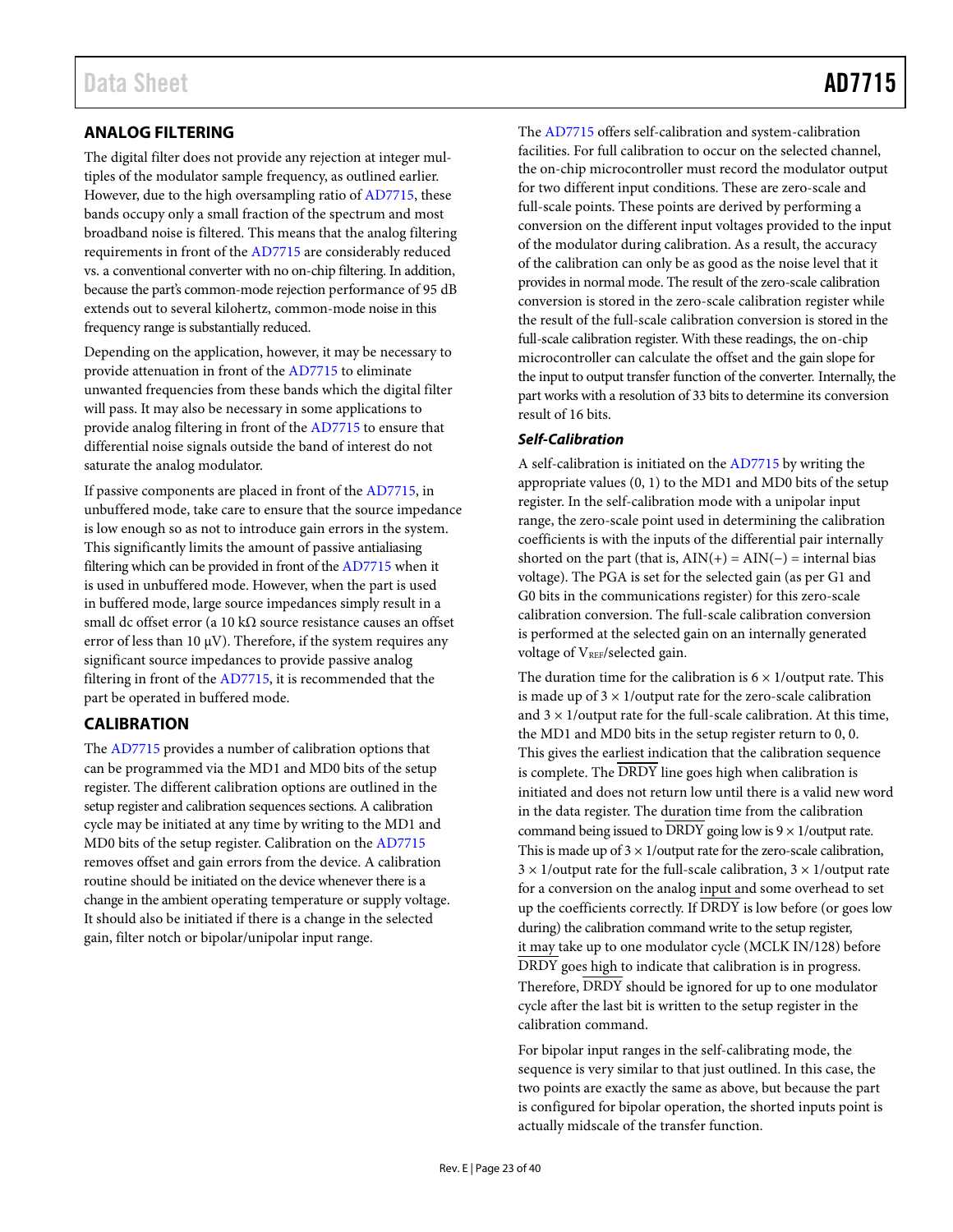## *System Calibration*

System calibration allows the [AD7715](http://www.analog.com/AD7715?doc=AD7715.pdf) to compensate for system gain and offset errors as well as its own internal errors. System calibration performs the same slope factor calculations as self calibration but uses voltage values presented by the system to the AIN inputs for the zero- and full-scale points. full system calibration requires a two step process, a zero-scale system calibration followed by a full-scale system calibration.

For a full system calibration, the zero-scale point must be presented to the converter first. It must be applied to the converter before the calibration step is initiated and remain stable until the step is complete. Once the system zero scale voltage has been set up, a zero-scale system calibration is then initiated by writing the appropriate values  $(1, 0)$  to the MD1 and MD0 bits of the setup register. The zero-scale system calibration is performed at the selected gain. The duration of the calibration is  $3 \times 1$ /output rate. At this time, the MD1 and MD0 bits in the setup register return to 0, 0. This gives the earliest indication that the calibration sequence is complete. The DRDY line goes high when calibration is initiated and does not return low until there is a valid new word in the data register. The duration time from the calibration command being issued to DRDY going low is  $4 \times 1$ /output rate as the part performs a normal conversion on the AIN voltage before DRDY goes low. If DRDY is low before (or goes low during) the calibration command write to the setup register, it may take up to one modulator cycle (MCLK IN/128) before DRDY goes high to indicate that calibration is in progress. Therefore, DRDY should be ignored for up to one modulator cycle after the last bit is written to the setup register in the calibration command.

After the zero-scale point is calibrated, the full-scale point is applied to AIN and the second step of the calibration process is initiated by again writing the appropriate values (1, 1) to MD1 and MD0. Again, the full-scale voltage must be set up before the calibration is initiated and it must remain stable throughout the calibration step. The full-scale system calibration is performed at the selected gain. The duration of the calibration is  $3 \times 1$ /output rate. At this time, the MD1 and MD0 bits in the setup register return to 0, 0. This gives the earliest indication that the calibration sequence is complete. The DRDY line goes high when calibration is initiated and does not return low until there is a valid new word in the data register. The duration time from the calibration command being issued to  $\overline{DRDY}$  going low is  $4 \times 1$ /output rate as the part performs a normal conversion on the AIN voltage before  $\overline{DRDY}$  goes low. If  $\overline{DRDY}$  is low before (or goes low during) the calibration command, write to the setup register, it may take up to one modulator cycle (MCLK IN/128) before DRDY goes high to indicate that calibration is in progress. Therefore, DRDY should be ignored for up to one modulator cycle after the last bit is written to the setup register in the calibration command.

In the unipolar mode, the system calibration is performed between the two endpoints of the transfer function. In the bipolar mode, it is performed between midscale (zero differential voltage) and positive full scale.

The fact that the system calibration is a two-step calibration offers another feature. After the sequence of a full system calibration has been completed, additional offset or gain calibrations can be performed by themselves to adjust the system zero reference point or the system gain. Calibrating one of the parameters, either system offset or system gain, does not affect the other parameter.

System calibration can also be used to remove any errors from source impedances on the analog input when the part is used in unbuffered mode. A simple R, C antialiasing filter on the front end may introduce a gain error on the analog input voltage but the system calibration can be used to remove this error.

### *Span and Offset Limits*

Whenever a system calibration mode is used, there are limits on the amount of offset and span which can be accommodated. The overriding requirement in determining the amount of offset and gain that can be accommodated by the part is the requirement that the positive full-scale calibration limit is  $\leq 1.05 \times V_{REF}/GAIN$ . This allows the input range to go 5% above the nominal range. The in-built headroom in the analog modulator of th[e AD7715](http://www.analog.com/AD7715?doc=AD7715.pdf) ensures that the part still operates correctly with a positive full-scale voltage which is 5% beyond the nominal.

The range of input span in both the unipolar and bipolar modes has a minimum value of  $0.8 \times V_{REF}/GAIN$  and a maximum value of  $2.1 \times V_{REF}/GAIN$ . However, the span (which is the difference between the bottom of the [AD7715's](http://www.analog.com/AD7715?doc=AD7715.pdf) input range and the top of its input range) must take into account the limitation on the positive full-scale voltage. The amount of offset that can be accommodated depends on whether the unipolar or bipolar mode is being used. Once again, the offset must take into account the limitation on the positive full-scale voltage. In unipolar mode, there is considerable flexibility in handling negative (with respect to AIN(−)) offsets. In both unipolar and bipolar modes, the range of positive offsets which can be handled by the part depends on the selected span. Therefore, in determining the limits for system zero-scale and full-scale calibrations, the user has to ensure that the offset range plus the span range does exceed  $1.05 \times V_{REF}/GAIN$ . This is best illustrated by looking at the following examples.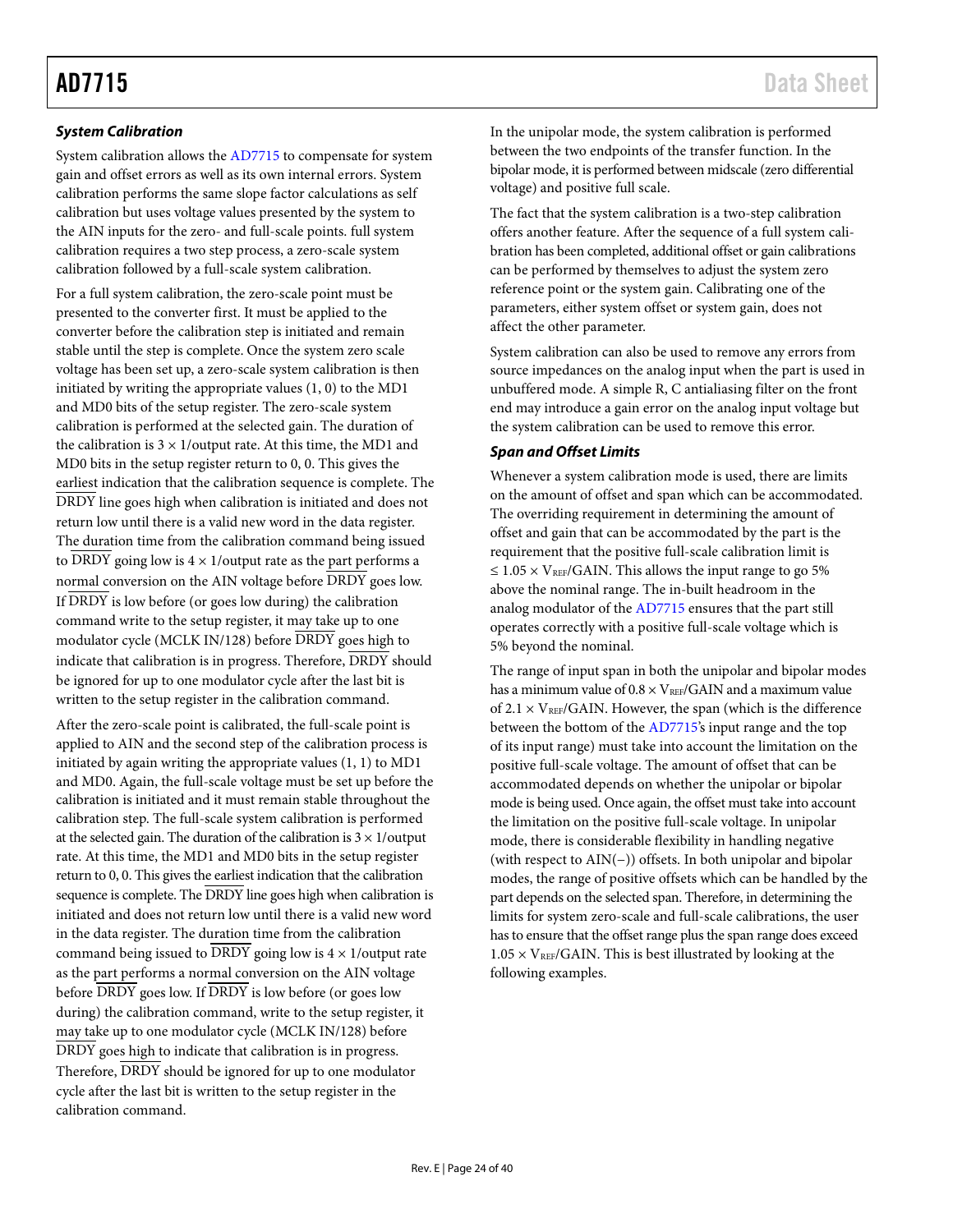# Data Sheet **AD7715**

If the part is used in unipolar mode with a required span of  $0.8 \times V_{REF}/GAIN$ , then the offset range which the system calibration can handle is from  $-1.05 \times \rm{V_{REF}/GAIN}$  to +0.25  $\times$ VREF/GAIN. If the part is used in unipolar mode with a required span of V<sub>REF</sub>/GAIN, then the offset range which the system calibration can handle is from  $-1.05 \times V_{REF}/GAIN$  to +0.05  $\times$ VREF/GAIN. Similarly, if the part is used in unipolar mode and required to remove an offset of  $0.2 \times V_{REF}/GAIN$ , then the span range which the system calibration can handle is 0.85  $\times$ V<sub>REF</sub>/GAIN.

If the part is used in bipolar mode with a required span of  $\pm 0.4 \times$ VREF/GAIN, then the offset range which the system calibration can handle is from  $-0.65 \times$  VREF/GAIN to +0.65  $\times$  VREF/GAIN. If the part is used in bipolar mode with a required span of  $\pm V_{REF}/$ GAIN, then the offset range which the system calibration can handle is from  $-0.05 \times V_{REF}/GAIN$  to  $+0.05 \times V_{REF}/GAIN$ . Similarly, if the part is used in bipolar mode and required to remove an offset of  $\pm 0.2 \times V_{REF}/GAIN$ , then the span range which the system calibration can handle is  $\pm 0.85 \times \text{V}_{\text{REF}}/\text{GAIN}$ .

### *Power-Up and Calibration*

On power-up, th[e AD7715](http://www.analog.com/AD7715?doc=AD7715.pdf) performs an internal reset that sets the contents of the internal registers to a known state. There are default values loaded to all registers after a power-on or reset. The default values contain nominal calibration coefficients for the calibration registers. However, to ensure correct calibration for the device a calibration routine should be performed after power-up.

The power dissipation and temperature drift of th[e AD7715](http://www.analog.com/AD7715?doc=AD7715.pdf) are low, and no warm-up time is required before the initial calibration is performed. However, if an external reference is being used, this reference must have stabilized before calibration is initiated. Similarly, if the clock source for the part is generated from a crystal or resonator across the MCLK pins, the start-up time for the oscillator circuit should elapse before a calibration is initiated on the part (see the [Clocking and Oscillator Circuit](#page-25-1) section).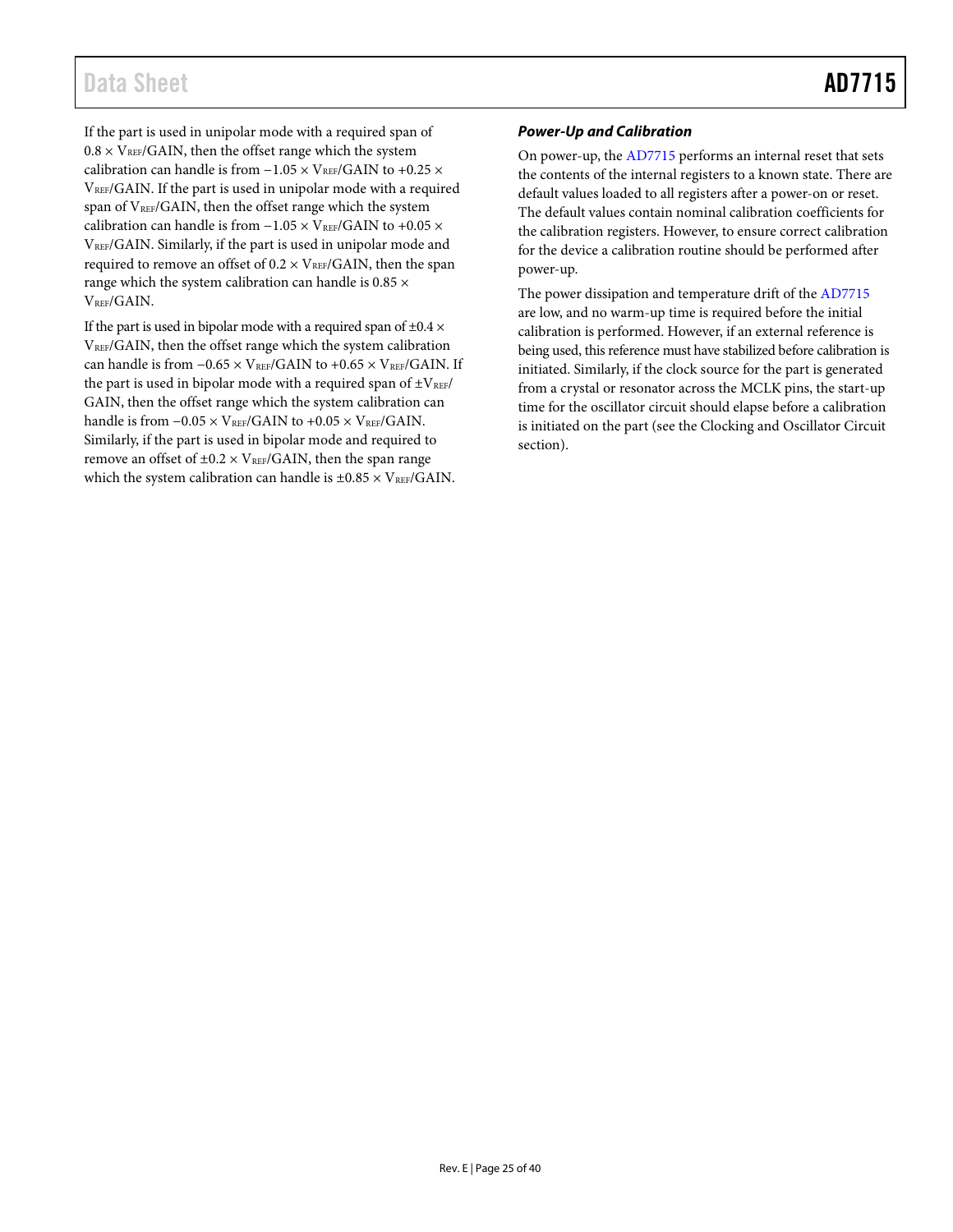# <span id="page-25-1"></span><span id="page-25-0"></span>USING THE [AD7715](http://www.analog.com/AD7715?doc=AD7715.pdf) **CLOCKING AND OSCILLATOR CIRCUIT**

The [AD7715](http://www.analog.com/AD7715?doc=AD7715.pdf) requires a master clock input, which may be an external CMOS compatible clock signal applied to the MCLK IN pin with the MCLK OUT pin left unconnected. Alternatively, a crystal or ceramic resonator of the correct frequency can be connected between MCLK IN and MCLK OUT in which case the clock circuit functions as an oscillator, providing the clock source for the part. The input sampling frequency, the modulator sampling frequency, the −3 dB frequency, output update rate and calibration time are all directly related to the master clock frequency, fCLK IN. Reducing the master clock frequency by a factor of 2 will halve the above frequencies and update rate, and double the calibration time. The current drawn from the  $DV_{DD}$  power supply is also directly related to  $f_{CLK IN}$ . Reducing  $f_{\text{CLK IN}}$  by a factor of 2 will halve the  $\text{DV}_{\text{DD}}$  current but does not affect the current drawn from the AV<sub>DD</sub> power supply.

Using the part with a crystal or ceramic resonator between the MCLK IN and MCLK OUT pins generally causes more current to be drawn from  $DV_{DD}$  than when the part is clocked from a driven clock signal at the MCLK IN pin. This is because the onchip oscillator circuit is active in the case of the crystal or ceramic resonator. Therefore, the lowest possible current on th[e AD7715](http://www.analog.com/AD7715?doc=AD7715.pdf) is achieved with an externally applied clock at the MCLK IN pin with MCLK OUT unconnected and unloaded.

The amount of additional current taken by the oscillator depends on a number of factors—first, the larger the value of capacitor placed on the MCLK IN and MCLK OUT pins, then the larger the  $DV_{DD}$  current consumption on the  $AD7715$ . Take care not to exceed the capacitor values recommended by the crystal and ceramic resonator manufacturers to avoid consuming unnecessary DV<sub>DD</sub> current. Typical values recommended by crystal or ceramic resonator manufacturers are in the range of 30 pF to 50 pF, and if the capacitor values on MCLK IN and MCLK OUT are kept in this range, they will not result in any excessive  $DV_{DD}$ current. Another factor that influences the  $DV_{DD}$  current is the effective series resistance (ESR) of the crystal which appears between the MCLK IN and MCLK OUT pins of th[e AD7715.](http://www.analog.com/AD7715?doc=AD7715.pdf)  As a general rule, the lower the ESR value then the lower the current taken by the oscillator circuit.

When operating with a clock frequency of 2.4576 MHz, there is 50  $\mu$ A difference in the DV<sub>DD</sub> current between an externally applied clock and a crystal resonator when operating with a DV<sub>DD</sub> of 3 V. With DV<sub>DD</sub> = 5 V and  $f_{CLK IN}$  = 2.4576 MHz, the typical DV<sub>DD</sub> current increases by 200 µA for a crystal/resonat or supplied clock vs. an externally applied clock. The ESR values for crystals and resonators at this frequency tend to be low and as a result there tends to be little difference between different crystal and resonator types.

When operating with a clock frequency of 1 MHz, the ESR value for different crystal types varies significantly. As a result, the DV<sub>DD</sub> current drain varies across crystal types. When using a crystal with an ESR of 700  $\Omega$  or when using a ceramic resonator, the increase in the typical  $DV_{DD}$  current over an externallyapplied clock is 50  $\mu$ A with DV<sub>DD</sub> = 3 V and 175  $\mu$ A with DV<sub>DD</sub> = 5 V. When using a crystal with an ESR of 3 k $\Omega$ , the increase in the typical  $DV_{DD}$  current over an externally applied clock is 100  $\mu$ A with  $DV_{DD} = 3 V$  and 400  $\mu A$  with  $DV_{DD} = 5 V$ .

The on-chip oscillator circuit also has a start-up time associated with it before it is oscillating at its correct frequency and correct voltage levels. The typical start-up time for the circuit is 10 ms with a  $DV_{DD}$  of 5 V and 15 ms with a  $DV_{DD}$  of 3 V. At 3 V supplies, depending on the loading capacitances on the MCLK pins, a 1 MΩ feedback resistor may be required across the crystal or resonator to keep the start up times around the 15 ms duration.

The master clock of [AD7715](http://www.analog.com/AD7715?doc=AD7715.pdf) appears on the MCLK OUT pin of the device. The maximum recommended load on this pin is one CMOS load. When using a crystal or ceramic resonator to generate the clock of th[e AD7715,](http://www.analog.com/AD7715?doc=AD7715.pdf) it may be desirable to then use this clock as the clock source for the system. In this case, it is recommended that the MCLK OUT signal is buffered with a CMOS buffer before being applied to the rest of the circuit.

# <span id="page-25-2"></span>**SYSTEM SYNCHRONIZATION**

The FSYNC bit of the setup register allows the user to reset the modulator and digital filter without affecting any of the setup conditions on the part. This allows the user to start gathering samples of the analog input from a known point in time, that is, when the FSYNC is changed from 1 to 0.

With a 1 in the FSYNC bit of the setup register, the digital filter and analog modulator are held in a known reset state and the part is not processing any input samples. When a 0 is then written to the FSYNC bit, the modulator and filter are taken out of this reset state and on the next master clock edge the part starts to gather samples again.

The FSYNC input can also be used as a software start convert command allowing th[e AD7715](http://www.analog.com/AD7715?doc=AD7715.pdf) to be operated in a conventional converter fashion. In this mode, writing to the FSYNC bit starts a conversion and the falling edge of DRDY indicates when the conversion is complete. The disadvantage of this scheme is that the settling time of the filter has to be taken into account for every data register update. This means that the rate at which the data register is updated is three times slower in this mode.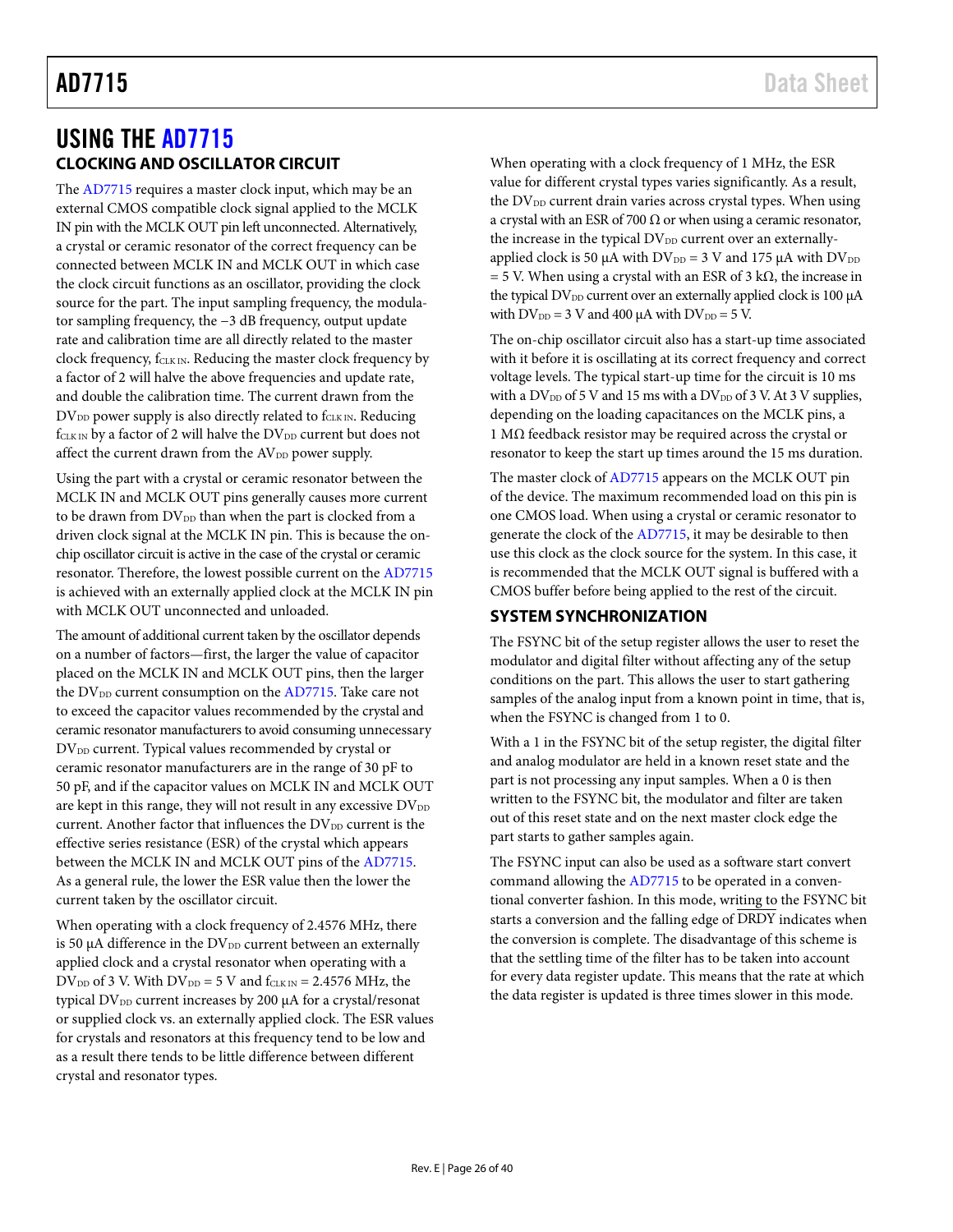# Data Sheet **AD7715**

Because the FSYNC bit resets the digital filter, the full settling time of  $3 \times 1$ /output rate must elapse before there is a new word loaded to the output register on the part. If the DRDY signal is low when FSYNC goes to a 0, the DRDY signal will not be reset high by the FSYNC command. This is because th[e AD7715](http://www.analog.com/AD7715?doc=AD7715.pdf) recognizes that there is a word in the data register that has not been read. The DRDY line stays low until an update of the data register takes place at which time it goes high for  $500 \times t_{CLK IN}$ before returning low again. A read from the data register resets the DRDY signal high, and it does not return low until the settling time of the filter has elapsed (from the FSYNC command) and there is a valid new word in the data register. If the DRDY line is high when the FSYNC command is issued, the DRDY line will not return low until the settling time of the filter has elapsed.

# <span id="page-26-0"></span>**RESET INPUT**

The RESET input on the [AD7715](http://www.analog.com/AD7715?doc=AD7715.pdf) resets all the logic, the digital filter, and the analog modulator while all on-chip registers are reset to their default state. DRDY is driven high and th[e AD7715](http://www.analog.com/AD7715?doc=AD7715.pdf) ignores all communications to any of its registers while the RESET input is low. When the RESET input returns high, the [AD7715](http://www.analog.com/AD7715?doc=AD7715.pdf) starts to process data, and  $\overline{DRDY}$  returns low in 3  $\times$ 1/output rate indicating a valid new word in the data register. However, the [AD7715](http://www.analog.com/AD7715?doc=AD7715.pdf) operates with its default setup conditions after a reset and it is generally necessary to set up all registers and carry out a calibration after a reset command.

The on-chip oscillator circuit of th[e AD7715](http://www.analog.com/AD7715?doc=AD7715.pdf) continues to function even when the RESET input is low. The master clock signal continues to be available on the MCLK OUT pin. Therefore, in applications where the system clock is provided by the clock of the [AD7715,](http://www.analog.com/AD7715?doc=AD7715.pdf) th[e AD7715](http://www.analog.com/AD7715?doc=AD7715.pdf) produces an uninterrupted master clock during RESET commands.

# <span id="page-26-1"></span>**STANDBY MODE**

The STBY bit in the communications register of th[e AD7715](http://www.analog.com/AD7715?doc=AD7715.pdf) allows the user to place the part in a power-down mode when it is not required to provide conversion results. Th[e AD7715](http://www.analog.com/AD7715?doc=AD7715.pdf) retains the contents of all its on-chip registers (including the data register) while in standby mode. When released from standby mode, the part starts to process data and a new word is available in the data register in  $3 \times 1$ /output rate from when a 0 is written to the STBY bit.

The STBY bit does not affect the digital interface, and it does not affect the status of the DRDY line. If DRDY is high when the STBY bit is brought low, it will remain high until there is a valid new word in the data register. If DRDY is low when the STBY bit is brought low, it will remain low until the data register is updated at which time the  $\overline{\rm DRDY}$  line returns high for 500  $\times$  $t<sub>CLK IN</sub>$  before returning low again. If  $\overline{DRDY}$  is low when the part enters its standby mode (indicating a valid unread word in the data register), the data register can be read while the part is in standby. At the end of this read operation, the DRDY line will be reset high as normal.

Placing the part in standby mode reduces the total current to 5 µA typical when the part is operated from an external master clock provided this master clock is stopped. If the external clock continues to run in standby mode, the standby current increases to 150 µA typical with 5 V supplies and 75 µA typical with 3.3 V supplies. If a crystal or ceramic resonator is used as the clock source, then the total current in standby mode is 400 µA typical with 5 V supplies and 90 µA with 3.3 V supplies. This is because the on-chip oscillator circuit continues to run when the part is in its standby mode. This is important in applications where the system clock is provided by the clock of the [AD7715,](http://www.analog.com/AD7715?doc=AD7715.pdf) so that the [AD7715](http://www.analog.com/AD7715?doc=AD7715.pdf) produces an uninterrupted master clock even when it is in its standby mode.

# <span id="page-26-2"></span>**ACCURACY**

Σ-Δ ADCs, like VFCs and other integrating ADCs, do not contain any source of nonmonotonicity and inherently offer no missing codes performance. Th[e AD7715](http://www.analog.com/AD7715?doc=AD7715.pdf) achieves excellent linearity by the use of high quality, on-chip capacitors, which have a very low capacitance/voltage coefficient. The device also achieves low input drift through the use of chopper-stabilized techniques in its input stage. To ensure excellent performance over time and temperature, th[e AD7715](http://www.analog.com/AD7715?doc=AD7715.pdf) uses digital calibration techniques which minimize offset and gain error.

## <span id="page-26-3"></span>**DRIFT CONSIDERATIONS**

The [AD7715](http://www.analog.com/AD7715?doc=AD7715.pdf) uses chopper stabilization techniques to minimize input offset drift. Charge injection in the analog switches and dc leakage currents at the sampling node are the primary sources of offset voltage drift in the converter. The dc input leakage current is essentially independent of the selected gain. Gain drift within the converter depends primarily upon the temperature tracking of the internal capacitors. It is not affected by leakage currents.

Measurement errors due to offset drift or gain drift can be eliminated at any time by recalibrating the converter. Using the system calibration mode can also minimize offset and gain errors in the signal conditioning circuitry. Integral and differential linearity errors are not significantly affected by temperature changes.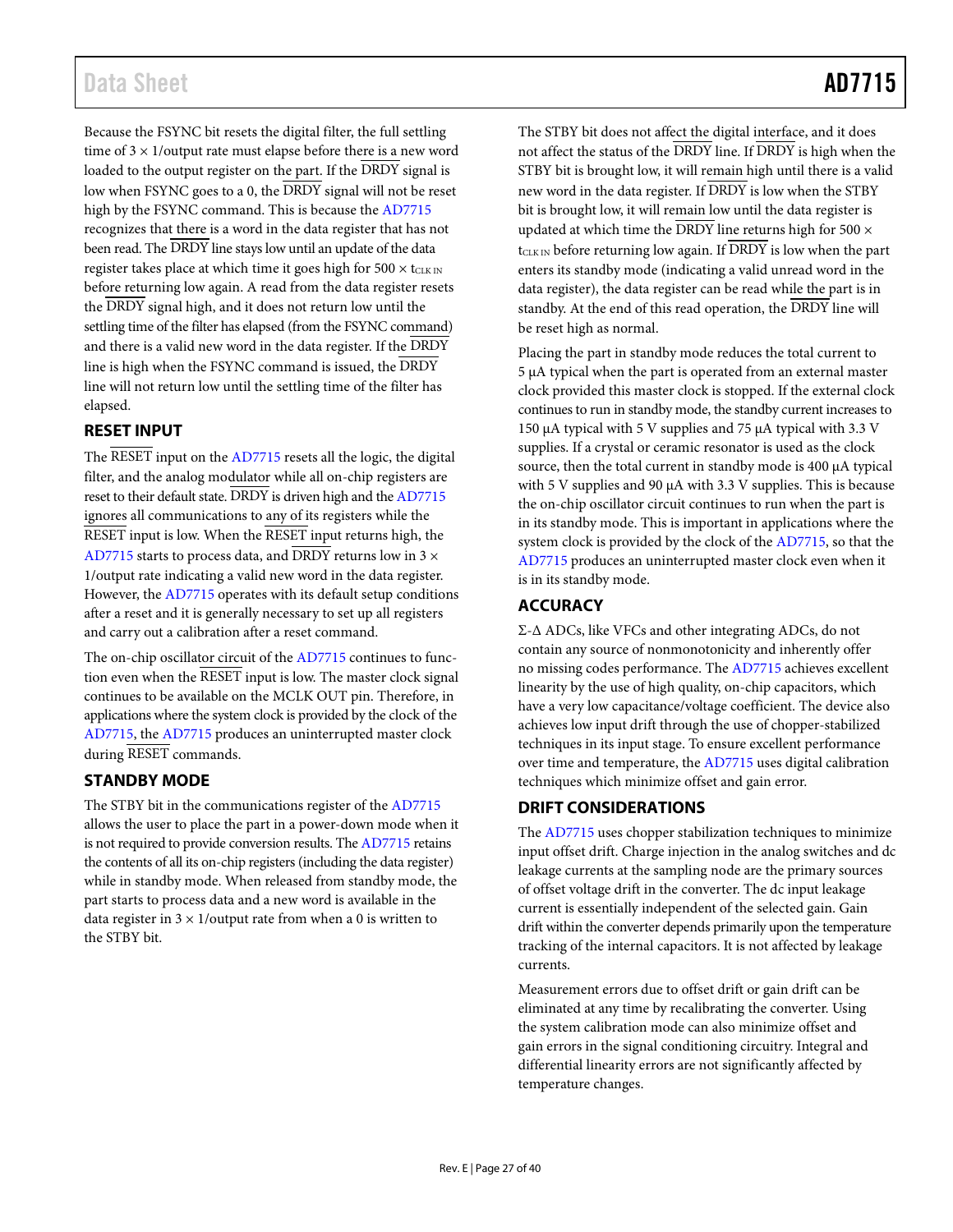### <span id="page-27-0"></span>**POWER SUPPLIES**

There is no specific power sequence required for the [AD7715;](http://www.analog.com/AD7715?doc=AD7715.pdf)  either the  $AV_{DD}$  or the  $DV_{DD}$  supply can come up first. While the latch-up performance of th[e AD7715](http://www.analog.com/AD7715?doc=AD7715.pdf) is good, it is important that power is applied to the [AD7715](http://www.analog.com/AD7715?doc=AD7715.pdf) before signals at REF IN, AIN, or the logic input pins to avoid excessive currents. If this is not possible, then the current that flows in any of these pins should be limited. If separate supplies are used for the [AD7715](http://www.analog.com/AD7715?doc=AD7715.pdf) and the system digital circuitry, then th[e AD7715](http://www.analog.com/AD7715?doc=AD7715.pdf) should be powered up first. If it is not possible to guarantee this, then current limiting resistors should be placed in series with the logic inputs to again limit the current.

During normal operation the  $AD7715$  analog supply  $(AV_{DD})$ should always be greater than or equal to its digital supply (DV<sub>DD</sub>).

#### *Supply Current*

The current consumption on the [AD7715](http://www.analog.com/AD7715?doc=AD7715.pdf) is specified for supplies in the range 3 V to 3.6 V and in the range 4.75 V to 5.25 V. The part operates over a 2.85 V to 5.25 V supply range and the  $I_{DD}$ for the part varies as the supply voltage varies over this range. [Figure 7](#page-27-1) shows the variation of the typical  $I_{DD}$  with  $V_{DD}$  voltage for both a 1 MHz external clock and a 2.4576 MHz external clock at 25°C. Th[e AD7715](http://www.analog.com/AD7715?doc=AD7715.pdf) is operated in unbuffered mode. The relationship shows that the  $I_{DD}$  is minimized by operating the part with lower  $V_{DD}$  voltages. I<sub>DD</sub> on th[e AD7715](http://www.analog.com/AD7715?doc=AD7715.pdf) is also minimized by using an external master clock or by optimizing external components when using the on-chip oscillator circuit.



#### <span id="page-27-1"></span>*Grounding and Layout*

Because the analog inputs and reference input are differential, most of the voltages in the analog modulator are commonmode voltages. The excellent common-mode rejection of the part removes common-mode noise on these inputs. The analog and digital supplies to th[e AD7715](http://www.analog.com/AD7715?doc=AD7715.pdf) are independent and separately pinned out to minimize coupling between the analog and digital sections of the device. The digital filter provides rejection of broadband noise on the power supplies, except at integer multiples of the modulator sampling frequency. The digital filter also removes noise from the analog and reference inputs provided those noise sources do not saturate the analog modulator. As a result, th[e AD7715](http://www.analog.com/AD7715?doc=AD7715.pdf) is more immune to noise interference than a conventional high resolution converter. However, because the resolution of the [AD7715](http://www.analog.com/AD7715?doc=AD7715.pdf) is so high and the noise levels from the [AD7715](http://www.analog.com/AD7715?doc=AD7715.pdf) so low, care must be taken with regard to grounding and layout.

The printed circuit board that houses th[e AD7715](http://www.analog.com/AD7715?doc=AD7715.pdf) should be designed such that the analog and digital sections are separated and confined to certain areas of the board. This facilitates the use of ground planes which can be separated easily. A minimum etch technique is generally best for ground planes as it gives the best shielding. Digital and analog ground planes should only be joined in one place. If the [AD7715](http://www.analog.com/AD7715?doc=AD7715.pdf) is the only device requiring an AGND to DGND connection, then the ground planes should be connected at the AGND and DGND pins of the [AD7715.](http://www.analog.com/AD7715?doc=AD7715.pdf) If th[e AD7715](http://www.analog.com/AD7715?doc=AD7715.pdf) is in a system where multiple devices require AGND to DGND connections, the connection should still be made at one point only, a star ground point which should be established as close as possible to the [AD7715.](http://www.analog.com/AD7715?doc=AD7715.pdf)

Avoid running digital lines under the device as these couples noise onto the die. The analog ground plane should be allowed to run under the [AD7715](http://www.analog.com/AD7715?doc=AD7715.pdf) to avoid noise coupling. The power supply lines to the [AD7715](http://www.analog.com/AD7715?doc=AD7715.pdf) should use as large a trace as possible to provide low impedance paths and reduce the effects of glitches on the power supply line. Fast switching signals like clocks should be shielded with digital ground to avoid radiating noise to other sections of the board and clock signals should never be run near the analog inputs. Avoid crossover of digital and analog signals. Traces on opposite sides of the board should run at right angles to each other. This reduces the effects of feedthrough through the board. A microstrip technique is by far the best but is not always possible with a double-sided board. In this technique, the component side of the board is dedicated to ground planes while signals are placed on the solder side.

Good decoupling is important when using high resolution ADCs. All analog supplies should be decoupled with 10 µF tantalum in parallel with 0.1 µF capacitors to AGND. To achieve the best from these decoupling components, they must be placed as close as possible to the device, ideally right up against the device. All logic chips should be decoupled with 0.1 µF disc ceramic capacitors to DGND. In systems where a common supply voltage is used to drive both the  $AV_{DD}$  and  $DV_{DD}$  of the  $AD7715$ , it is recommended that the AV<sub>DD</sub> supply of the system is used. This supply should have the recommended analog supply decoupling capacitors between the AV<sub>DD</sub> pin of the [AD7715](http://www.analog.com/AD7715?doc=AD7715.pdf) and AGND and the recommended digital supply decoupling capacitor between the DV<sub>DD</sub> pin of th[e AD7715](http://www.analog.com/AD7715?doc=AD7715.pdf) and DGND.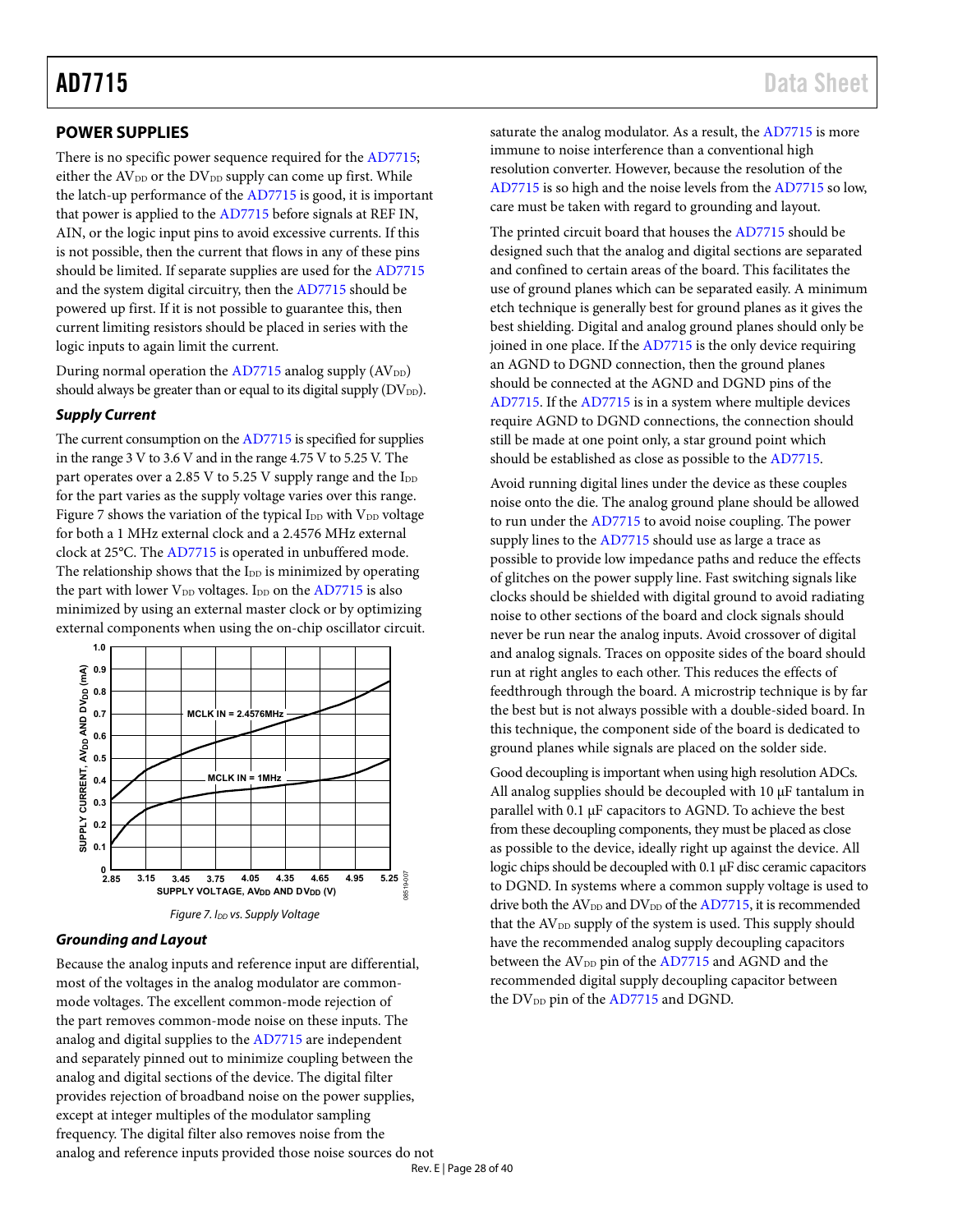#### *Evaluating the [AD7715](http://www.analog.com/AD7715?doc=AD7715.pdf) Performance*

The recommended layout for the [AD7715](http://www.analog.com/AD7715?doc=AD7715.pdf) is outlined in the evaluation board for th[e AD7715.](http://www.analog.com/AD7715?doc=AD7715.pdf) The evaluation board package includes a fully assembled and tested evaluation board, documentation, software for controlling the board over the USB port of a PC and software for analyzing the performance of the [AD7715](http://www.analog.com/AD7715?doc=AD7715.pdf) on the PC. The evaluation board model number is [EVAL-AD7715-3EBZ](http://www.analog.com/AD7715?doc=AD7715.pdf) .

Noise levels in the signals applied to th[e AD7715](http://www.analog.com/AD7715?doc=AD7715.pdf) may also affect performance of the part. The [AD7715](http://www.analog.com/AD7715?doc=AD7715.pdf) software evaluation package allows the user to evaluate the true performance of the part, independent of the analog input signal. The scheme involves using a test mode on the part where the differential inputs to the [AD7715](http://www.analog.com/AD7715?doc=AD7715.pdf) are internally shorted together to provide a zero differential voltage for the analog modulator. External to the device, connect the AIN(−) input to a voltage which is within the allowable common-mode range of the part. This scheme should be used after a calibration has been performed on the part.

### <span id="page-28-0"></span>**DIGITAL INTERFACE**

The programmable functions of th[e AD7715](http://www.analog.com/AD7715?doc=AD7715.pdf) are controlled using a set of on-chip registers as outlined previously. Data is written to these registers via the serial interface of the part and read access to the on-chip registers is also provided by this interface. All communications to the part must start with a write operation to the communications register. After power-on or RESET, the device expects a write to its communications register. The data written to this register determines whether the next operation to the part is a read or a write operation and also determines to which register this read or write operation occurs. Therefore, write access to any of the other registers on the part starts with a write operation to the communications register followed by a write to the selected register. A read operation from any other register on the part (including the output data register) starts with a write operation to the communications register followed by a read operation from the selected register.

The serial interface of the  $AD7715$  consists of five signals,  $\overline{CS}$ , SCLK, DIN, DOUT, and DRDY. The DIN line is used for transferring data into the on-chip registers while the DOUT line is used for accessing data from the on-chip registers. SCLK is the serial clock input for the device and all data transfers (either on DIN or DOUT) take place with respect to this SCLK signal. The DRDY line is used as a status signal to indicate when data is ready to be read from the data register of the [AD7715.](http://www.analog.com/AD7715?doc=AD7715.pdf) DRDY goes low when a new data word is available in the output register. It is reset high when a read operation from the data register is complete. It also goes high prior to the updating of the output register to indicate when not to read from the device to ensure that a data read is not attempted while the register is being updated.  $\overline{CS}$  is used to select the device. It can be used to decode th[e AD7715](http://www.analog.com/AD7715?doc=AD7715.pdf) in systems where a number of parts are connected to the serial bus.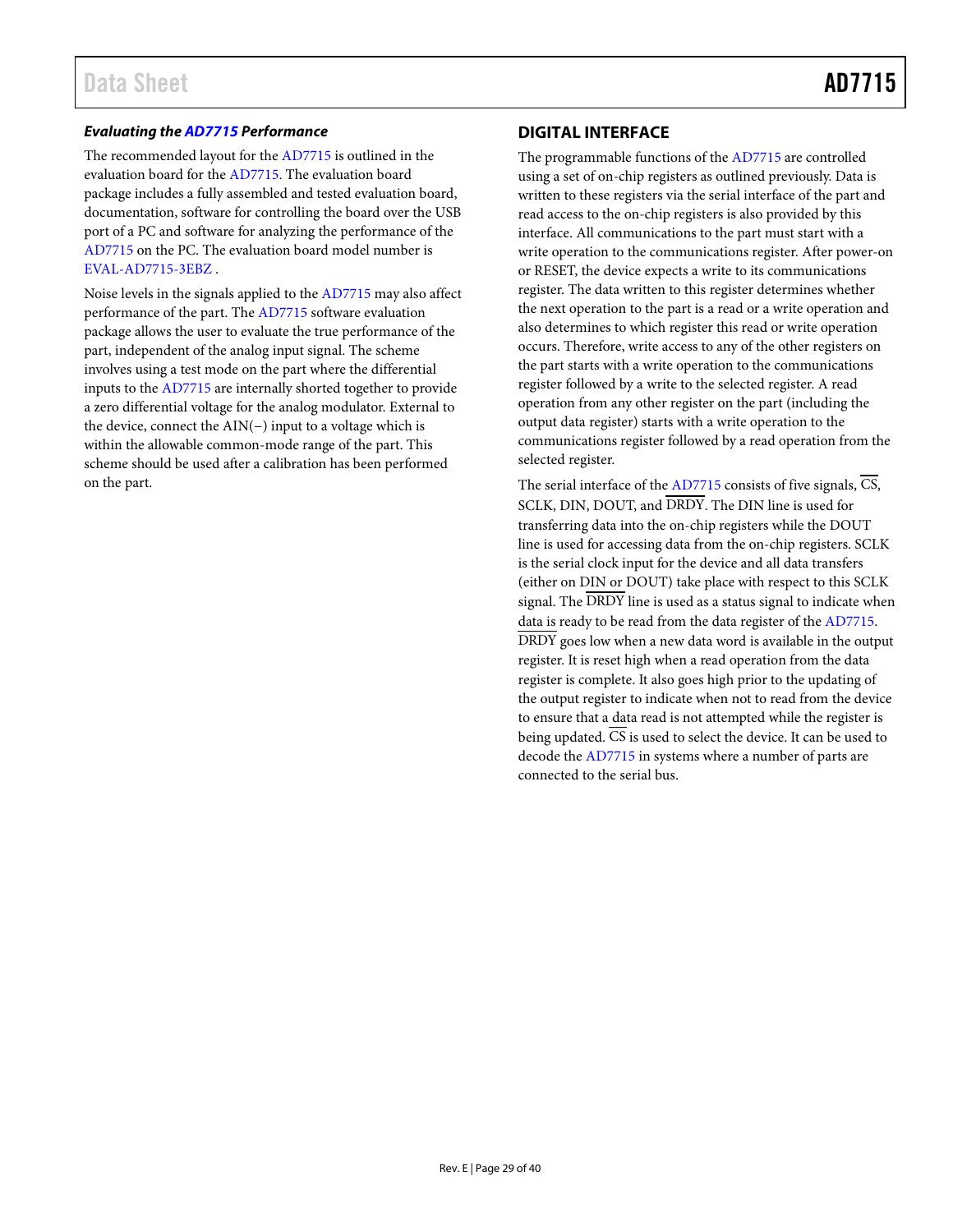[Figure 8](#page-29-0) an[d Figure 9 s](#page-29-1)how timing diagrams for interfacing to the [AD7715](http://www.analog.com/AD7715?doc=AD7715.pdf) with  $\overline{CS}$  used to decode the part[. Figure 8 i](#page-29-0)s for a read operation from th[e AD7715's](http://www.analog.com/AD7715?doc=AD7715.pdf) output shift register, while [Figure 9 s](#page-29-1)hows a write operation to the input shift register. It is possible to read the same data twice from the output register even though the DRDY line returns high after the first read operation. Take care, however, to ensure that the read operations have been completed before the next output update is about to take place.

The [AD7715](http://www.analog.com/AD7715?doc=AD7715.pdf) serial interface can operate in three-wire mode by tying the  $\overline{CS}$  input low. In this case, the SCLK, DIN and DOUT lines are used to communicate with th[e AD7715](http://www.analog.com/AD7715?doc=AD7715.pdf) and the status of DRDY can be obtained by interrogating the MSB of the communications register. This scheme is suitable for interfacing to microcontrollers. If CS is required as a decoding signal, it can be generated from a port bit. For microcontroller interfaces, it is recommended that the SCLK idles high between data transfers.

The [AD7715](http://www.analog.com/AD7715?doc=AD7715.pdf) can also be operated with  $\overline{CS}$  used as a frame synchronization signal. This scheme is suitable for DSP interfaces. In this case, the first bit (MSB) is effectively clocked out by  $\overline{CS}$  because  $\overline{CS}$  would normally occur after the falling edge of SCLK in DSPs. The SCLK can continue to run between data transfers provided the timing numbers are obeyed.

The serial interface can be reset by exercising the RESET input on the part. It can also be reset by writing a series of 1s on the DIN input. If a Logic 1 is written to the [AD7715](http://www.analog.com/AD7715?doc=AD7715.pdf) DIN line for at least 32 serial clock cycles, the serial interface is reset. This ensures that in three-wire systems that if the interface gets lost either via a software error or by some glitch in the system, it can be reset back into a known state. This state returns the interface to where th[e AD7715](http://www.analog.com/AD7715?doc=AD7715.pdf) is expecting a write operation to its communications register. This operation in itself does not reset the contents of any registers, but because the interface was lost, the information that was written to any of the registers is unknown and it is advisable to set up all registers again.

Some microprocessor or microcontroller serial interfaces have a single serial data line. In this case, it is possible to connect the DOUT and DIN lines of the [AD7715 t](http://www.analog.com/AD7715?doc=AD7715.pdf)ogether and connect them to the single data line of the processor. A 10 k $\Omega$  pull-up resistor should be used on this single data line. In this case, if the interface gets lost, because the read and write operations share the same line the procedure to reset it back to a known state is somewhat different than described previously. It requires a read operation of 24 serial clocks followed by a write operation where a Logic 1 is written for at least 32 serial clock cycles to ensure that the serial interface is back into a known state.

<span id="page-29-1"></span><span id="page-29-0"></span>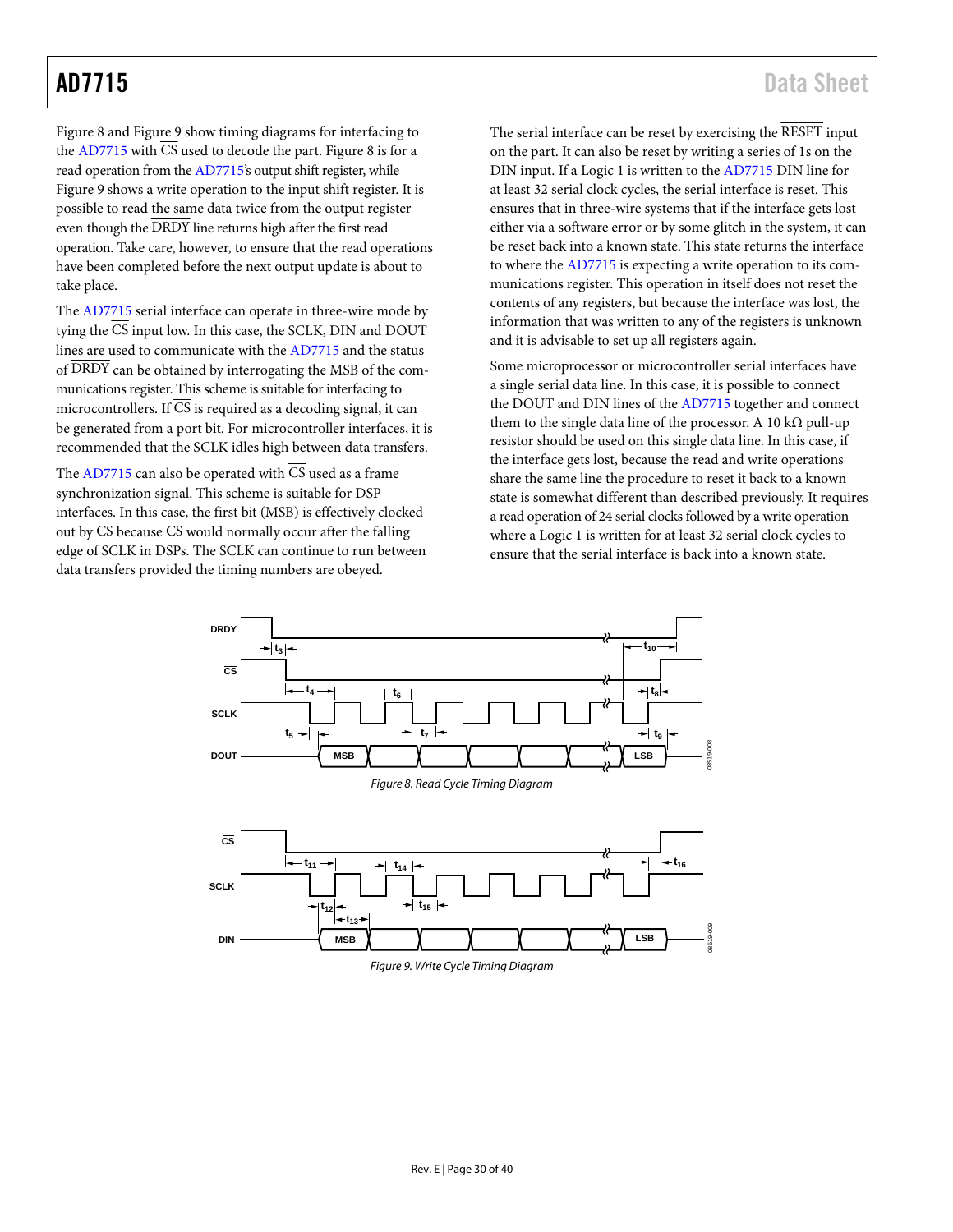# <span id="page-30-0"></span>CONFIGURING THE [AD7715](http://www.analog.com/AD7715?doc=AD7715.pdf)

The [AD7715 c](http://www.analog.com/AD7715?doc=AD7715.pdf)ontains three on-chip registers which the user accesses via the serial interface. Communication with any of these registers is initiated by writing to the communications register first. [Figure 10 o](#page-30-1)utlines a flow chart of the sequence which is used to configure all registers after a power-up or reset. The flowchart also shows two different read options—the first where the  $\overline{\text{DRDY}}$  pin is polled to determine when an update of

the data register has taken place, the second where the DRDY bit of the communications register is interrogated to see if a data register update has taken place. Also included in the flowing diagram is a series of words which should be written to the registers for a particular set of operating conditions. These conditions are gain of 1, no filter sync, bipolar mode, buffer off, clock of 2.4576 MHz, and an output rate of 60 Hz.



<span id="page-30-1"></span>Figure 10. Flow Chart for Setting Up and Reading from th[e AD7715](http://www.analog.com/AD7715?doc=AD7715.pdf)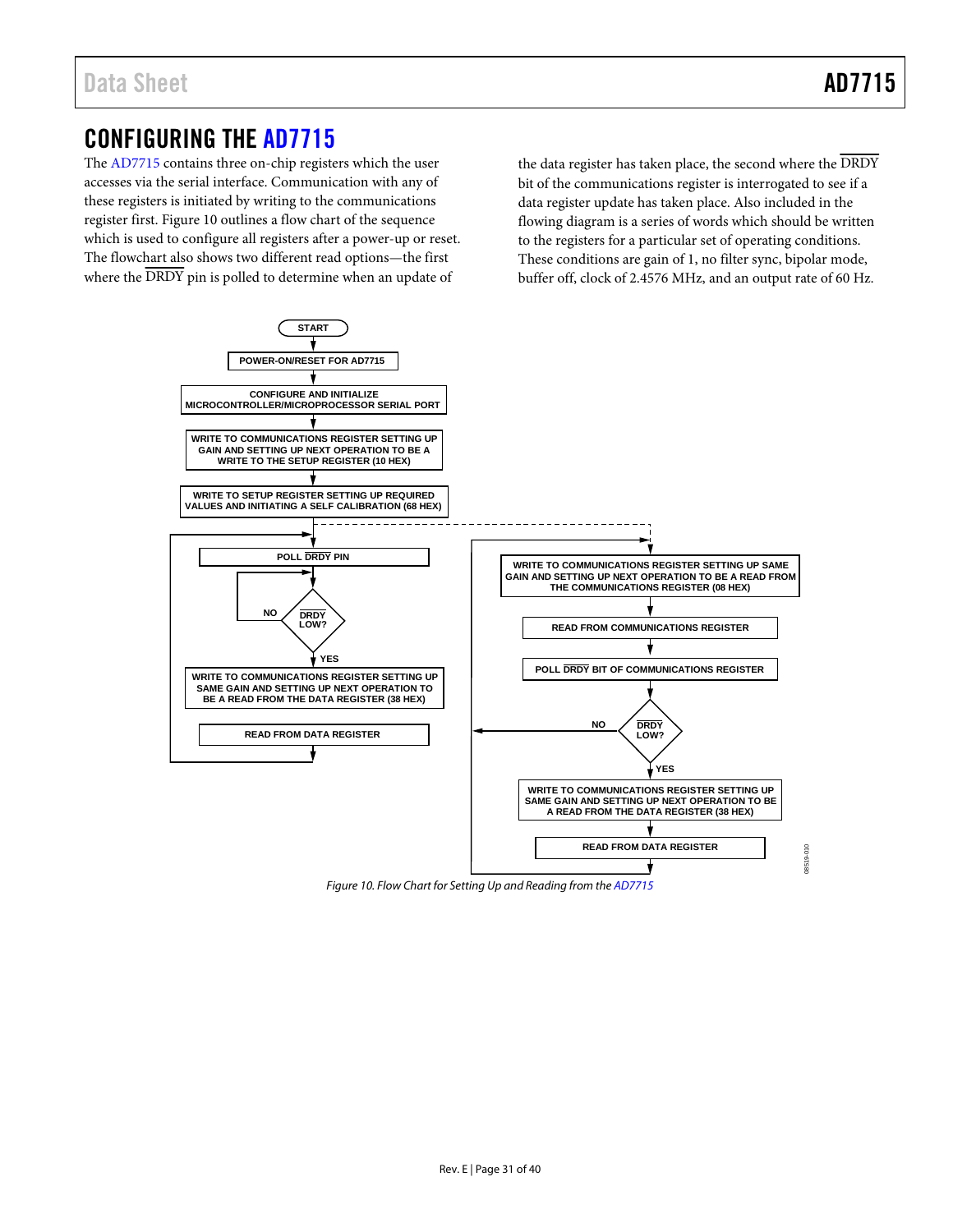# <span id="page-31-0"></span>MICROCONTROLLER/MICROPROCESSOR INTERFACING

The flexible serial interface of th[e AD7715](http://www.analog.com/AD7715?doc=AD7715.pdf) allows for easy interface to most microcontrollers and microprocessors. The flow chart of [Figure 10](#page-30-1) outlines the sequence which should be followed when interfacing a microcontroller or microprocessor to the [AD7715.](http://www.analog.com/AD7715?doc=AD7715.pdf) [Figure 11,](#page-31-2) [Figure 12,](#page-32-2) an[d Figure 13](#page-32-3) show some typical interface circuits.

The serial interface on th[e AD7715](http://www.analog.com/AD7715?doc=AD7715.pdf) has the capability of operating from just three wires and is compatible with SPI interface protocols. The three-wire operation makes the part ideal for isolated systems where minimizing the number of interface lines minimizes the number of opto-isolators required in the system. The rise and fall times of the digital inputs to th[e AD7715](http://www.analog.com/AD7715?doc=AD7715.pdf) (especially the SCLK input) should be no longer than 1 µs.

Most of the registers on th[e AD7715](http://www.analog.com/AD7715?doc=AD7715.pdf) are 8-bit registers. This facilitates easy interfacing to the 8-bit serial ports of microcontrollers. Some of the registers on the part are up to 16 bits, but data transfers to these 16-bit registers can consist of a full 16-bit transfer or two 8-bit transfers to the serial port of the microcontroller. DSP processors and microprocessors generally transfer 16 bits of data in a serial data operation. Some of these processors, such as the ADSP-2105, have the facility to program the amount of cycles in a serial transfer. This allows the user to tailor the number of bits in any transfer to match the register length of the required register in the [AD7715.](http://www.analog.com/AD7715?doc=AD7715.pdf)

Even though some of the registers on th[e AD7715](http://www.analog.com/AD7715?doc=AD7715.pdf) are only eight bits in length, communicating with two of these registers in successive write operations can be handled as a single 16-bit data transfer if required. For example, if the setup register is to be updated, the processor must first write to the communications register (saying that the next operation is a write to the setup register) and then write eight bits to the setup register. This can all be done in a single 16-bit transfer if required because once the eight serial clocks of the write operation to the communications register have been completed, the part immediately sets itself up for a write operation to the setup register.

# <span id="page-31-1"></span>**[AD7715](http://www.analog.com/AD7715?doc=AD7715.pdf) TO 68HC11 INTERFACE**

[Figure 11](#page-31-2) shows an interface between th[e AD7715](http://www.analog.com/AD7715?doc=AD7715.pdf) and the 68HC11 microcontroller. The diagram shows the minimum (three-wire) interface with  $\overline{\text{CS}}$  on th[e AD7715](http://www.analog.com/AD7715?doc=AD7715.pdf) hardwired low. In this scheme, the DRDY bit of the communications register is monitored to determine when the data register is updated. An alternative scheme, which increases the number of interface lines to four, is to monitor the DRDY output line from the [AD7715.](http://www.analog.com/AD7715?doc=AD7715.pdf) The monitoring of the DRDY line can be done in two ways. First, DRDY can be connected to one of the 68HC11's port bits (such as PC0) which is configured as an input. This port bit is then polled to determine the status of DRDY. The second scheme is to use an interrupt driven system, in which case the DRDY output is connected to the IRQ input of the 68HC11. For interfaces that require control of the  $\overline{\text{CS}}$  input on the [AD7715,](http://www.analog.com/AD7715?doc=AD7715.pdf) one of the port bits of the 68HC11 (such as PC1), which is configured as an output, can be used to drive the CS input.





<span id="page-31-2"></span>The 68HC11 is configured in the master mode with its CPOL bit set to a Logic 1 and its CPHA bit set to a Logic 1. When the 68HC11 is configured like this, its SCLK line idles high between data transfers. Th[e AD7715](http://www.analog.com/AD7715?doc=AD7715.pdf) is not capable of full duplex operation. If th[e AD7715](http://www.analog.com/AD7715?doc=AD7715.pdf) is configured for a write operation, no data appears on the DOUT lines even when the SCLK input is active. Similarly, if th[e AD7715](http://www.analog.com/AD7715?doc=AD7715.pdf) is configured for a read operation, data presented to the part on the DIN line is ignored even when SCLK is active.

Coding for an interface between the 68HC11 and the [AD7715](http://www.analog.com/AD7715?doc=AD7715.pdf) is given in the [C Code for Interfacing AD7715](#page-33-1) to 68HC11 section. In this example, the  $\overline{DRDY}$  output line of the  $AD7715$  is connected to the PC0 port bit of the 68HC11 and is polled to determine its status.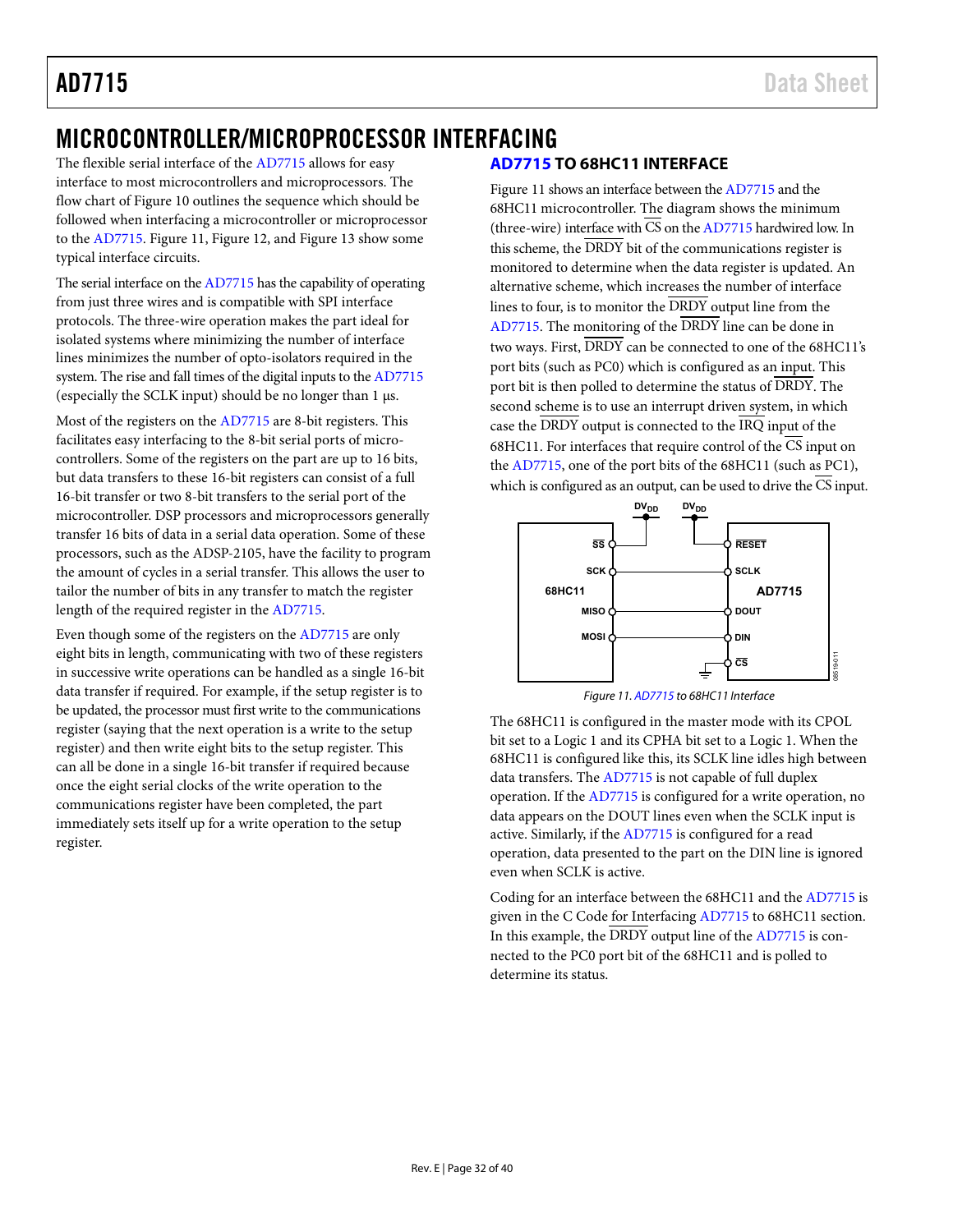## <span id="page-32-0"></span>**[AD7715 T](http://www.analog.com/AD7715?doc=AD7715.pdf)O 8XC51 INTERFACE**

An interface circuit between th[e AD7715 a](http://www.analog.com/AD7715?doc=AD7715.pdf)nd the 8XC51 microcontroller is shown i[n Figure 12.](#page-32-2) The diagram shows the minimum number of interface connections with  $\overline{CS}$  on the [AD7715 h](http://www.analog.com/AD7715?doc=AD7715.pdf)ardwired low. In the case of the 8XC51 interface, the minimum number of interconnects is just two. In this scheme, the DRDY bit of the communications register is monitored to determine when the data register is updated. The alternative scheme, which increases the number of interface lines to three, is to monitor the  $\overline{DRDY}$  output line from the  $AD7715$ . The monitoring of the DRDY line can be done in two ways. First, DRDY can be connected to one of the 8XC51's port bits (such as P1.0) which is configured as an input. This port bit is then polled to determine the status of DRDY. The second scheme is to use an interrupt driven system in which case, the DRDY output is connected to the INT1 input of the 8XC51. For interfaces that require control of the  $\overline{CS}$  input on the [AD7715,](http://www.analog.com/AD7715?doc=AD7715.pdf) one of the port bits of the 8XC51 (such as P1.1), which is configured as an output, can be used to drive the CS input.

The 8XC51 is configured in its Mode 0 serial interface mode. Its serial interface contains a single data line. As a result, the DOUT and DIN pins of the [AD7715 s](http://www.analog.com/AD7715?doc=AD7715.pdf)hould be connected together with a 10 k $\Omega$  pull-up resistor. The serial clock on the 8XC51 idles high between data transfers. The 8XC51 outputs the LSB first in a write operation while th[e AD7715 r](http://www.analog.com/AD7715?doc=AD7715.pdf)earranged before being written to the output serial register. Similarly, the [AD7715 o](http://www.analog.com/AD7715?doc=AD7715.pdf)utputs the MSB first during a read operation while the 8XC51 expects the LSB first. Therefore, the data which is read into the serial buffer needs to be rearranged before the correct data word from the [AD7715](http://www.analog.com/AD7715?doc=AD7715.pdf) is available in the accumulator.



<span id="page-32-2"></span>Figure 12[. AD7715 t](http://www.analog.com/AD7715?doc=AD7715.pdf)o 8XC51 Interface

### <span id="page-32-1"></span>**[AD7715 T](http://www.analog.com/AD7715?doc=AD7715.pdf)O [ADSP-2184N/](http://www.analog.com/ADSP-2184N?doc=AD7715.pdf)[ADSP-2185N/](http://www.analog.com/ADSP-2185N?doc=AD7715.pdf) [ADSP-2186N/](http://www.analog.com/ADSP-2186N?doc=AD7715.pdf)[ADSP-2187N](http://www.analog.com/ADSP-2187N?doc=AD7715.pdf)/[ADSP-2188N/](http://www.analog.com/ADSP-2188N?doc=AD7715.pdf) [ADSP-2189N](http://www.analog.com/ADSP-2189N?doc=AD7715.pdf) INTERFACE**

Figure 13 shows an interface between th[e AD7715](http://www.analog.com/AD7715?doc=AD7715.pdf) and the [ADSP-2184N/](http://www.analog.com/ADSP-2184N?doc=AD7715.pdf)[ADSP-2185N](http://www.analog.com/ADSP-2185N?doc=AD7715.pdf)/[ADSP-2186N/](http://www.analog.com/ADSP-2186N?doc=AD7715.pdf)[ADSP-2187N/](http://www.analog.com/ADSP-2187N?doc=AD7715.pdf) [ADSP-2188N/](http://www.analog.com/ADSP-2188N?doc=AD7715.pdf)[ADSP-2189N](http://www.analog.com/ADSP-2189N?doc=AD7715.pdf) DSP processor. In the interface shown, the DRDY bit of the communications register is monitored to determine when the data register is updated. The alternative scheme is to use an interrupt driven system, in which case the DRDY output is connected to the IRQ2 input of the DSP processor The serial interface of the DSP processor is set up for alternate framing mode. The RFS and TFS pins of the DSP processor are configured as active low outputs, and the DSP processor serial clock line, SCLK, is also configured as an output. The  $\overline{\text{CS}}$  for th[e AD7715 i](http://www.analog.com/AD7715?doc=AD7715.pdf)s active when either the  $\overline{\text{RFS}}$  or TFS outputs from the DSP processor are active. The serial clock rate on the DSP processor should be limited to 3 MHz to ensure correct operation with the [AD7715.](http://www.analog.com/AD7715?doc=AD7715.pdf) 



<span id="page-32-3"></span>[ADSP-2187N](http://www.analog.com/ADSP-2187N?doc=AD7715.pdf)[/ADSP-2188N/](http://www.analog.com/ADSP-2188N?doc=AD7715.pdf)[ADSP-2189N](http://www.analog.com/ADSP-2189N?doc=AD7715.pdf) Interface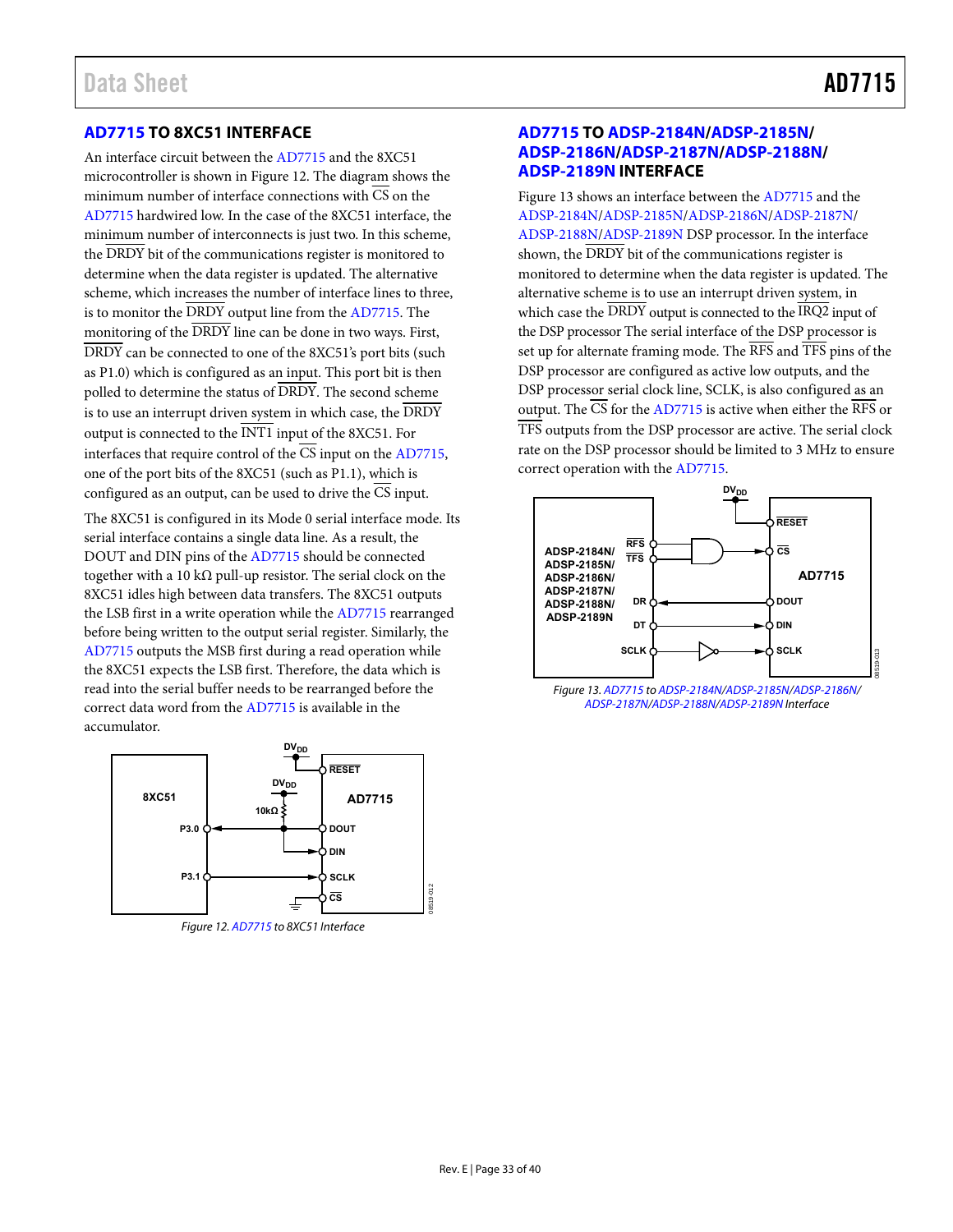# <span id="page-33-0"></span>CODE FOR SETTING UP THE [AD7715](http://www.analog.com/AD7715?doc=AD7715.pdf)

The [C Code for Interfacing AD7715](#page-33-1) to 68HC11 section gives a set of read and write routines in C code for interfacing the 68HC11 microcontroller to the [AD7715.](http://www.analog.com/AD7715?doc=AD7715.pdf) The sample program sets up the various registers on th[e AD7715](http://www.analog.com/AD7715?doc=AD7715.pdf) and reads 1000 samples from the part into the 68HC11. The setup conditions on the part are exactly the same as those outlined for the flowchart of [Figure 10.](#page-30-1) In the example code given here, the DRDY output is polled to determine if a new valid word is available in the data register.

The sequence of the events in this program are as follows:

- Write to the communications register, setting the gain to 1 with standby inactive.
- 2. Write to the setup register, setting bipolar mode, buffer off, no filter synchronization, confirming a clock frequency of 2.4576 MHz, setting the output rate for 60 Hz and initiating a self-calibration.
- 3. Poll the DRDY output.
- 4. Read the data from the data register.
- 5. Loop around doing Step 3 and Step 4 until the specified number of samples have been taken.

### <span id="page-33-1"></span>**C CODE FOR INTERFACIN[G AD7715](http://www.analog.com/AD7715?doc=AD7715.pdf) TO 68HC11**

```
\prime\star This program has read and write routines for the 68HC11 to interface to the AD7715} and the sample
program sets the various registers and then reads 1000 samples from the part. */ 
#include <math.h> 
#include <io6811.h> 
#define NUM SAMPLES 1000 /* change the number of data samples */
#define MAX REG LENGTH 2 /* this says that the max length of a register is 2 bytes */
Writetoreg (int); 
Read (int,char); 
char *datapointer = store; 
char store[NUM_SAMPLES*MAX_REG_LENGTH + 30];
void main() 
{ 
       /* the only pin that is programmed here from the 68HC11 is the /CS and this is why the PC2 bit 
of PORTC is made as an output */ 
char a; 
DDRC = 0x04; /* PC2 is an output the rest of the port bits are inputs */
PORTC | = 0x04; /* make the /CS line high */
Writetoreg(0x10); /* set the gain to 1, standby off and set the next operation as write to the setup
register */ 
Writetoreg(0x68); /* set bipolar mode, buffer off, no filter sync, confirm clock as 2.4576MHz, set
output rate to 60Hz and do a self calibration */ 
while(PORTC & 0x10); /* wait for /DRDY to go low */for(a=0;a<NUM_SAMPLES;a++);
        { 
       Writetoreg(0x38); /*set the next operation for 16 bit read from the data register */
       Read(NUM_SAMPLES,2); 
        } 
} 
Writetoreg(int byteword); 
{ 
int q; 
SPCR = 0x3f:
SPCR = 0X7f; /* this sets the WiredOR mode(DWOM=1), Master mode(MSTR=1), SCK idles high(CPOL=1), /SS 
can be low always (CPHA=1), lowest clock speed(slowest speed which is master clock /32 */ 
DDRD = 0x18; /* SCK, MOSI outputs */
q = SPSR;
q = SPDR; /* the read of the staus register and of the data register is needed to clear the interrupt
```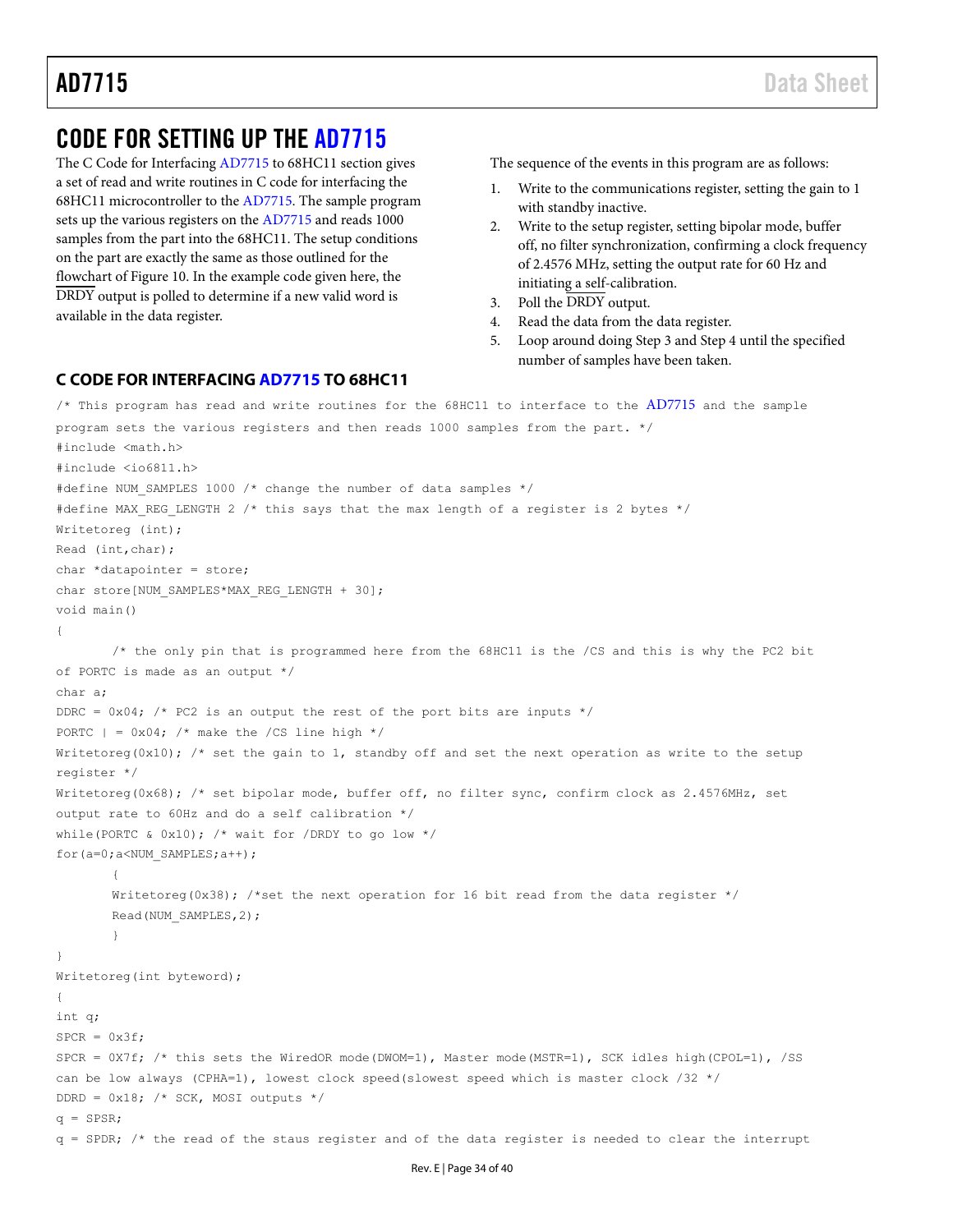# Data Sheet **AD7715**

```
which tells the user that the data transfer is complete */ 
PORTC &= 0xfb; /* /CS is low */SPDR = byteword; /* put the byte into data register */
while(!(SPSR & 0x80)); /* wait for /DRDY to go low */
PORTC |= 0x4; /* /CS high */} 
Read(int amount, int reglength) 
{ 
int q; 
SPCR = 0x3f;SPCR = 0x7f; /* clear the interrupt */
DDRD = 0x10; /* MOSI output, MISO input, SCK output */
while(PORTC & 0x10); /* wait for /DRDY to go low */PORTC & 0xfb ; /* /CS is low */ 
for(b=0;b<reglength;b++) 
       \{SPPR = 0;while(!(SPSR & 0x80)); /* wait until port ready before reading */*datapointer++=SPDR; /* read SPDR into store array via datapointer */ 
} 
PORTC|=4; /* /CS is high */
}
```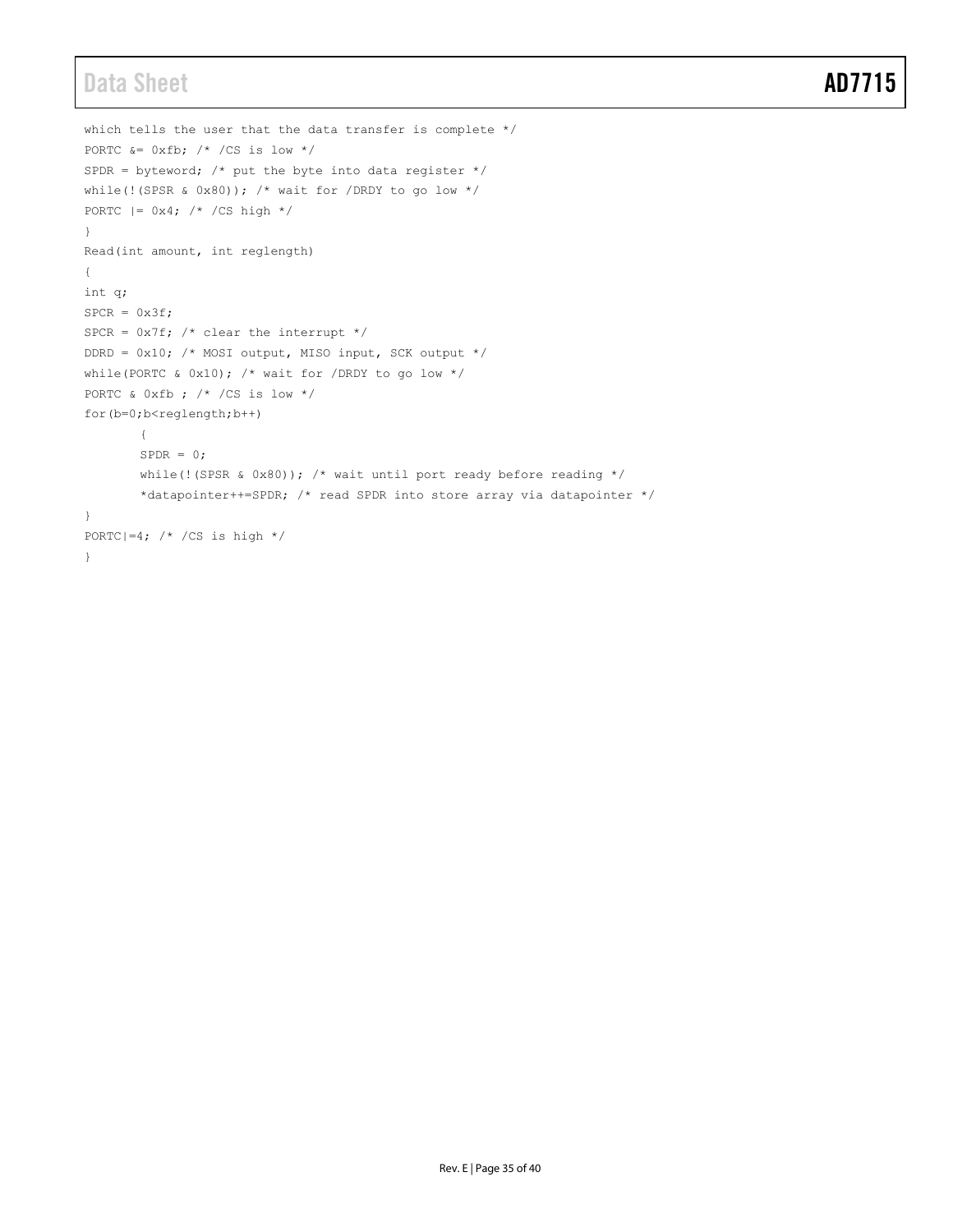# <span id="page-35-0"></span>APPLICATIONS INFORMATION

The [AD7715 p](http://www.analog.com/AD7715?doc=AD7715.pdf)rovides a low cost, high resolution analog-todigital function. Because the analog-to-digital function is provided by a Σ- $Δ$  architecture, it makes the part more immune to noisy environments thus making the part ideal for use in industrial and process control applications. It also provides a programmable gain amplifier, a digital filter and calibration options. Thus, it provides far more system level functionality than off-the-shelf integrating ADCs without the disadvantage of having to supply a high quality integrating capacitor. In addition, using th[e AD7715](http://www.analog.com/AD7715?doc=AD7715.pdf) in a system allows the system designer to achieve a much higher level of resolution because noise performance of the [AD7715 i](http://www.analog.com/AD7715?doc=AD7715.pdf)s significantly better than that of the integrating ADCs.

The on-chip PGA allows the [AD7715 t](http://www.analog.com/AD7715?doc=AD7715.pdf)o handle an analog input voltage range as low as 10 mV full-scale with  $V_{REF} = 1.25$  V. The differential inputs of the part allow this analog input range to have an absolute value anywhere between AGND and  $\text{AV}_{\text{DD}}$ when the part is operated in unbuffered mode. It allows the user to connect the transducer directly to the input of th[e AD7715.](http://www.analog.com/AD7715?doc=AD7715.pdf)  The programmable gain front end on th[e AD7715](http://www.analog.com/AD7715?doc=AD7715.pdf) allows the part to handle unipolar analog input ranges from 0 mV to 20 mV to 0 V to 2.5 V and bipolar inputs of  $\pm 20$  mV to  $\pm$ 2.5 V. Because the part operates from a single supply, these bipolar ranges are with respect to a biased-up differential input.

### <span id="page-35-1"></span>**PRESSURE MEASUREMENT**

One typical application of th[e AD7715 i](http://www.analog.com/AD7715?doc=AD7715.pdf)s pressure measurement. [Figure 14 s](#page-35-2)hows th[e AD7715](http://www.analog.com/AD7715?doc=AD7715.pdf) used with a pressure transducer, the BP01 from Sensym. The pressure transducer is arranged in a bridge network and gives a differential output voltage between its OUT(+) and OUT(−) terminals. With rated full-scale pressure (in this case 300 mmHg) on the transducer, the differential output voltage is 3 mV/V of the input voltage (that is, the voltage between its IN(+) and IN(−) terminals).

Assuming a 5 V excitation voltage, the full-scale output range from the transducer is 15 mV. The excitation voltage for the bridge is also used to generate the reference voltage for the [AD7715.](http://www.analog.com/AD7715?doc=AD7715.pdf) Therefore, variations in the excitation voltage do not introduce errors in the system. Choosing resistor values of 24 k $\Omega$ and 15 kΩ as per the diagram give a 1.92 V reference voltage for the [AD7715](http://www.analog.com/AD7715?doc=AD7715.pdf) when the excitation voltage is 5 V.

Using the part with a programmed gain of 128 results in the full-scale input span of the [AD7715 b](http://www.analog.com/AD7715?doc=AD7715.pdf)eing 15 mV which corresponds with the output span from the transducer.



<span id="page-35-2"></span>Figure 14. Pressure Measurement Using th[e AD7715](http://www.analog.com/AD7715?doc=AD7715.pdf)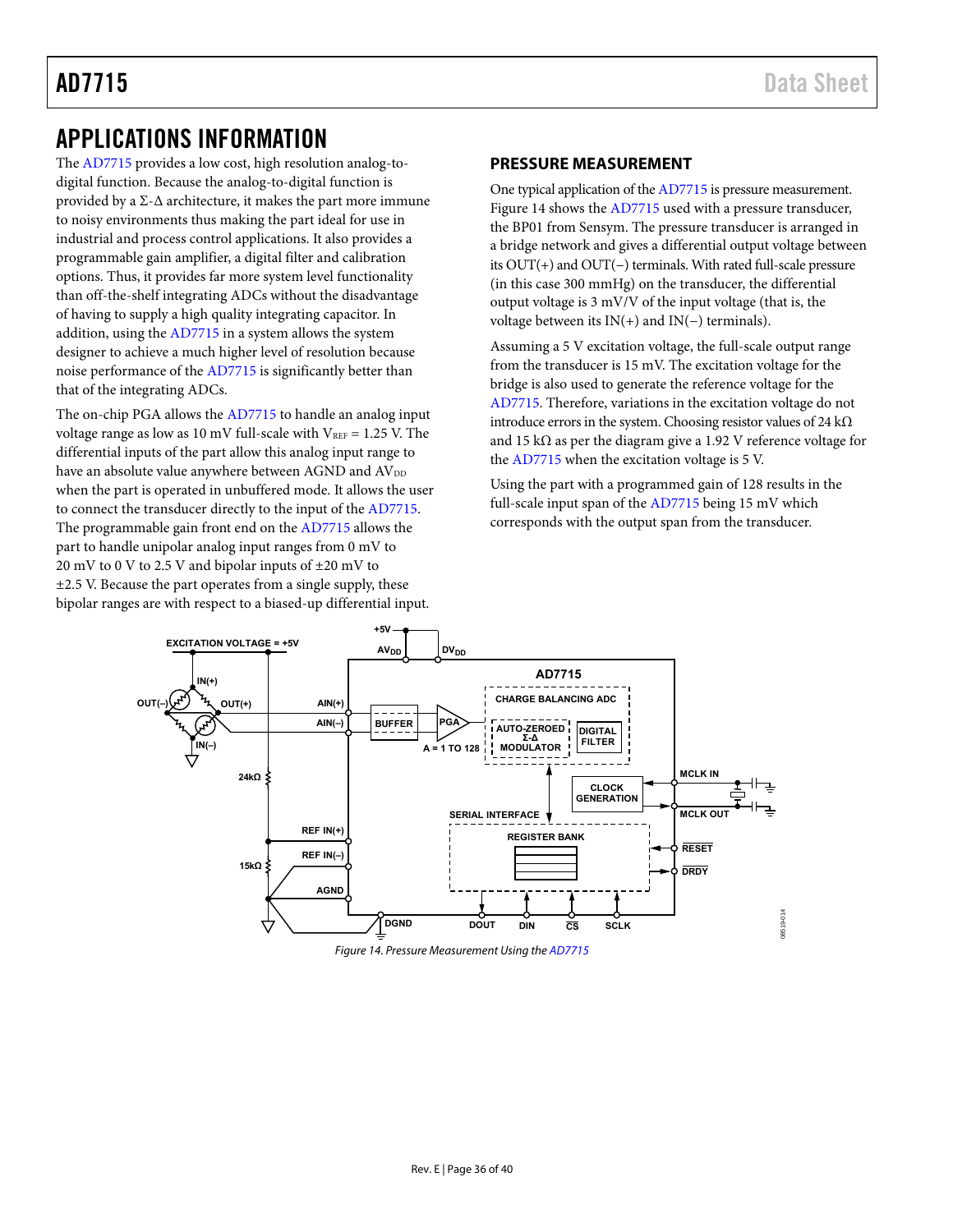### <span id="page-36-0"></span>**TEMPERATURE MEASUREMENT**

Another application area for th[e AD7715 i](http://www.analog.com/AD7715?doc=AD7715.pdf)s in temperature measurement. [Figure 15 o](#page-36-1)utlines a connection from a thermocouple to th[e AD7715.](http://www.analog.com/AD7715?doc=AD7715.pdf) In this application, th[e AD7715 i](http://www.analog.com/AD7715?doc=AD7715.pdf)s operated in its buffered mode to allow large decoupling capacitors on the front end to eliminate any noise pickup that there may have been in the thermocouple leads. When the [AD7715 i](http://www.analog.com/AD7715?doc=AD7715.pdf)s operated in buffered mode, it has a reduced common-mode range. To place the differential voltage from the thermocouple on a suitable common-mode voltage, the AIN(−) input of th[e AD7715 i](http://www.analog.com/AD7715?doc=AD7715.pdf)s biased up at the reference voltage, 2.5 V.

[Figure 16 s](#page-36-2)hows another temperature measurement application for th[e AD7715.](http://www.analog.com/AD7715?doc=AD7715.pdf) In this case, the transducer is an resistive temperature device (RTD), a PT100. The arrangement is a 4-lead RTD configuration. There are voltage drops across the lead

resistances RL1 and RL4, but these simply shift the commonmode voltage. There is no voltage drop across lead resistances RL2 and RL3 as the input current to th[e AD7715](http://www.analog.com/AD7715?doc=AD7715.pdf) is very low. The lead resistances present a small source impedance so it would not generally be necessary to turn on the buffer on th[e AD7715.](http://www.analog.com/AD7715?doc=AD7715.pdf)  If the buffer is required, the common-mode voltage should be set accordingly by inserting a small resistance between the bottom end of the RTD and AGND of th[e AD7715.](http://www.analog.com/AD7715?doc=AD7715.pdf) In the application shown i[n Figure 16,](#page-36-2) an external 400 μA current source provides the excitation current for the PT100 and it also generates the reference voltage for th[e AD7715 v](http://www.analog.com/AD7715?doc=AD7715.pdf)ia the 6.25 kΩ resistor. Variations in the excitation current do not affect the circuit as both the input voltage and the reference voltage vary ratiometrically with the excitation current. However, the 6.25 kΩ resistor must have a low temperature coefficient to avoid errors in the reference voltage over temperature.

<span id="page-36-1"></span>

<span id="page-36-2"></span>Figure 16. RTD Measurement Using th[e AD7715](http://www.analog.com/AD7715?doc=AD7715.pdf)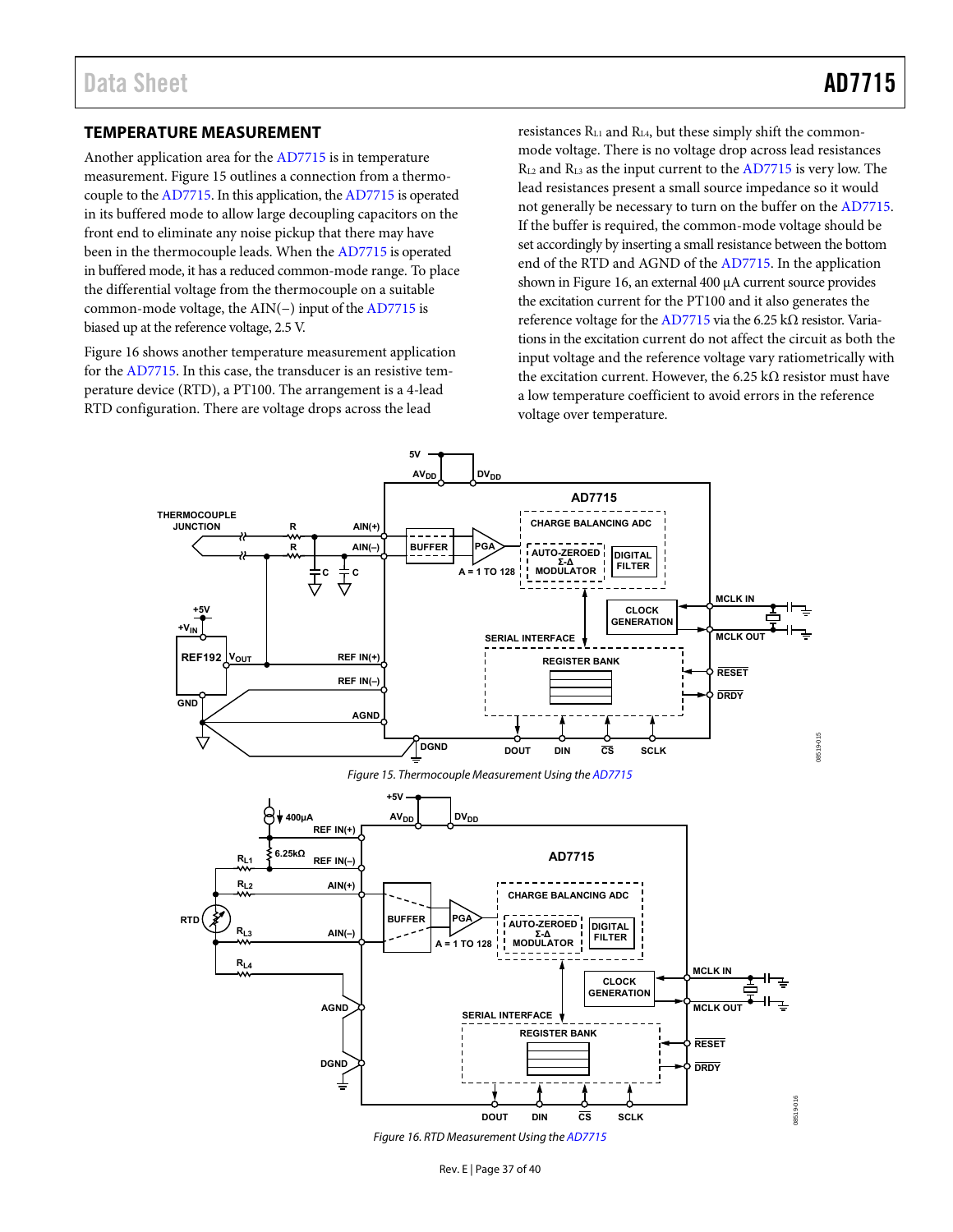# <span id="page-37-0"></span>**SMART TRANSMITTERS**

Another area where the low power, single supply, three-wire interface capabilities is of benefit is in smart transmitters. Here, the entire smart transmitter must operate from the 4 mA to 20 mA loop. Tolerances in the loop mean that the amount of current available to power the transmitter is as low as 3.5 mA.

The [AD7715 c](http://www.analog.com/AD7715?doc=AD7715.pdf)onsumes only 450 μA, leaving 3 mA available for the rest of the transmitter. [Figure 17 s](#page-37-1)hows a block diagram of a smart transmitter which includes the [AD7715.](http://www.analog.com/AD7715?doc=AD7715.pdf) Not shown in [Figure 17 i](#page-37-1)s the isolated power source required to power the front end.



<span id="page-37-1"></span>Figure 17. Smart Transmitter Using th[e AD7715](http://www.analog.com/AD7715?doc=AD7715.pdf)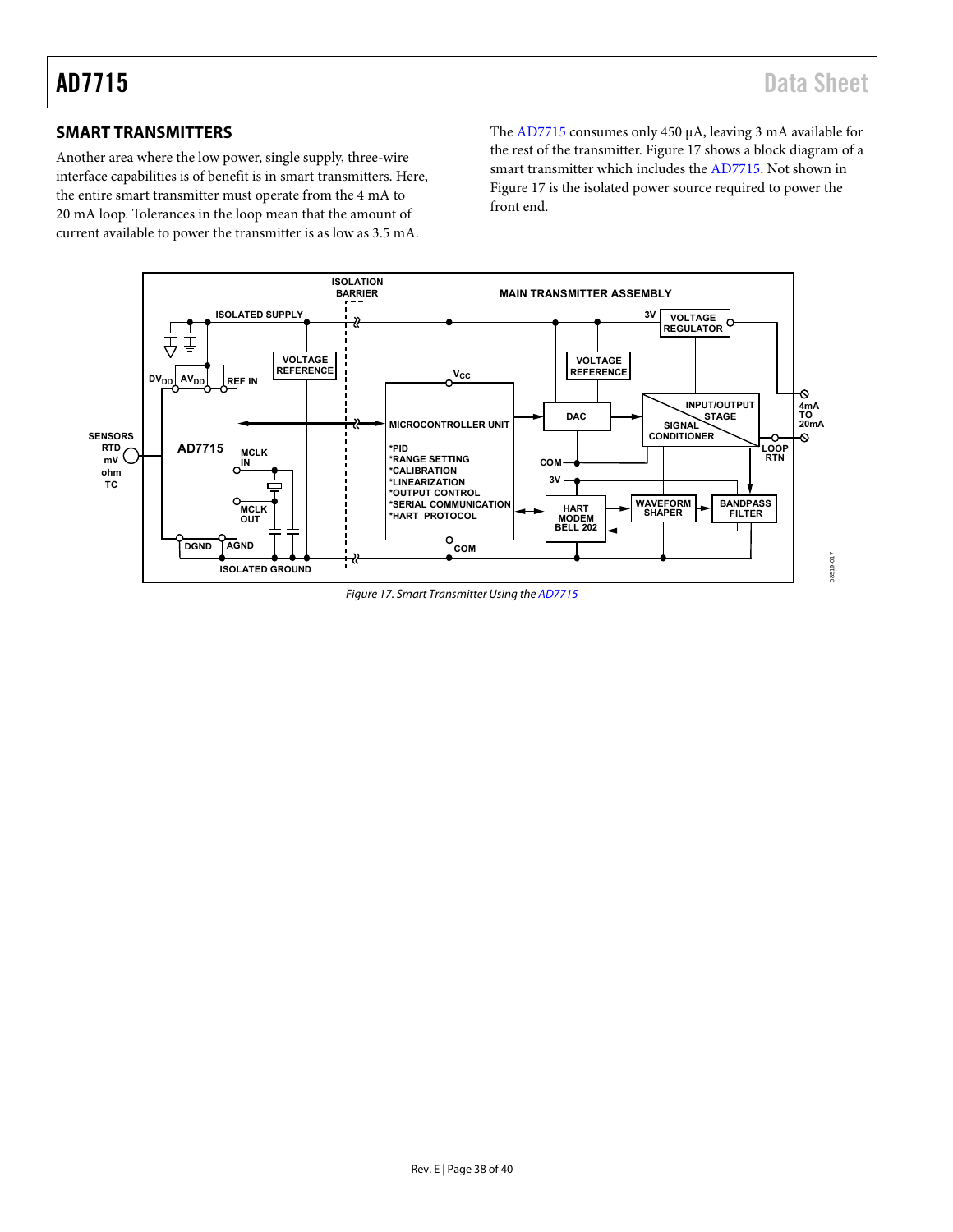# <span id="page-38-0"></span>OUTLINE DIMENSIONS